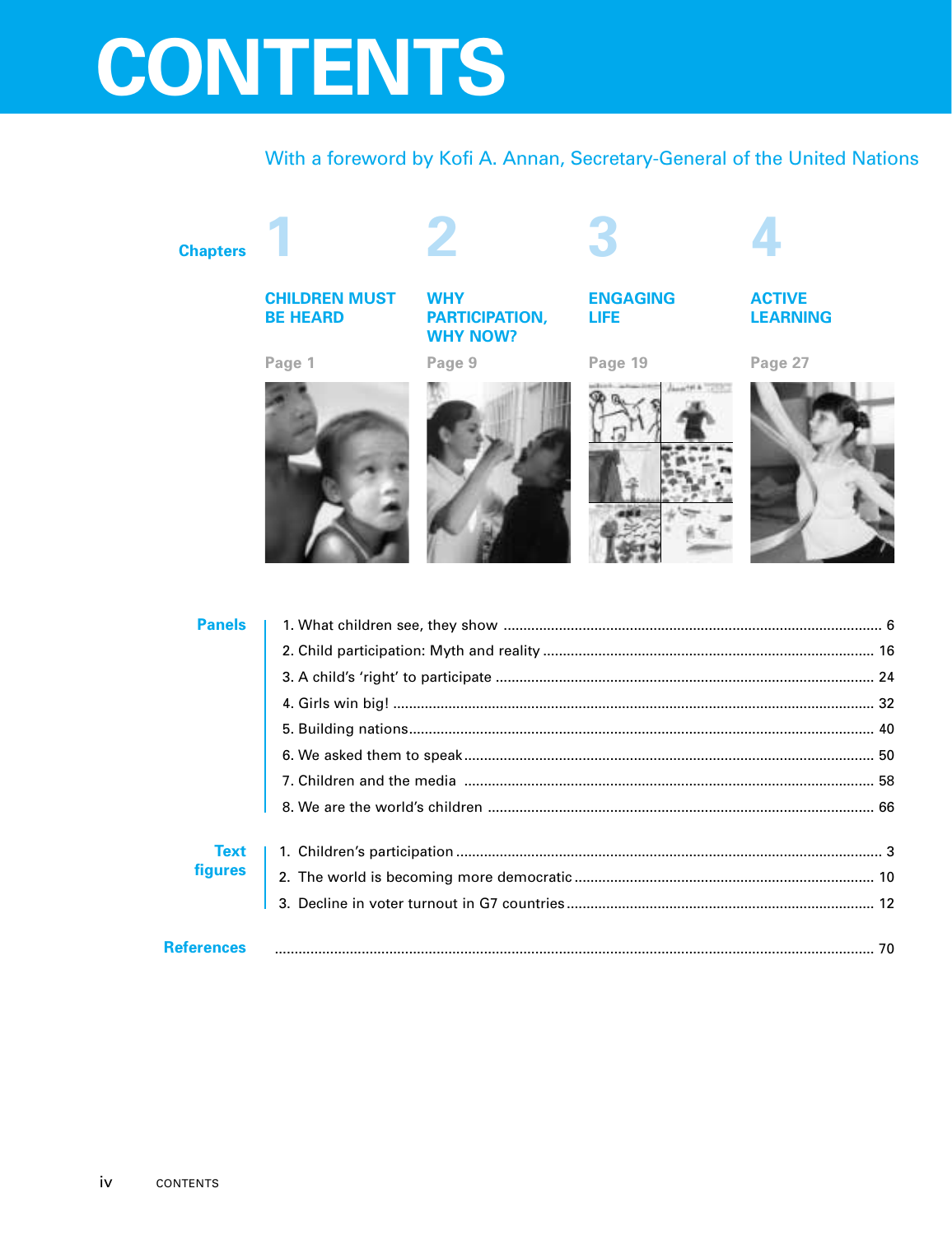### 5

#### **THE SHARPEST EDGE**

#### **LISTENING TO CHILDREN**

#### **SPACES FOR PARTICIPATION**

8

#### AT THE UN **SPECIAL SESSION ON CHILDREN**

Page 61

#### **MOVING FORWARD**

Page 69

Page 35

Page 43

Page 53







| - |
|---|
|---|

| 2 What the children want: Health, education, healthy environment  76 |  |
|----------------------------------------------------------------------|--|
|                                                                      |  |
|                                                                      |  |

#### **Tab**

| <b>Tables</b>   |  |
|-----------------|--|
|                 |  |
|                 |  |
|                 |  |
|                 |  |
|                 |  |
|                 |  |
|                 |  |
|                 |  |
|                 |  |
|                 |  |
| <b>Index</b>    |  |
| <b>Glossary</b> |  |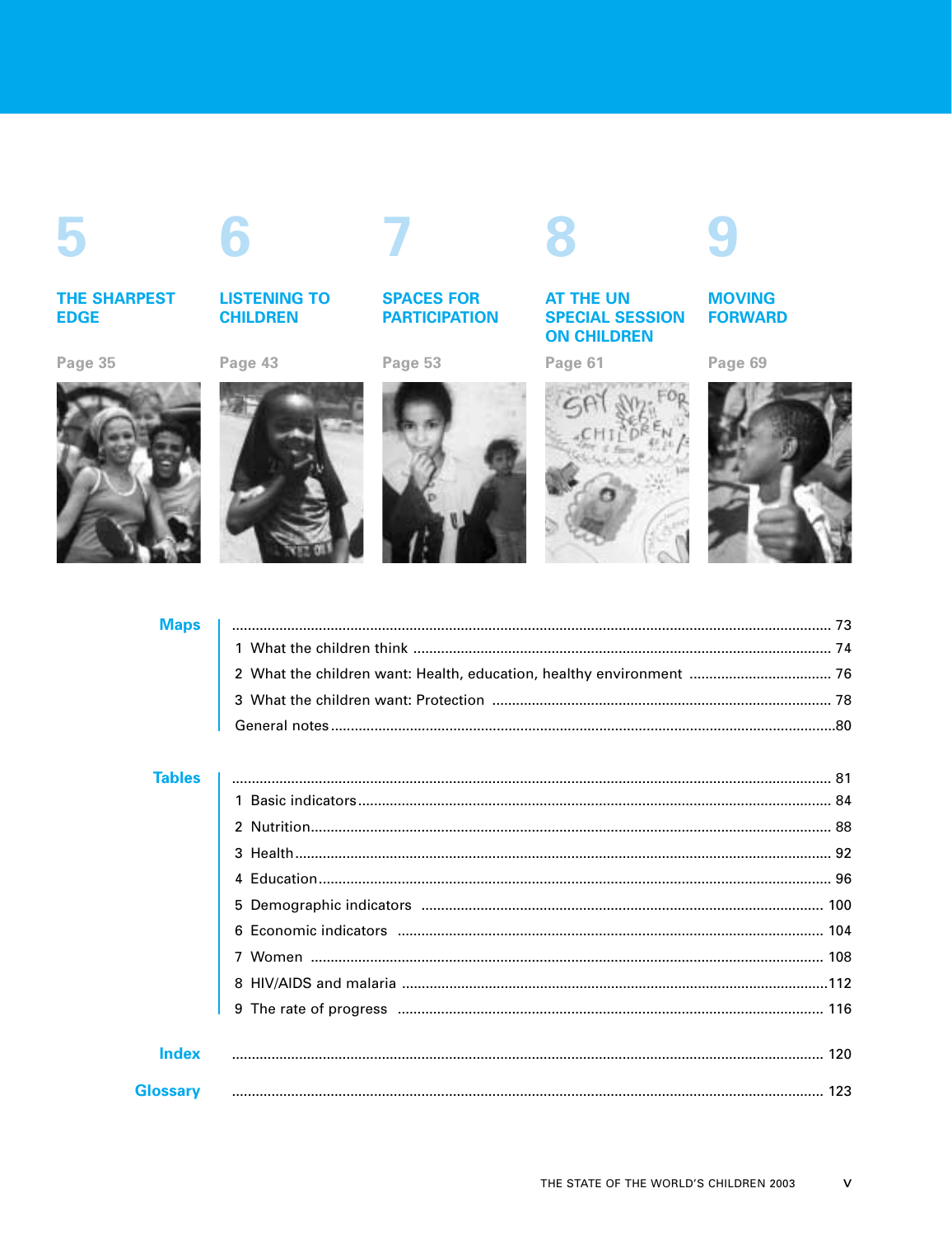"They brought us their ideas, hopes and dreams."

Kofi A. Annan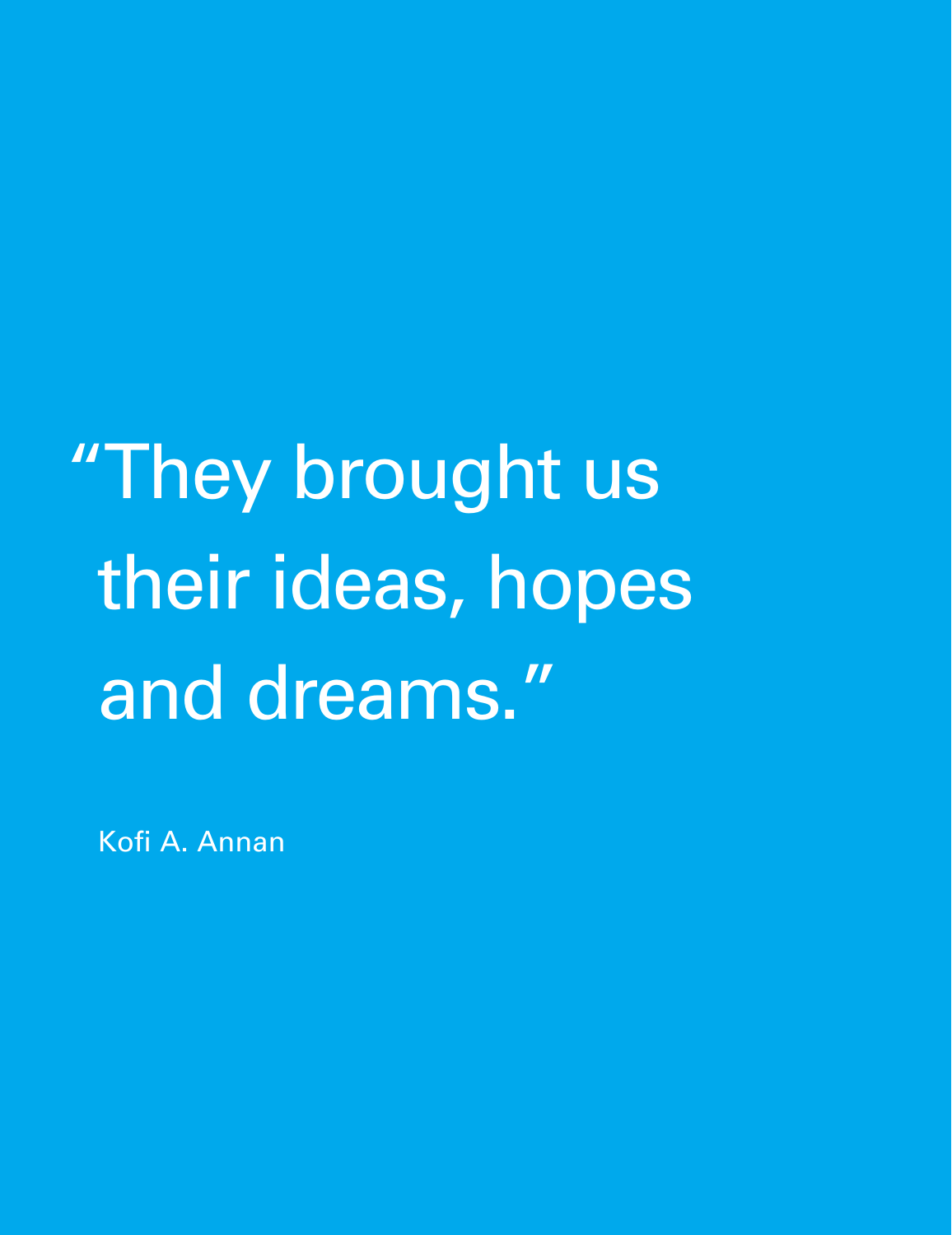### **FOREWORD**



The focus of this year's *The State of the World's Children* – child participation – is intended to remind adults of their obligation to elicit and consider the views of children and young people when decisions are being made that affect their lives.

The report's theme is true to the spirit of the historic General Assembly Special Session on Children, held in May 2002. For the first time, the General Assembly met to discuss exclusively children's issues; and for the first time, large numbers of children were included as official members of delegations, representing governments and non-governmental organizations.

The children's presence transformed the atmosphere of the United Nations. Into our usually measured and diplomatic discussions, they introduced their passions, questions, fears, challenges, enthusiasm and optimism. They brought us their ideas, hopes and dreams. They gave life to the values of the Convention on the Rights of the Child. And they contributed something only they could know: the experience of being young in the 21st century – in a time when HIV/AIDS continues to grow at a devastating rate; in a time when unprecedented wealth coexists with extreme poverty; in a time when the rights of children, while almost universally recognized, are abused systematically and daily throughout the world.

In the outcome document of the Special Session, Governments declared their commitment to changing the world for and **with** children – to build a world fit for children in the 21st century. We will achieve this only if Governments fulfil their promise that the voices of children and young people will be heard loud and clear; if we ensure the full participation of children in the work to build a better future.

Kofi A. Annan Secretary-General of the United Nations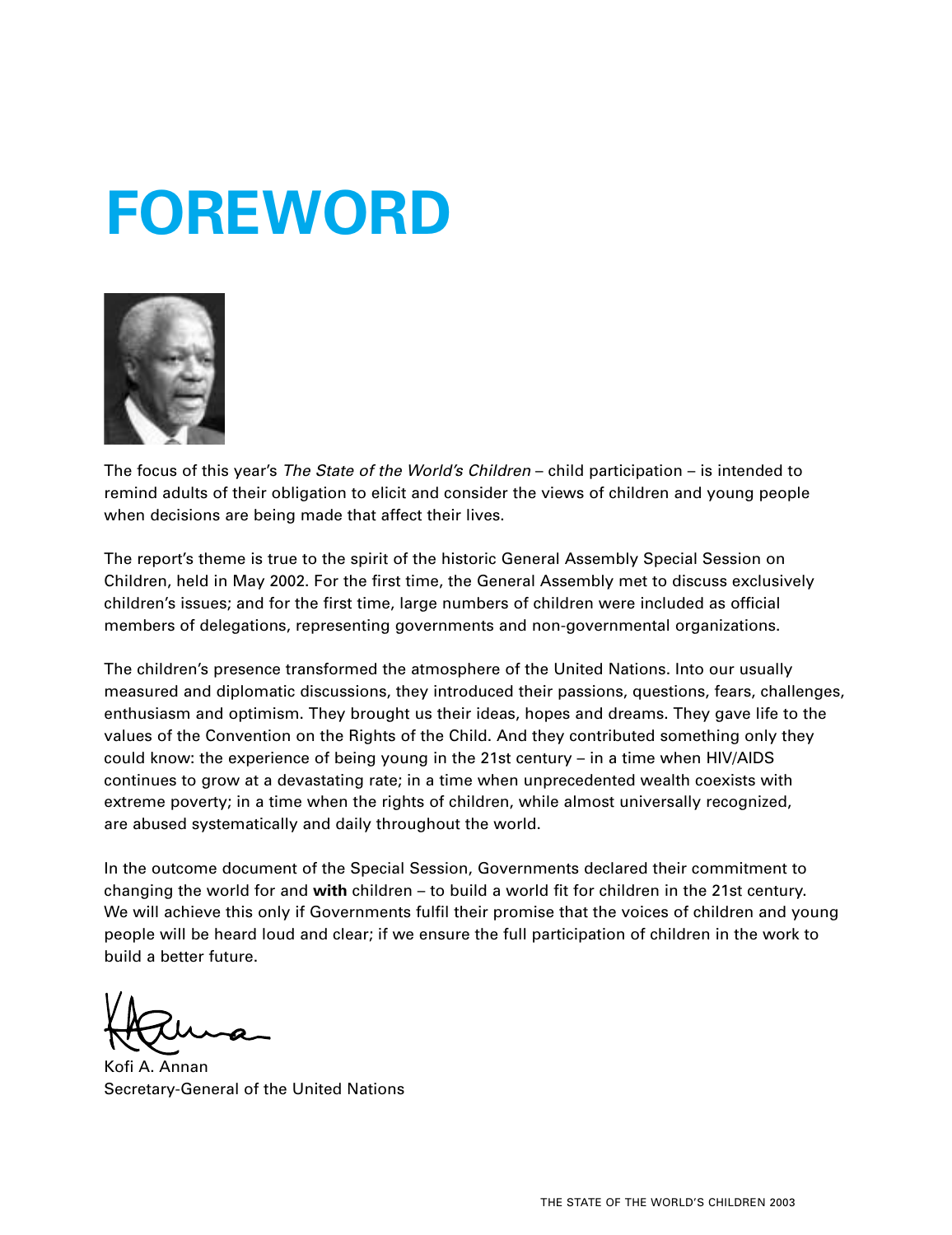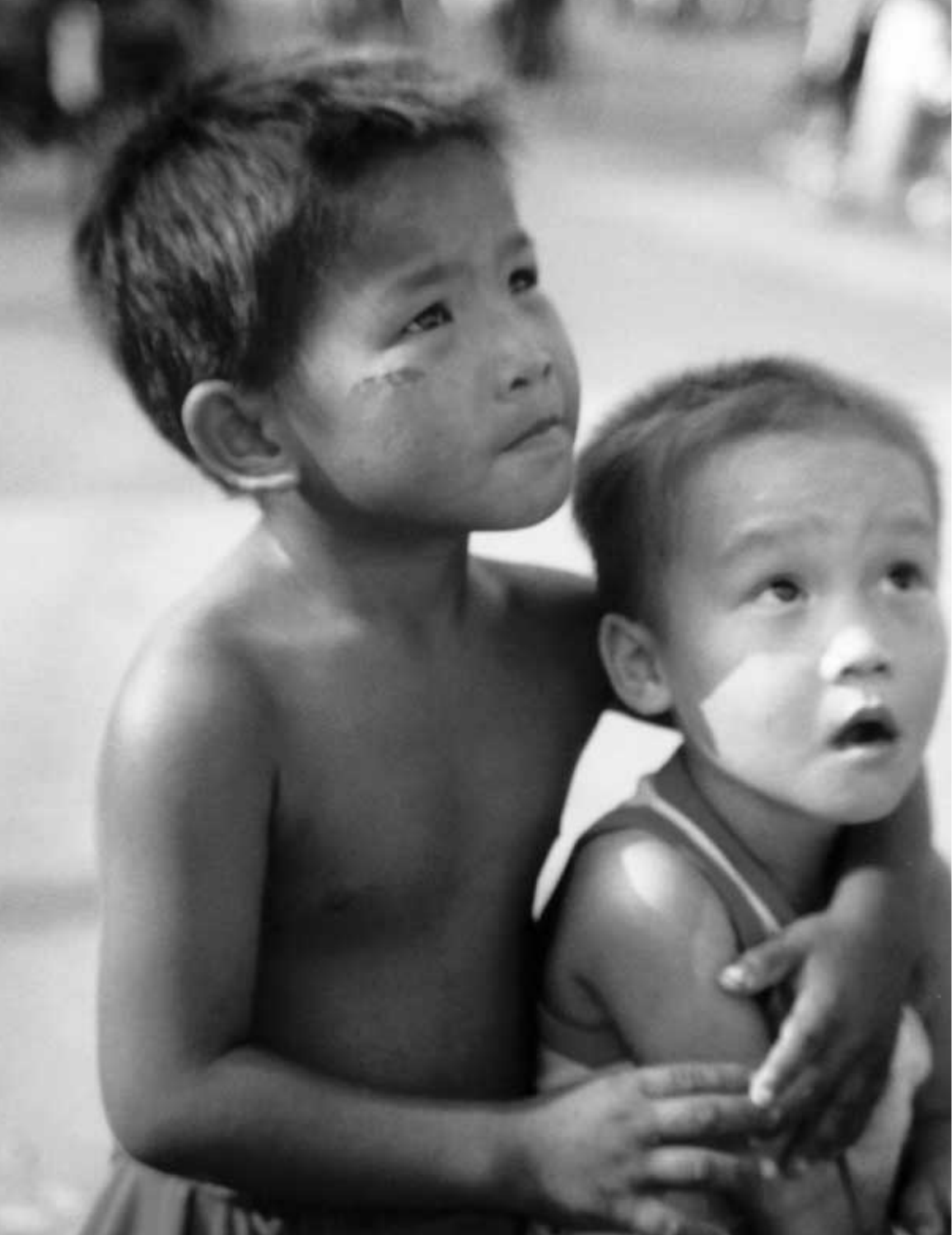### **1 CHILDREN MUST BE HEARD**

*"Adults miss the point. When is a child considered skilful enough to contribute and participate actively? If you do not give them the opportunity to participate, they will not acquire the skills. Give us the chance early and see how we fly."*

17-year-old Khairul Azri, a Malaysian delegate to the UN Special Session on Children

When 10-year-old Mingyu Liao from China addressed the World Summit on Sustainable Development in Johannesburg, South Africa, in September 2002, she was one of three representatives from the International Children's Conference of the United Nations Environment Programme that had drawn more than 400 children from over 80 countries three months earlier. "We all had plenty to say," the young girl reported, "but the number one thing that all delegates were concerned about is that most leaders don't listen."

Mingyu Liao shared the podium with four other children, Justin Friesen from Canada, Analiz Vergara from Ecuador and Julius Ndlovena and Tiyiselani Manganyi both from the host country, South Africa, as they delivered their challenge.

"We are not asking too much! You said this Summit is about taking action! We need more than your applause and comments of 'well done' or 'good speech'. We need ACTION."

The young activists were not to be denied. With their vision for the future, and their passion, they inspired delegates as others had done at the UN Special Session on Children in May 2002. "Think about the children," they pleaded. "What kind of world do you want for them?"

In the end, the children accomplished something that had not been possible through the usual process of adult negotiations around the Summit's final declaration. World leaders acknowledged that they had a responsibility not only to each other but **to children** – as

© Nguyen Chau Thuy Trang/Viet Nam/Street Vision/PhotoVoice

1

*<sup>&</sup>quot;In immense space, what is in the eyes of these two little boys? How can we understand what they want to express? Maybe it is their aspiration about having a better future." Nguyen Chau Thuy Trang*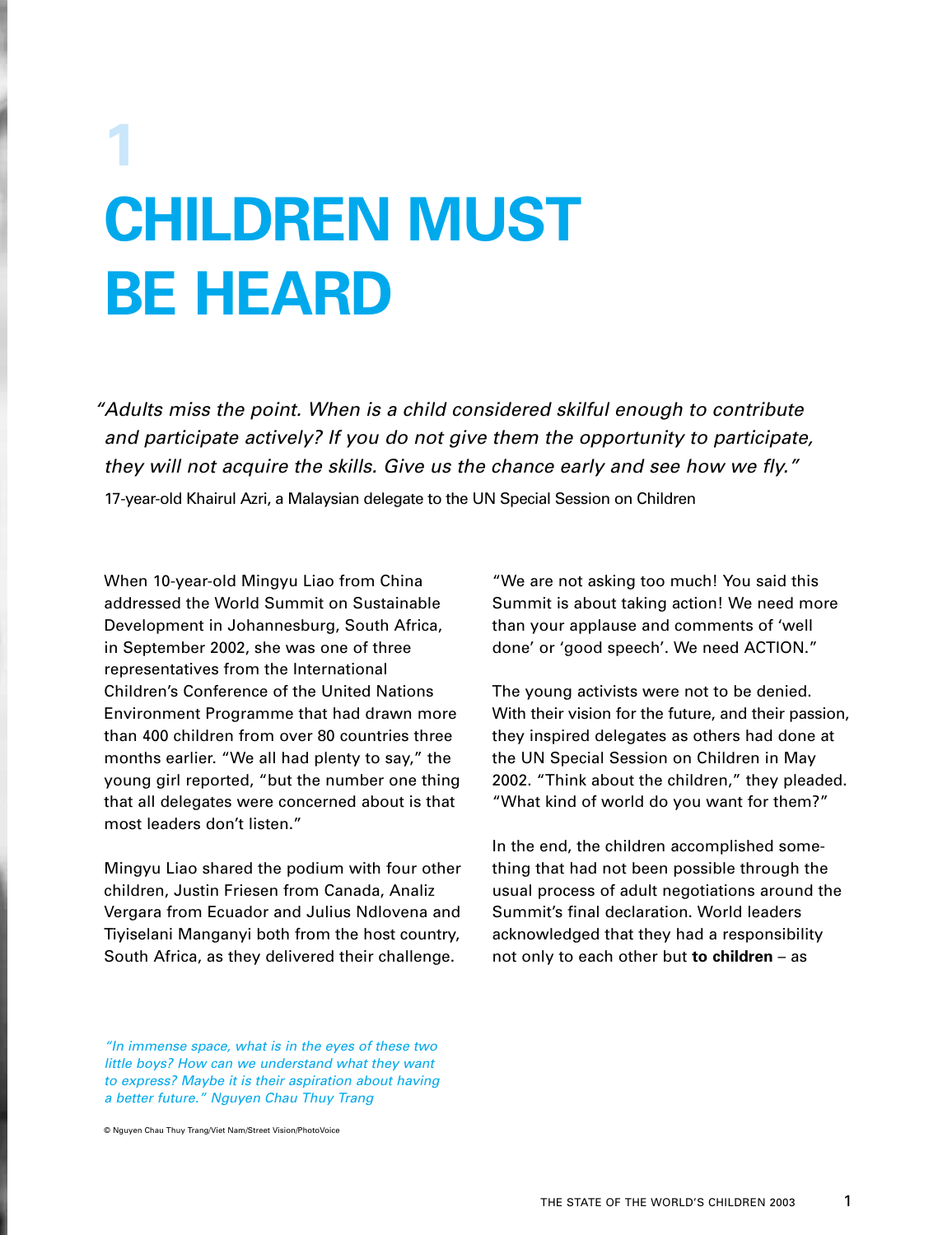they pledged to free the world from poverty, environmental degradation and patterns of unsustainable development.<sup>1</sup>

In rural villages in southern India, the NGO Myrada organized community children's groups around two issues of social justice: bonded labour, where children are forced into work and to endure frequently harmful working conditions for long periods in order to pay off their parent's debts, and child marriages, where girls as young as 11 years old are forced into marriage and marital roles harmful to their best interests.

Several children's clubs in different communities worked together in respectful dialogue with parents, other adults in the community and local authorities with two objectives: to convince some local landowners and factory owners to free children from servitude, and to convince some parents of girls due to be wedded to rescind their decision to marry off their young daughters. They succeeded at both.

In addition, the Myrada project created a 'community of support' around educational issues, with community leaders and local authorities, parents and elders, young people and children working together to monitor student absenteeism and drop-outs by approaching children and the parents of children who are not in school.

Within school parliaments, children took on tasks in and around school and the community. They elected an 'opposition party' whose responsibility was to monitor the plans, commitments, promises and actions of those students already in office. Through the practice of leadership, children learned that they are accountable and responsible to those who

elected them, and that assuming an elected position requires commitment and fulfilment of promises and responsibilities.<sup>2</sup>

These are but two of many examples from different contexts and different cultures that demonstrate that changes can be effected that may not be accomplished otherwise when children and young people are provided with the opportunity to contribute.

#### **Competencies for life**

Each generation is faced with new challenges – listening for and to the views of children is one of ours. This year, *The State of the World's Children* focuses on the responsibility of adults to seek out the perspectives and opinions of children and to take them seriously; and on the responsibility of adults to help children and adolescents develop their competencies for authentic and meaningful participation in the world.

In order to do this, adults must develop new competencies of their own. We must learn how to effectively elicit the views of children and young people and to recognize their multiple voices, the various ways children and young people express themselves, and how to interpret their messages – both verbal and nonverbal. What's more, we must ensure that there is opportunity, time and a safe place for the opinions of children and young people to be heard and given due weight. And we must develop our own capabilities to respond appropriately to the messages and opinions of children and young people.

UNICEF's goals with this report are to:

**• Draw public attention to the importance,** reason, value and feasibility of young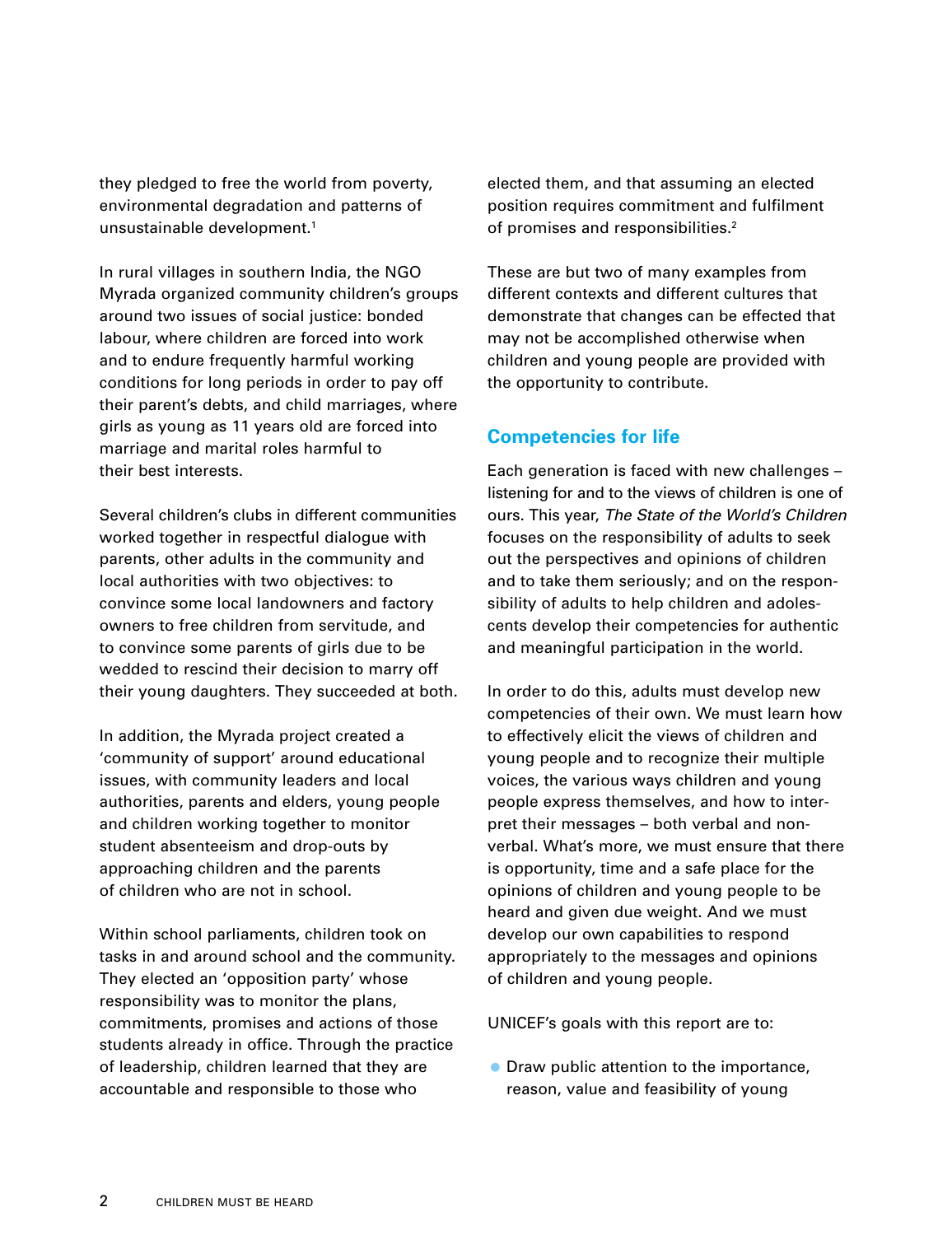#### **FIGURE 1 CHILDREN'S PARTICIPATION**

As children grow and develop, their opportunities for participation expand from private to public spaces, from local to global influence.



Adapted from R. Nimi's powerpoint presentation at UNICEF's Global Lifeskills Workshop in Salvador (Bahia), Brazil, June 2002.

people's active participation in family, school, community and national life;

- **Encourage States, civil society organizations** and the private sector to promote children's authentic involvement in decisions that affect their lives;
- **Present examples of how the lives of** children, families and communities have been changed when children have opportunities to contribute on matters that affect them; and
- **Spark action that includes children and** young people to meet the goals of 'A World

Fit for Children' and the Millennium Development Goals (MDGs). As the work on the MDGs moves ahead, improving the lives of children and young people will necessarily be at the heart of every effort; the participation of children and young people will be at the centre of every success.

#### **Participation defined**

Participation is a subject with a broad definition and multiple interpretations *(see Panel 2, 'Child participation: Myth and reality', page 16).* In truth, children have always participated in life: in the home, in school, in work, in communities, in wars. Sometimes voluntarily and heroically,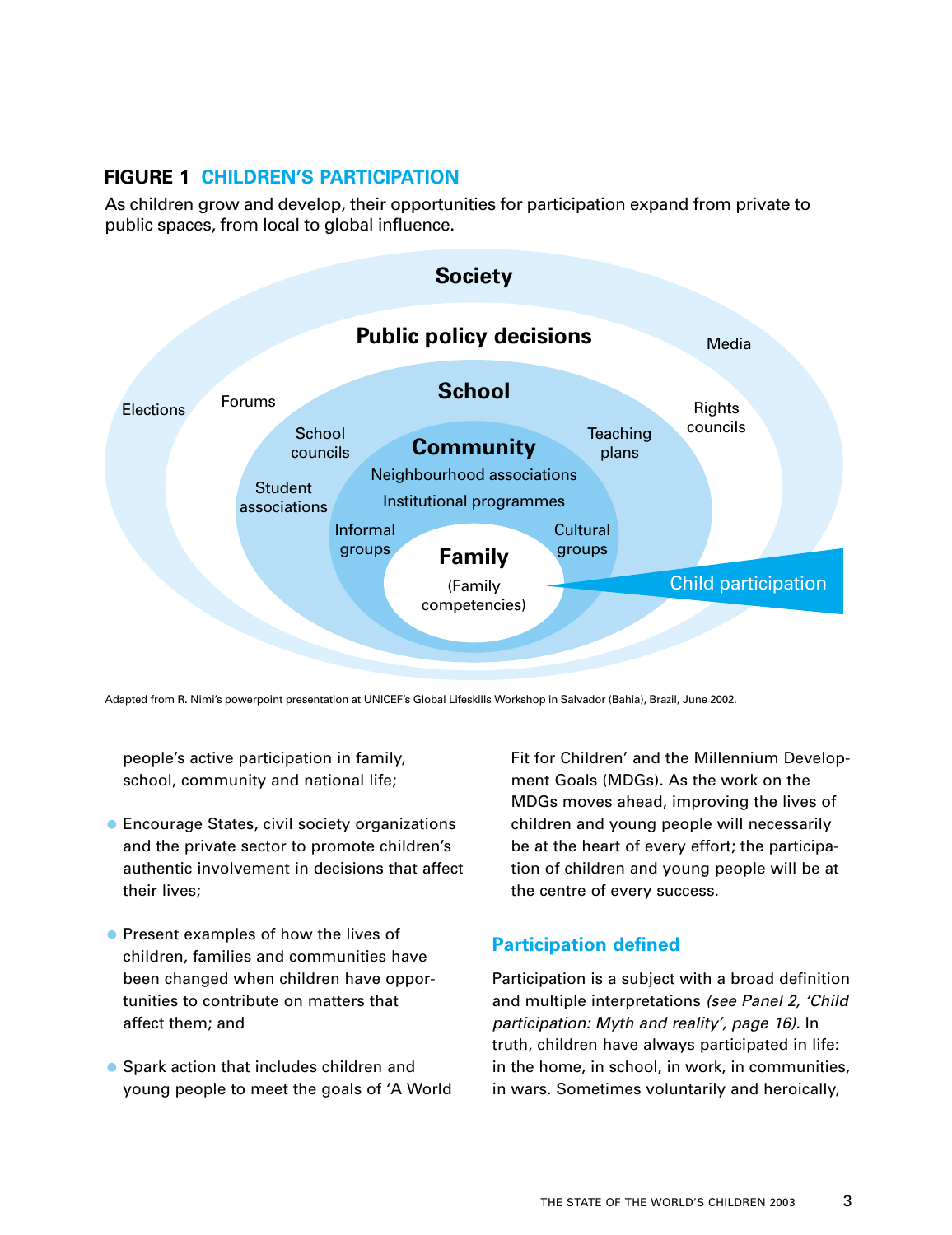sometimes forcibly and exploitatively. Every culture has a child hero in its historical pantheon and fairy tales that tell of children who have made a difference in their worlds.

What has happened is that childhood as a social construct has evolved with changing societies and changing values, and children as a group are gradually coming into their own as people with rights and social actors. But because marginalization is still a fact of life for the vast majority of the world's children, structured efforts to ensure their participation and protect them from exploitation have become essential.

Participation is frequently defined as "the process of sharing decisions which affect one's life and the life of the community in which one lives. It is the means by which democracy is built and it is a standard against which democracies should be measured."3

Acknowledged as a multifaceted phenomenon, participation may include a wide range of activities that differ in form and style when children are at different ages: seeking information, expressing the desire to learn even at a very young age, forming views, expressing ideas; taking part in activities and processes; being informed and consulted in decision-making; initiating ideas, processes, proposals and projects; analysing situations and making choices; respecting others and being treated with dignity.4

The goal for children and young people is not simply to increase their participation but to optimize their opportunities for meaningful participation. It is important to note, however, that no matter how attractive an idea child

participation might seem, it is not a 'free good' as is most commonly assumed, nor does it necessarily bring more rationality to any project. It carries both direct and opportunity costs.

Nonetheless, the skills of participation must be learned and practised in light of the mediumand long-term costs to society of **not** facilitating participation: a world of young adults who do not know how to express themselves, negotiate differences, engage in constructive dialogue or assume responsibility for self, family, community and society.

Most importantly, however, child participation is a responsibility and an obligation of all those whose actions are guided by the Convention on the Rights of the Child. Participation, in the context of the Convention, entails the act of encouraging and enabling children to make their views known on the issues that affect them.

Put into practice, participation involves adults listening to children – to all their multiple and varied ways of communicating, ensuring their freedom to express themselves and taking their views into account when coming to decisions that affect them.

The principle that children should be consulted about what affects them often meets with resistance from those who see it as undermining adult authority within the family and society. But listening to the opinions of children does not mean simply endorsing their views. Rather, engaging them in dialogue and exchange allows them to learn constructive ways of influencing the world around them. The social give and take of participation encourages children to assume increasing responsibilities as active, tolerant and democratic citizens in formation.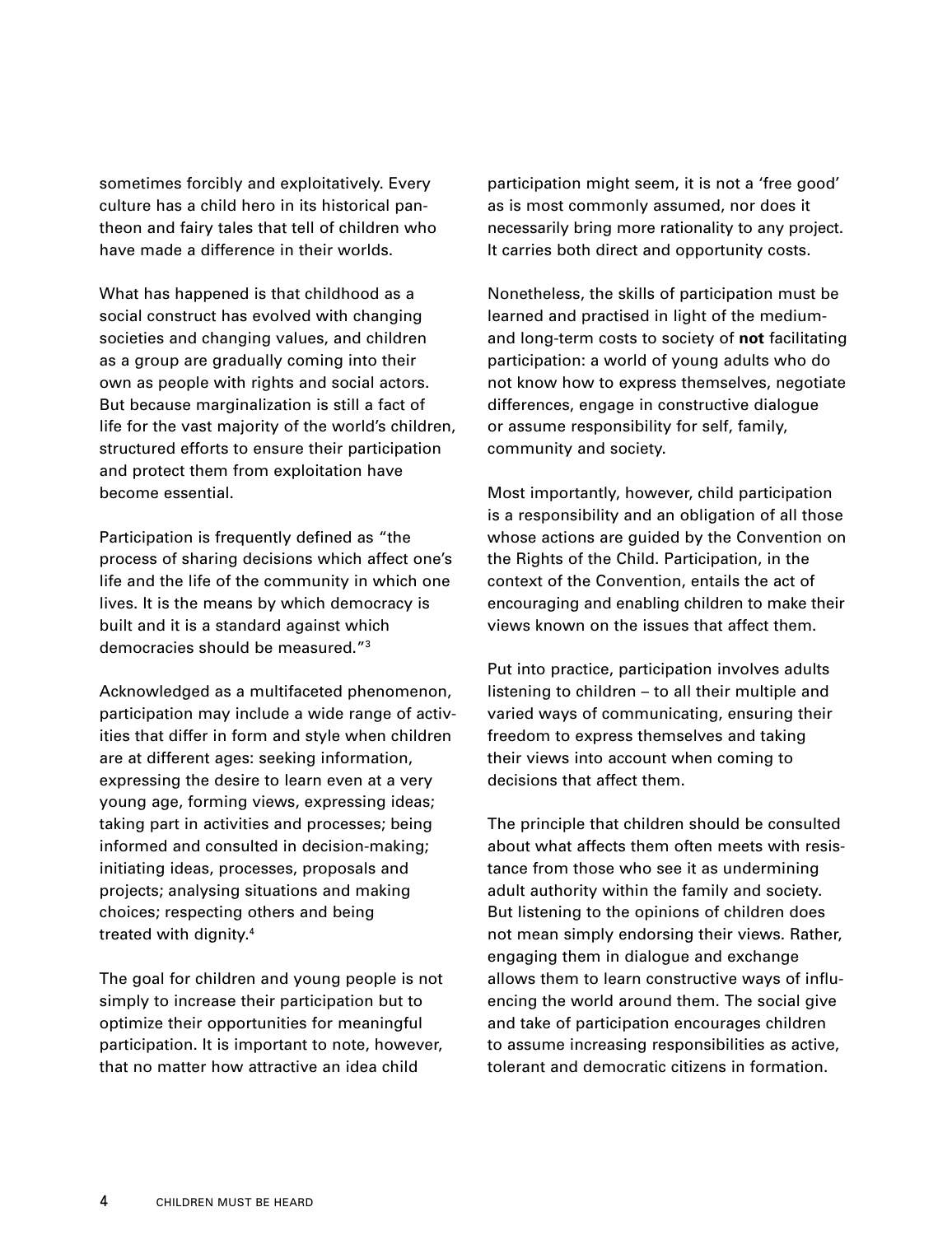#### **Authentic participation**

Caution is in order as child participation can take various forms of involvement, engagement and commitment and not all child participation is active, social, purposeful, meaningful or constructive. Too often, the participation of children, even when designed by well-meaning adults, amounts to non-participation if children are manipulated, used as decoration or as tokens *(see 'the ladder of participation')*. <sup>5</sup> Too easily, child participation can drift into being 'adult-centric', can be imposed on unwilling children, or be designed in ways inappropriate for a child's age and capacities. In its worst manifestations, child participation can be repressive, exploitative or abusive.

In contrast, authentic child participation must start from children and young people themselves, on their own terms, within their own realities and in pursuit of their own visions, dreams, hopes and concerns. Children need information, support and favourable conditions in order to participate appropriately and in a way that enhances their dignity and self-esteem.

Given the proper space, authentic participation is about valuing people – children – within a context of others and in relationship to others and the world.

Whether a child effectively participates in the world depends on several conditions including the child's evolving capabilities, the openness of parents and other adults to dialogue and to learn from children, and safe spaces in the family, community and society that allow such dialogue. It also depends on the given sociocultural, economic and political context.

Most of all, authentic and meaningful participation requires a radical shift in adult thinking and behaviour – from an exclusionary to an inclusionary approach to children and their capabilities – from a world defined solely by adults to one in which children contribute to building the kind of world they want to live in.

*"If you think children can't make a difference, you are very wrong. Who else can describe all the world's harm if not children? Children should be heard, and their ideas and opinions should be listened to. Maybe then the leaders of the world would think about all the harm that they are doing to the world and maybe just try to help all the children in the world."*

16-year-old Urska Korosec, Slovenia Voices of Youth website 24 March 2002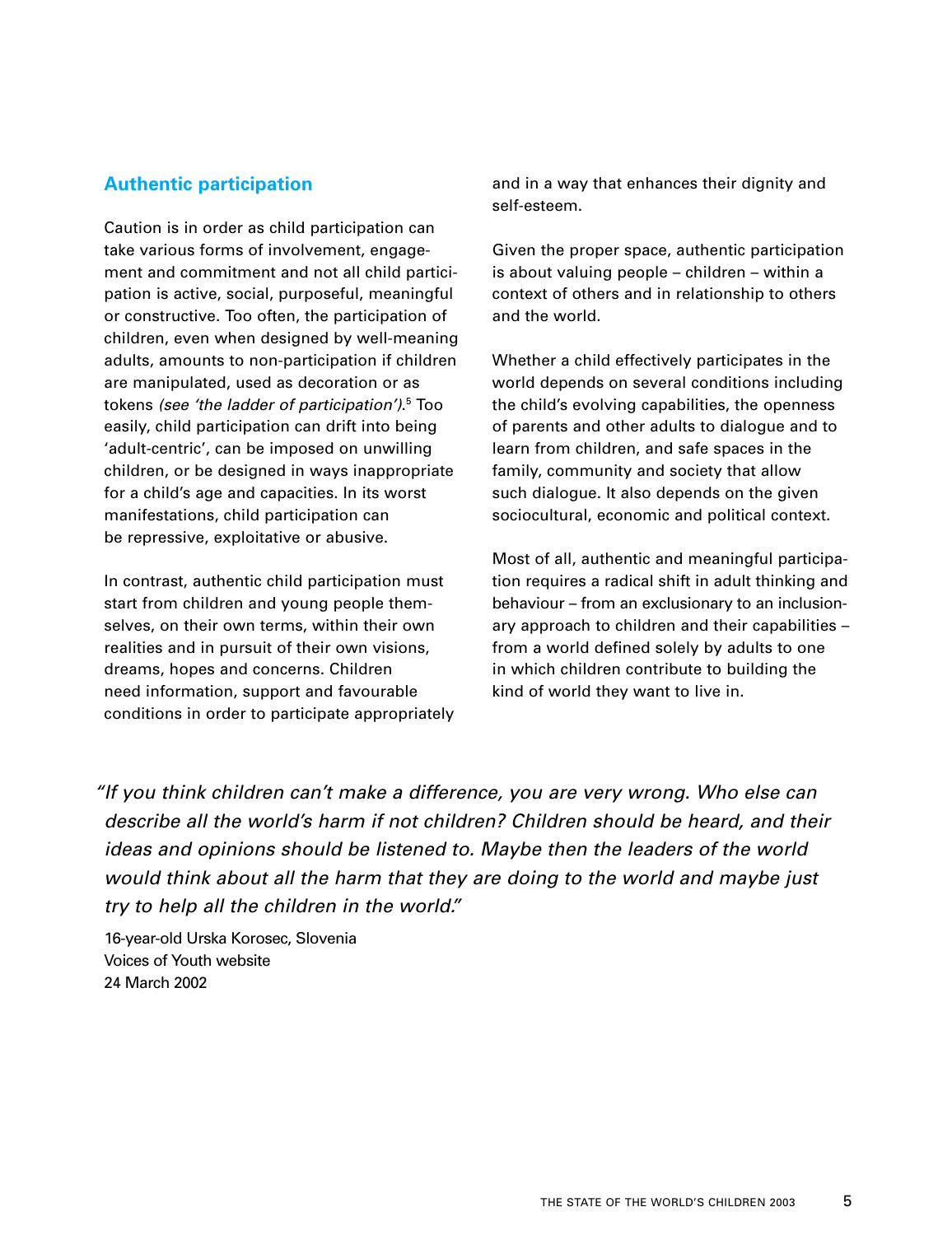**PANEL 1**

Most of the photographs and drawings in this issue of *The State of the World's Children* were created by children and are included as part of an ongoing commitment to learn about the lives of children by listening to their 'voices' – in whatever voice they are most comfortable using.

### **WHAT CHILDREN SEE, THEY SHOW**

Not only do children see the world differently than adults do, their abilities to share their observations differ with age. Where words and phrases might come relatively easily for adults or older children (who, after all, have had years of practice), cameras or crayons are often the most expressive media for younger children. As explained by 17-year-old Nguyen Chau Thuy Trang from Viet Nam, "There are some things we cannot say with words, some emotions are better expressed through pictures."1

In Rwanda, for example, where nearly 1 million people were murdered during the 1994 genocide, the 13 children at right (from top left) Frederick, Gasore, Bakunzi, Dusingizimana, Uwamahoro, Imanizabayo, Ingabire, Elizabeth, Twagira, Jacqueline, Umuhoza, Gadi and Musa, learn the art of chronicling their daily lives in a series of workshops that are conducted as part of 'Through the Eyes of Children'/The Rwanda Project. Photos like the one on the cover, at right, and on page 68, are all part of their growing portfolio as they tell us about the country they see.

#### **Paintings and dreams**

Drawing provides younger children the opportunity to 'speak', and in programmes throughout the world children are asked to tell what the world looks like to them. At the UN Special Session on Children, the voices of nearly 34,000 children from more than 125 countries were heard through their paintings. Prominently displayed just inside the doorways of the visitors' entrance at the UN Secretariat, the 'Amazed World' exhibit is a project sponsored by the Government of the Republic of Korea, UNICEF,

the Korea Foundation and the Korean Committee for UNICEF, which encouraged children to express their dreams and views through painting *(see drawings, page 18).*

#### **Photos and reality**

Through the process of learning photography, young people can develop and broaden their confidence and self-esteem as they acquire vocational skills and a new perspective on their lives. "When I take photographs I

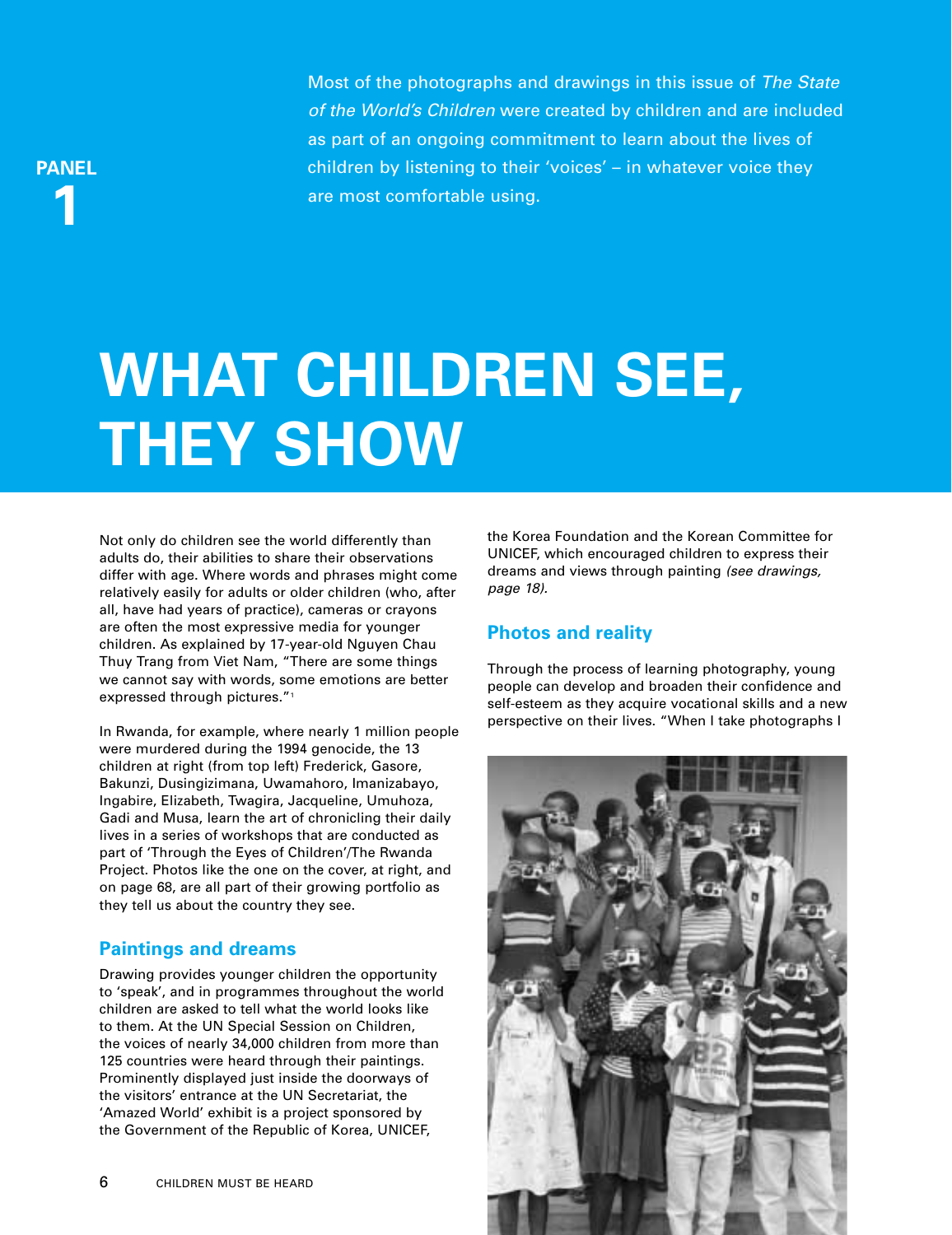hope to have happiness…when I pass through the city I have hope that maybe one day my country will look like this," says 15-year-old Onesmus, a refugee living in London.<sup>2</sup>

In various projects around the world, the voices of children and young people are being heard through their photos. More than 500 children and young people from 45 countries, for example, captured images of their lives on camera as part of 'Imagine – your photos will open my eyes', a joint youth photography project of the German Agency for Technical Cooperation (GTZ) and Philipp Abresch, a journalist in Berlin. Transcending language barriers, 'Imagine' builds bridges between children and adolescents and between generations and cultures. 'Imagine' also creates opportunities for children to communicate about the photographs and the issues they represent via worldwide Internet chat rooms, a catalogue, postcards and online exhibitions *(see photos, pages 17, 26, 41, 42, 52).*

Similarly, PhotoVoice, based in London, gives voice to marginalized groups within society, such as refugee children and children living on the streets. The organization raises awareness of their lives while helping the children generate an income through their newfound skills *(see photo, Chapter 1).* In Mound Bayou, a predominantly African-American town, and in the surrounding areas of the Mississippi Delta in the United States, photography is part of the Kemetic Institute's mission to help prepare children to become productive citizens. It does so by creating an environment that challenges, guides and motivates young

people to explore their talents *(see photos, pages 25, 54).* And in 'Right to Know', a joint initiative of the UN, UNICEF and NGOs designed to enable adolescents make informed decisions and take positive action for a healthy life, teenagers take pictures to communicate what is important in their lives to their peers and adults. The photos will be used in a global communications strategy to provide information about HIV/AIDS to adolescents in 13 pilot countries *(see photos, pages 20, 51).*

#### **Carry on**

Palestinian children have a unique opportunity to express themselves creatively and share their work with their peers around the world through Save the Children UK's 'Eye to Eye' project *(see photo, page 8)*. The children's photos are shared online. Inspired by the photographs, 14-year-old Kim and 15-year-old Daventry from the United Kingdom wrote in an online message board, "We would like to say how touched we felt by looking at pictures of people our own age in totally different situations to us…but you still are able to be happy and positive and optimistic about your way of life. You have made us understand how lucky we really are. Keep busy by playing sport... FOOTBALL...WE LOVE FOOTBALL! Carry on smiling."

1 *On the Record for Children,* 10 May 2002, see photo p. 1.

2 From the PhotoVoice Exhibition, 'Transparency: Living without borders', London, 2002.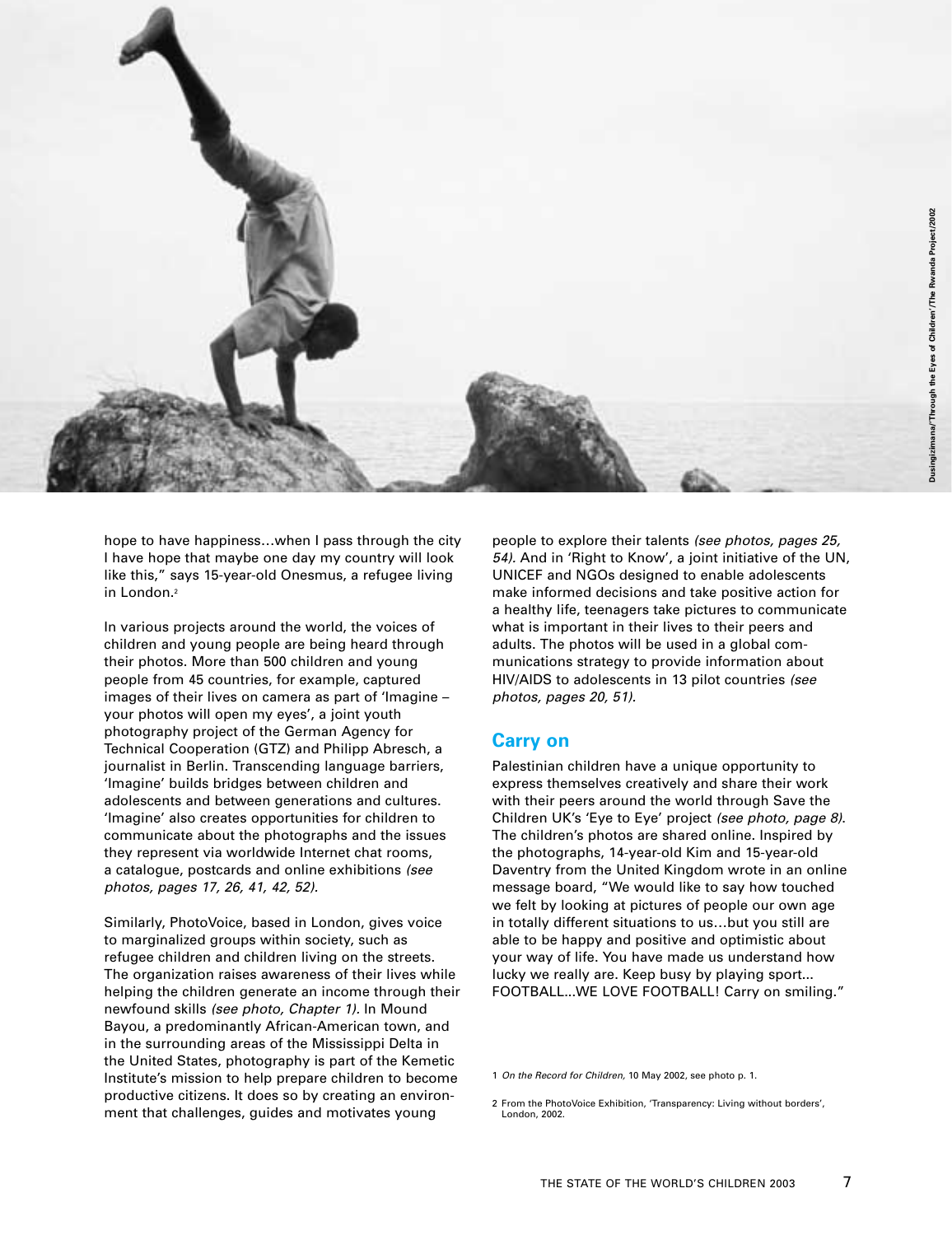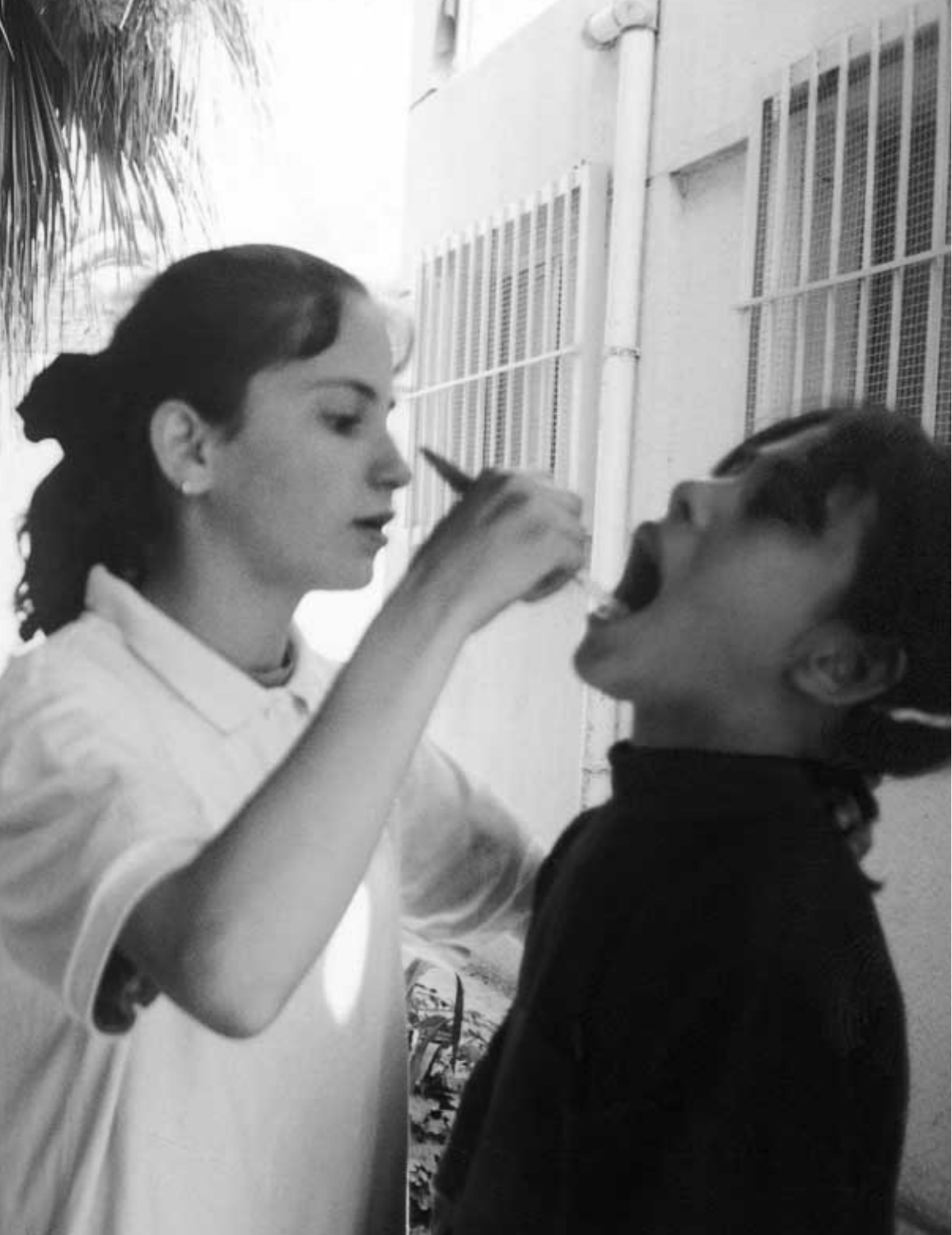## **2 WHY PARTICIPATION, WHY NOW?**

In a world in which so many adults are denied the opportunity to participate fully in society – women, for example – isn't encouraging participation for children a step too far? At a time when 150 million children in developing countries are still malnourished, when there are still 120 million primary-school-age children out of school, when 6,000 young people become infected with HIV each day, when children are suffering in war or working in hazardous conditions, why is it so vital to listen to the voices and opinions of children?

**Because** promoting meaningful and quality participation of children and adolescents is essential to ensuring their growth and development. A child whose active engagement with the world has been encouraged from the outset will be a child with the competencies to develop through early childhood, respond to educational opportunities and move into adolescence with confidence, assertiveness and the capacities to contribute to democratic dialogue and practices within the home, school, community and country.

**Because** children have proved that when they are involved, they can make a difference in the world around them. They have ideas, experience and insights that enrich adult understanding and make a positive contribution to adult actions.

**Because** when, at the close of the Special Session on Children in May 2002, the United Nations General Assembly pledged to build "a world fit for children," world leaders declared their commitment to change the world not only **for** children, but **with** their participation.6

**Because** building democracy is an issue of great importance to international peace and development. <sup>7</sup> The values of democracy, such as respect for the rights and dignity of all people, for their diversity and their right to participate in the decisions that affect them, are first and best learned in childhood. Authentic, meaningful participation prepares children for their stake in the future. With all the understanding it brings to the children involved, participation is a keystone for

*"My name is Heba. I want to be a doctor … God willing."*

*From photographs by young Palestinians showing parts of life in refugee camps in Lebanon and in the Occupied Palestinian Territory.*

Courtesy of Save the Children UK, April 2001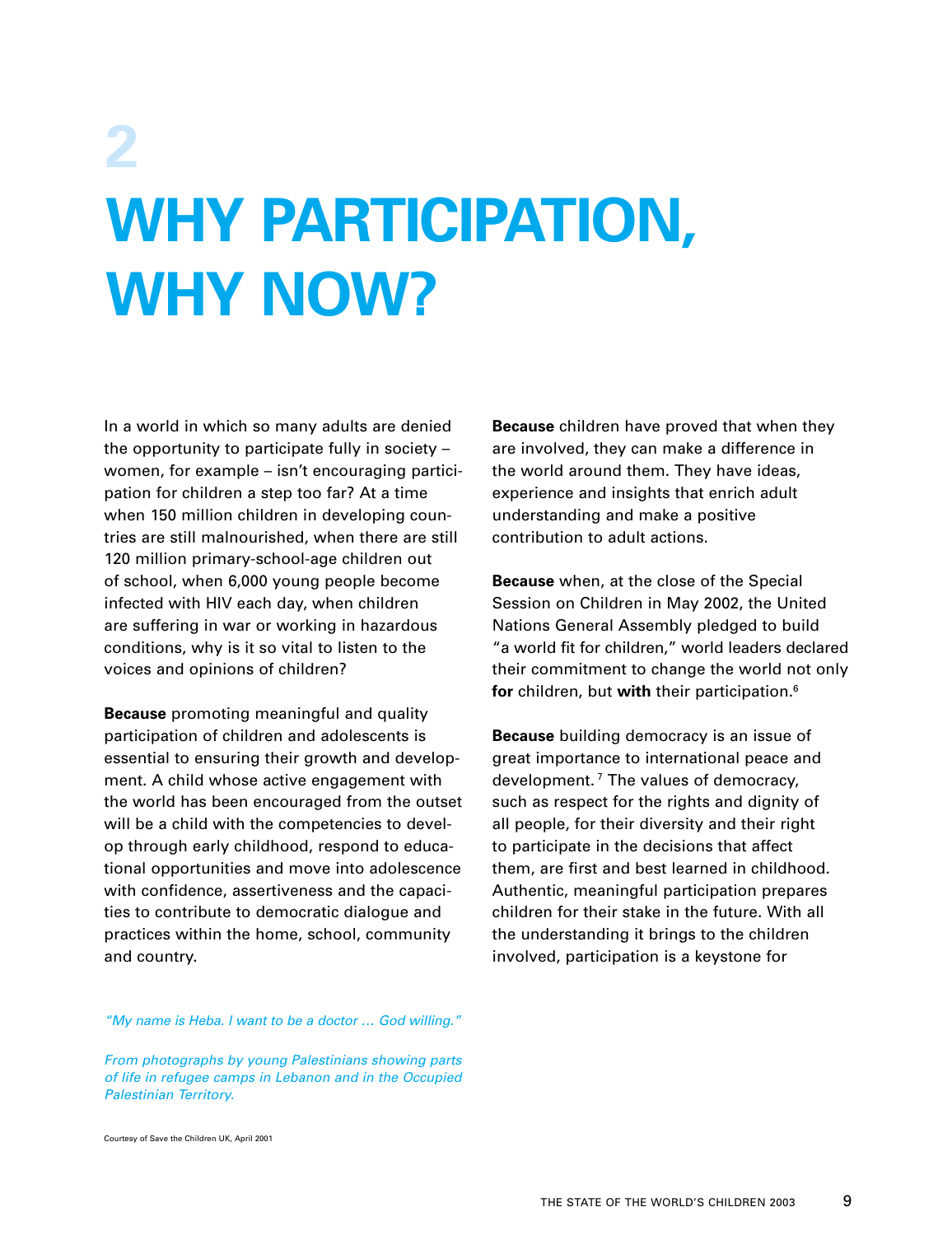#### **FIGURE 2 THE WORLD IS BECOMING MORE DEMOCRATIC**



**Source:** Polity IV 2002 as cited in UNDP's Human Development Report 2002.

cohesive societies, which, in turn, are the keystone for peace in the world.

**Because** we have no choice but to pay attention now. The drive to participate is innate in every human being, ready to be developed in every newborn baby, ready to be influenced in every one of the 2 billion children in the world today.

When the drive is neither respected nor nurtured, when children are excluded or ignored by adults, their potential to contribute to their communities is compromised. Such children are likely to act as they have been treated – i.e., as social outcasts – with their energies and creativity directed into subcultures and away from creating a cohesive society.

It is not **if** children participate, but **how** they participate, that is a critical issue now, when so many millions of children are hungry, diseased or exploited. It is the quality of their interactions and the interactions of all children with their social environment that is ours to improve now.

#### **A quiet revolution**

Over the last two decades, adults, parents, teachers, leaders, decision makers, authorities, sectors of civil society and governments at all levels were called upon to assume their shared responsibility for the rights of children to survival, development, protection and participation. And much has been learned over the years: that work with families, parents, communities and local authorities can create the conditions and context for development; that it is those people affected by policies who should be involved in their design, implementation and evaluation; and that there are human costs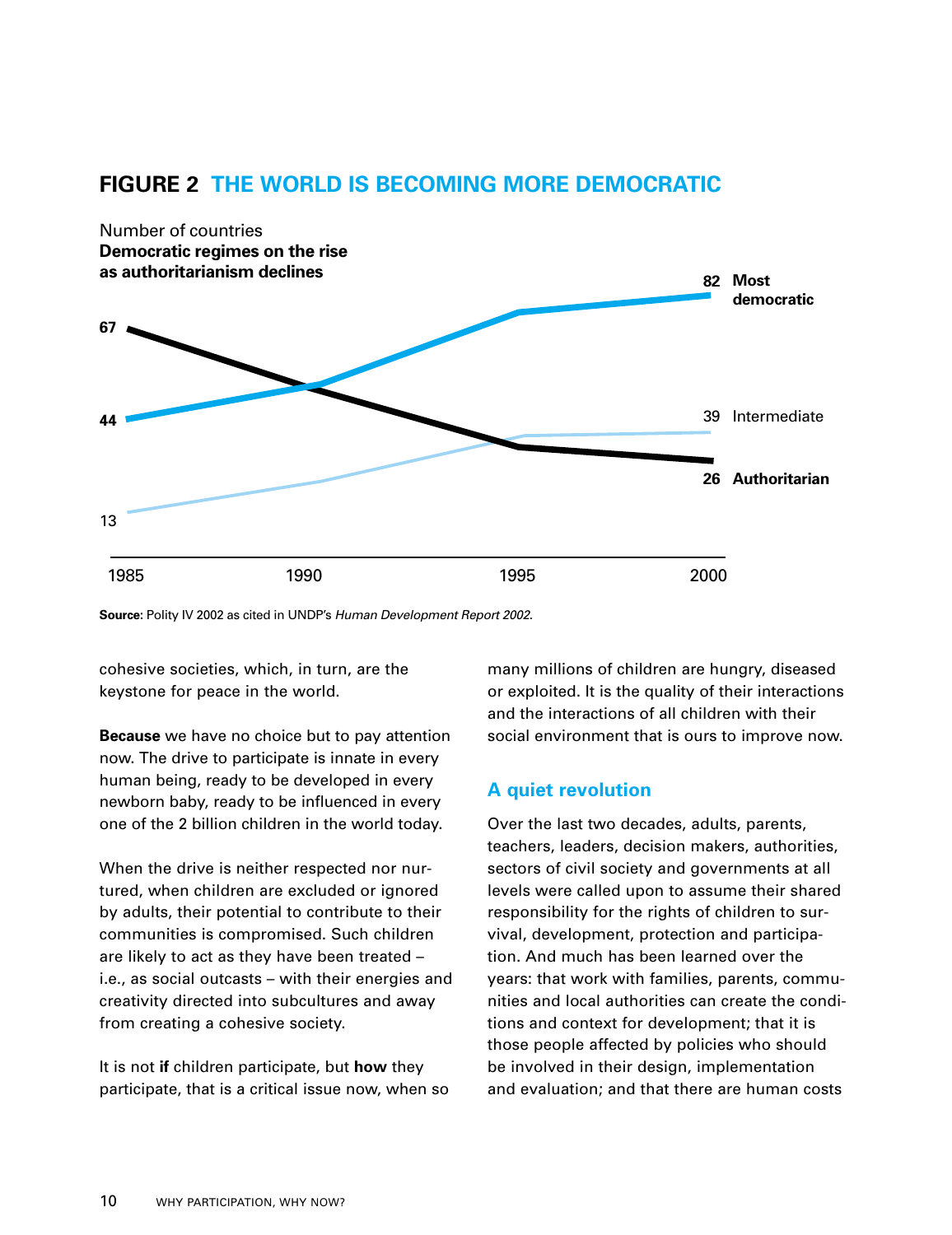to discrimination and exclusion. Millions of dollars in development aid and thousands of projects worldwide have shown the need to listen to and learn from the voices and realities of people.

Until recently, these lessons have not been applied to working with children and young people. Adults and organizations have often failed to see children and young people as resources, subjects with rights and people with dignity who have the right to be heard and taken into account in decisions that affect them.

At the same time, another quiet and respectful revolution has been under way. Children and young people have shown their willingness, energy, insights and contributions in making the world more fit. Across diverse countries, cultural and religious traditions, political contexts, castes and classes, children who were given the space and opportunity to participate in appropriate ways, more often than not, acted responsibly and effectively.

#### **Democracy begins with children**

Faced with the spectre and reality of terrorism, with extreme and degrading levels of poverty throughout the world and a widespread sense of disenfranchisement, world leaders have acknowledged the need to 'deepen democracy' – to foster democracy that is more inclusive and responsive.8 This need and a commitment to do something about the democratic condition around the world were evident when the Member States of the United Nations declared in the Millennium Declaration that they would "… spare no effort to promote democracy and strengthen the rule of law, as well as respect for all internationally recognized human rights

#### **MILLENNIUM DEVELOPMENT GOALS**

By 2015 United Nations Member States have pledged to:

- 1. Eradicate extreme poverty and hunger
- 2. Achieve universal primary education
- 3. Promote gender equality and empower women
- 4. Reduce child mortality
- 5. Improve maternal health
- 6. Combat HIV/AIDS, malaria and other diseases
- 7. Ensure environmental sustainability
- 8. Develop a global partnership for development.

#### **PRIORITY AREAS FOR ACTION IN 'A WORLD FIT FOR CHILDREN'**

- 1. Promoting healthy lives
- 2. Providing quality education
- 3. Protecting against abuse, exploitation and violence
- 4. Combating HIV/AIDS.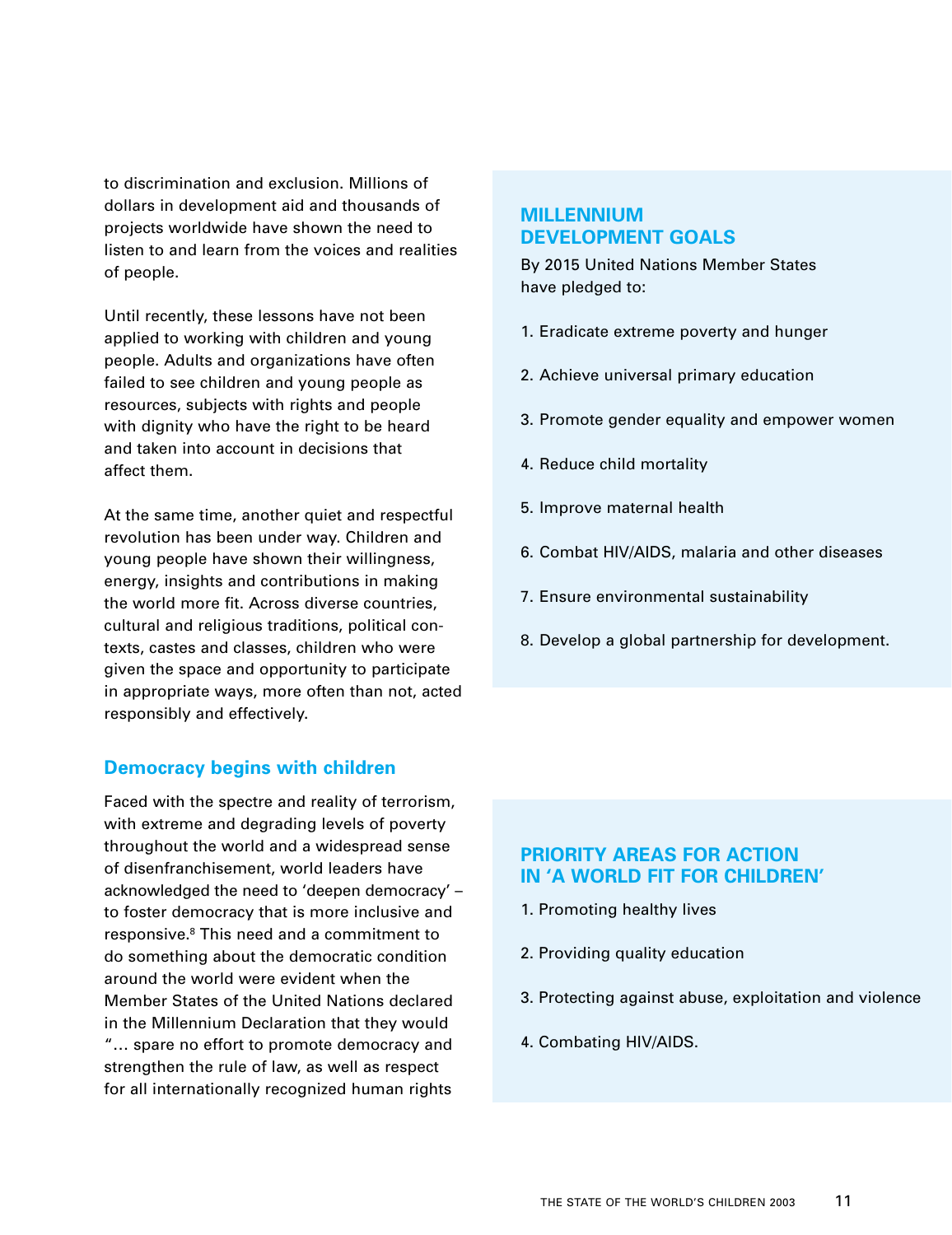

### **FIGURE 3 DECLINE IN VOTER TURNOUT IN G7 COUNTRIES\***

\*\*Excluding Italy where voting is compulsory.

**Source:** Compiled from election statistics assembled by the International Institute for Democracy and Electoral Assistance.

and fundamental freedoms, including the right to development."9

As part of their development efforts, the UN Member States pledged to meet eight goals by the year 2015, six of which are directly related to children *(see 'Millennium Development Goals', page 11).* These eight goals, in turn, are closely linked to the major commitments made at the Special Session on Children in 2002, i.e., that all governments would work to promote and protect the rights of every child; and that, through national actions and international cooperation, they would promote healthy lives, provide quality education, protect children against abuse, exploitation and violence, and combat HIV/AIDS *(see 'A World Fit for Children', page 11).*

What's evident is that if children's rights and well-being are not addressed by governments, national agencies and their various international partners, development goals will never be met. And if neither the Millennium Development Goals nor the commitments made at the Special Session on Children are held to, poverty will surely persist and democracy will surely wither.

There are resources to meet the challenges of the Convention on the Rights of the Child and the promises and goals embodied in the Millennium Declaration and 'A World Fit for Children' in the voices, insights, experiences, capacities and energy of children and young people themselves. This does not mean the adults, governments and civil society of the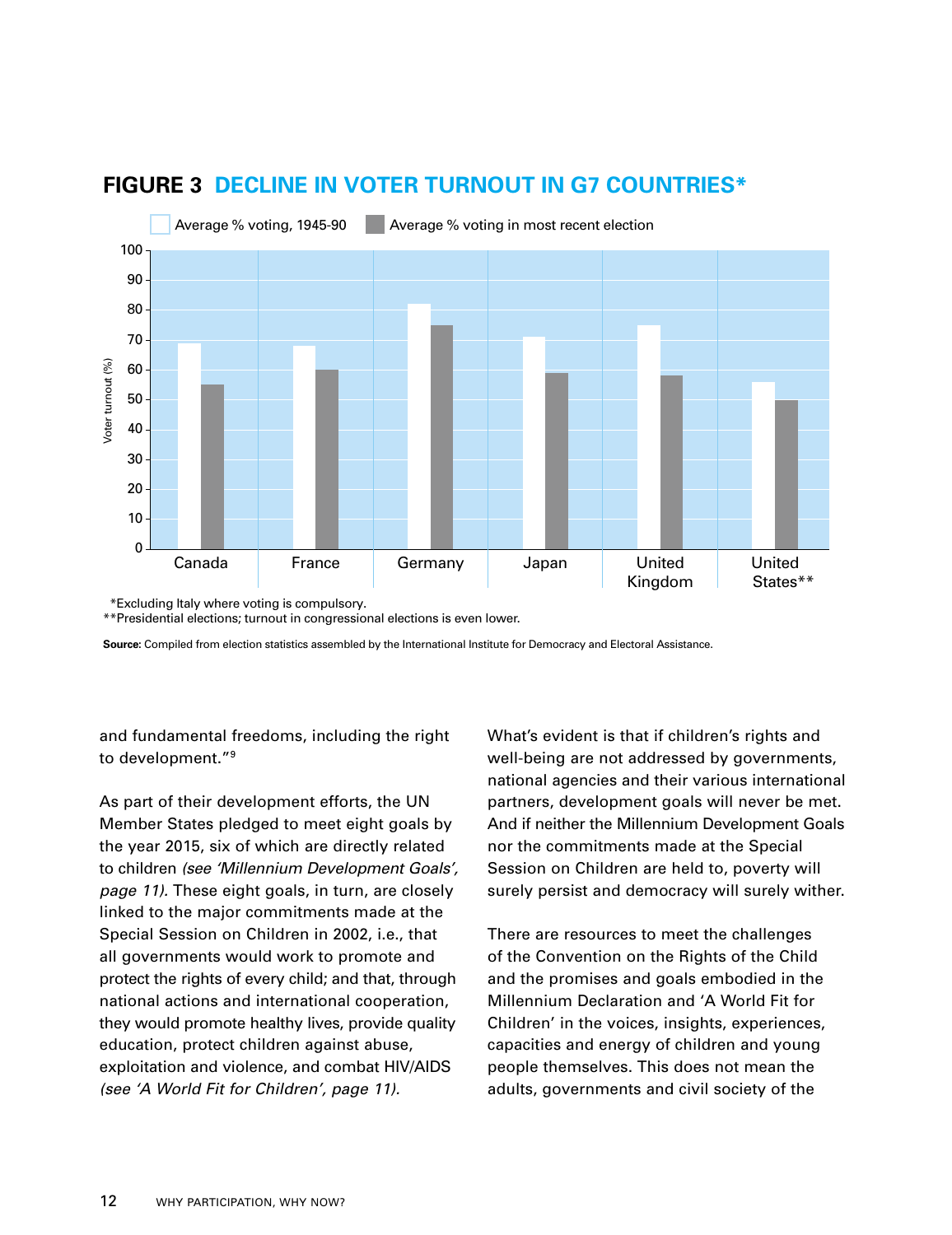world can abandon their responsibilities or pass the burden on to children. But it does mean a new partnership between adults and children and young people, seeking their opinions and taking them into account – in the family, in the community, in the school, in our organizations and in society.

#### **The needs of democracy**

Today, a far greater number of the world's countries are at least nominally democratic than was the case 20 years ago, and a majority of the world's people now have a vote that will contribute to the formation or influence of their national government. And currently 140 of the world's countries hold multi-party elections, more than at any time in history.<sup>10</sup> But, the health of these democracies is a concern across both industrialized and developing countries.

First, young people's disenchantment with the democratic process causes perhaps the greatest concern of all. In some regions of the world, fewer than half of the children polled saw voting as an effective way to improve their country and as many as one third reported that they distrust their government *(see Panel 6, 'We asked them to speak', page 50).*

In this situation, the opinions of young people of the world seem remarkably similar to those of adults: the Gallup International Millennium Survey of 57,000 people in 60 countries showed that only 1 in 10 believed that their government responded to the people's will.11 Even industrialized countries relatively secure in their perception of themselves as mature democracies are afflicted by the increasing disenchantment of voters with politicians and the political system as a whole. The percentage of

*If children's rights and well-being are not addressed…. And if the MDGs are not met, poverty will surely persist and democracy surely wither.*

people of voting age who actually cast their ballot has been steadily declining during the 1990s in most Western countries *(see Figure 3, page 12).*

And the disenchantment of people in developing countries with domestic politics and with the international political process causes even greater concern. "Increasingly, the leading global powers may recognize that a widespread sense of exclusion and powerlessness in developing countries can threaten economic growth and security in industrial countries as well as developing."12

#### **The hope for democracy**

Developing democracy is not simply a matter of holding multi-party elections. Promoting democratic citizenship and understanding, "… requires a deeper process of political development to embed democratic values and culture in all parts of society – a process never formally completed."13 It is a process that begins in early childhood and means "… expanding capabilities such as education, to enable people to play a more effective role in [democratic] politics, and fostering the development of civil-society groups and other informal institutions."14 Thus, the place to start to build democracy is with children – from what they learn in the process of their growth and development.

The exercise of agency and responsible citizenship is not something that is suddenly given at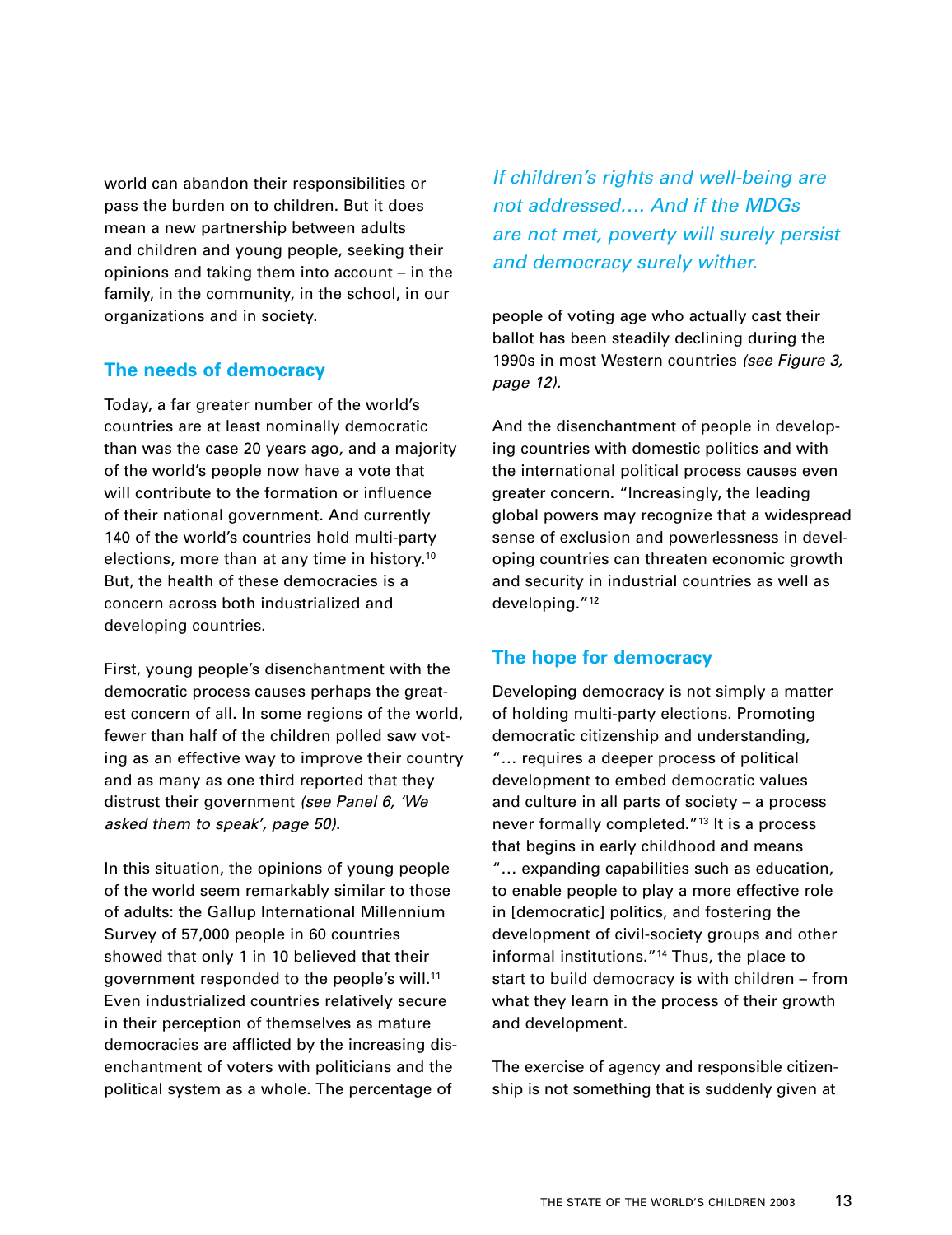18 years of age. Children, like adults, gain their self-esteem through positive and active engagement with the world. A sense of respect and responsibility for self and others is a value that is lived from the early moments of life and experienced constantly in interaction with the world.

The hope for democracy lies in the children who have been prepared to succeed in school throughout their early childhood and whose opinions and perspectives are valued in their families, school community and in society, who have learned about the diversity of human experience and the value of discussion, and who have had multiple opportunities to acquire and develop their competencies. Such children enhance civil society both in the present, as children, and in the future, as adults.

Democracy is something children learn as they develop from infancy through adolescence. When children, who are far more capable than is generally recognized, are provided the opportunities throughout their childhoods to develop the skills and competencies of participation, they also learn what they need to be effective members of a democratic society. A child whose active engagement with the world has been encouraged from the outset will be a child and citizen of the world who is more likely to value his or her own opinion and beliefs, and the opinions and beliefs of others.

Where we see instances of authentic child participation in the family, school, community and society, we hear children and young people tell us that they are more confident in themselves, more aware of their community and its problems, more committed to serving and working with others and more optimistic about the future and their role in it.

We also hear parents tell us that their children are more responsible in the house, that they get up earlier, are better students, are more communicative and respectful, and more concerned about the world.

Teachers tell us that they are impressed by the way students are more attentive and serious about their studies and more eager to help other students in tutoring and improving their education.

Through participation and engagement at early ages in issues that concern them – far from promoting anarchy or disrespect for authority, or undermining parental authority – we see a generation of young people who are more respectful and concerned about their rights and the rights of others.

We see a generation much better prepared and capable of addressing the problems, inequities and injustices that they have inherited. We see children and young people ready to advance the democratic principles that world leaders have embraced.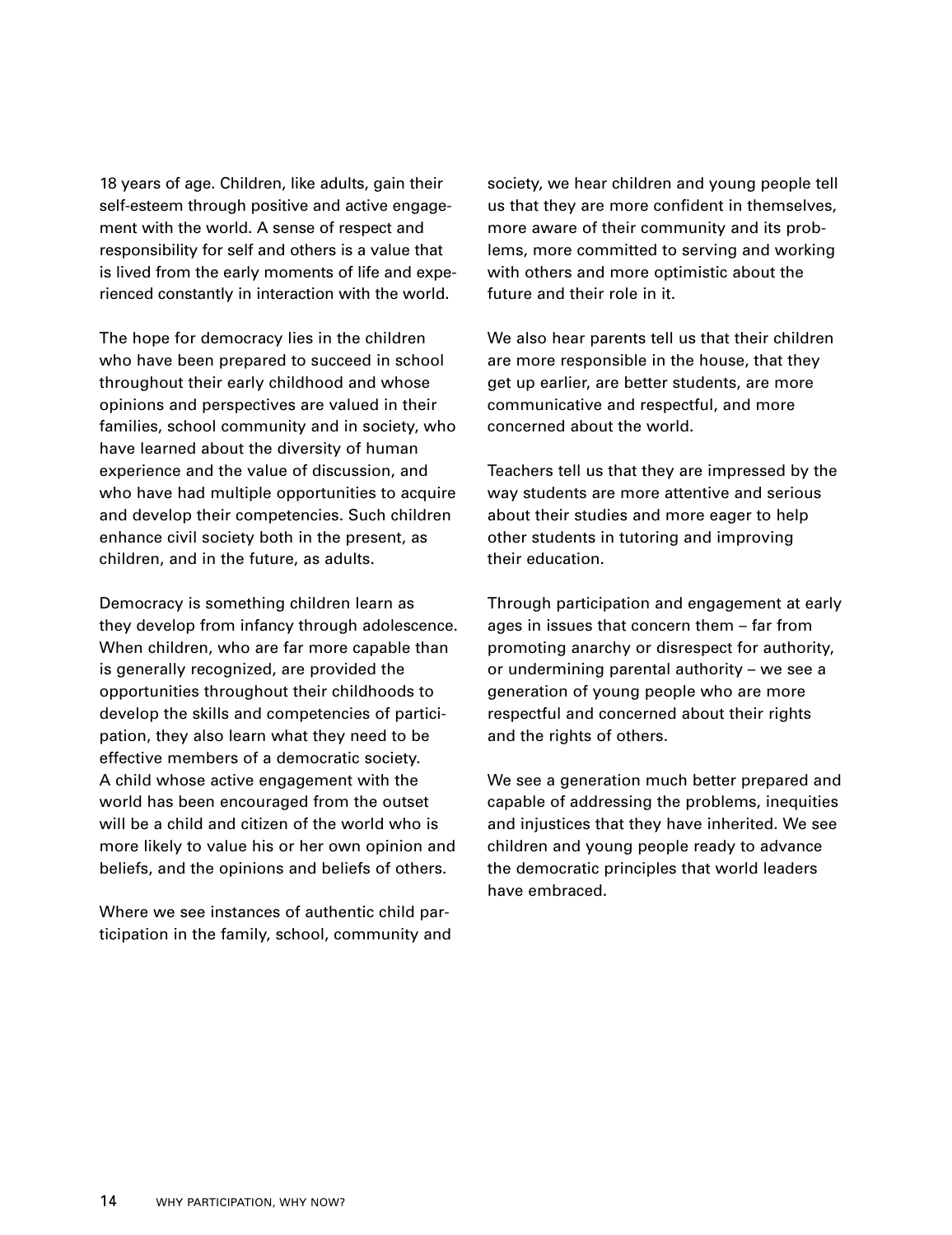"States Parties shall assure to the child who is capable of forming his or her own views the right to express those views freely in all matters affecting the child, the views of the child being given due weight in accordance with the age and maturity of the child."

Article 12 of the Convention on the Rights of the Child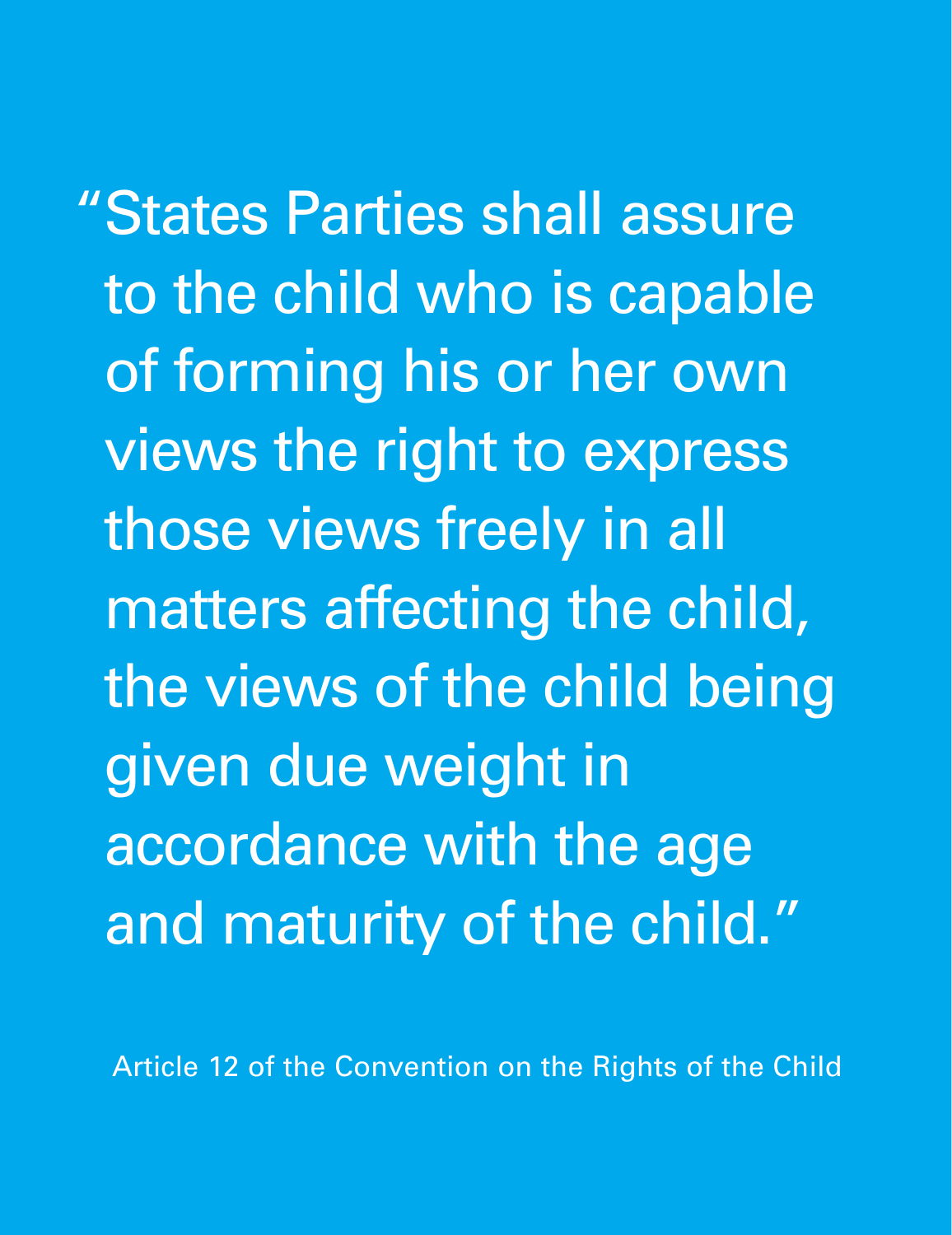"You can see a man repairing a bicycle…on the street, nearby my house," Yu Pei, 10, of China says of his photograph. "The photograph is showing a very common possibility for work."

### **PANEL 2**

### **CHILD PARTICIPATION: MYTH AND REALITY**

**Myth:** Child participation means choosing one child to represent children's perspectives and opinions in an adult forum.

**Reality:** Children are not a homogeneous group, and no one child can be expected to represent the interests of their peers of different ages, races, ethnicities and gender. Children need forums of their own in which they can build skills, identify their priorities, communicate in their own way and learn from their peers. In this way, children are better able to make their own choices as to who should represent their interests and in which ways they would like their viewpoints presented.

**Myth:** Child participation involves adults handing over all their power to children who are not ready to handle it.

**Reality:** Participation does **not** mean that adults simply surrender all decision-making power to children. The Convention on the Rights of the Child (CRC) is clear that children should be given more responsibility – according to their "evolving capacities" as they develop. In many cases adults still make the final decision, based on the "best interests" of the child – but with the CRC in mind, it should be a decision informed by the views of the child. As children grow older, parents are to allow them more responsibility in making decisions that affect them – even those that may be controversial, such as custody matters following a divorce.

**Myth:** Children should be children, and not be forced to take on responsibilities that should be given to adults.

**Reality:** Children should certainly be allowed to be children, and to receive all the protection necessary to safeguard their healthy development. And no children should be forced to take on responsibilities for which they are not ready. But children's healthy development also depends upon being allowed to engage with the world, making more independent decisions and assuming more responsibility as they become more capable. Children who encounter barriers to their participation may become frustrated or even apathetic; 18-year-olds without the experience of participation will be poorly equipped to deal with the responsibilities of democratic citizenship.

**Myth:** Child participation is merely a sham. A few children, usually from an elite group, are selected to speak to powerful adults who then proceed to ignore what the children have said while claiming credit for 'listening' to kids.

**Reality:** Children's participation, in many instances, has proven to be very effective. Rather than setting up an ineffectual system, it is up to all of us to devise meaningful forms of children's participation that benefit them and, in turn, society as a whole.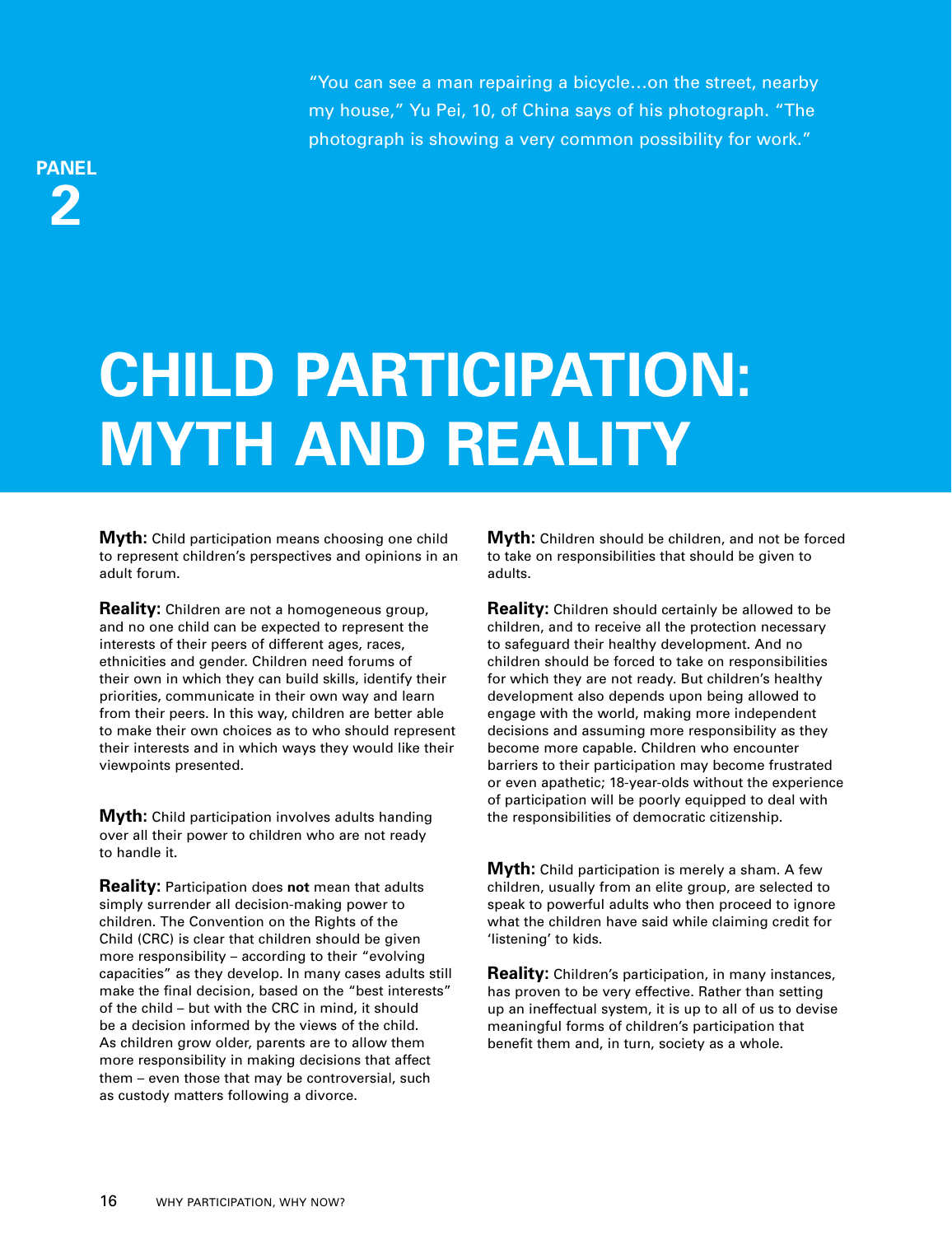

**Myth:** Child participation actually only involves adolescents, who are on the verge of adulthood anyway.

**Reality:** The public, political face of children's participation is more likely to be that of an adolescent than a 6-year-old, but it is essential to consult children of all ages about the issues that affect them. This means participation within schools and families, when decisions about matters there are being discussed. At every age children are capable of more than they are routinely given credit for – and will usually rise to the challenges set before them if adults support their efforts.

**Myth:** No country in the world consults children on all the issues that affect them and no country is likely to do so soon.

**Reality:** That's partly true. However, all countries that have ratified the Convention on the Rights of the Child have committed themselves to ensuring participation rights for children, e.g., the rights to freely express their views on matters that affect them and to freedom of thought, conscience, religion, association and peaceful assembly. And almost every country can now show significant advances in setting systems and policies in place to allow children to exercise these rights.

**Myth:** Children may be consulted as a matter of form but their views never change anything.

**Reality:** Where children's views are sensitively solicited and sincerely understood, they often change a great deal: they may reveal things that adults would never have grasped independently, they can profoundly change policies or programmes and in some cases protect children from future harm. The consultation of even very young children can produce remarkable results. The problem is that such careful consultation of children remains rare.

**Myth:** Children's refusal to participate negates their rights.

**Reality:** Actually, resistance itself can be an important part of participation. Whether in the give and take of the home, in the refusal to accept punishment at school, or in one's attitude towards civic engagement in the community, resistance can signal a child's or adolescent's opinion about an issue or feeling about the terms of their involvement. Adults should recognize resistance as a form of communication and respond to it through understanding, dialogue and negotiation, rather than by trying to prevent it through force or persuasion. In no situation should children be forced to participate.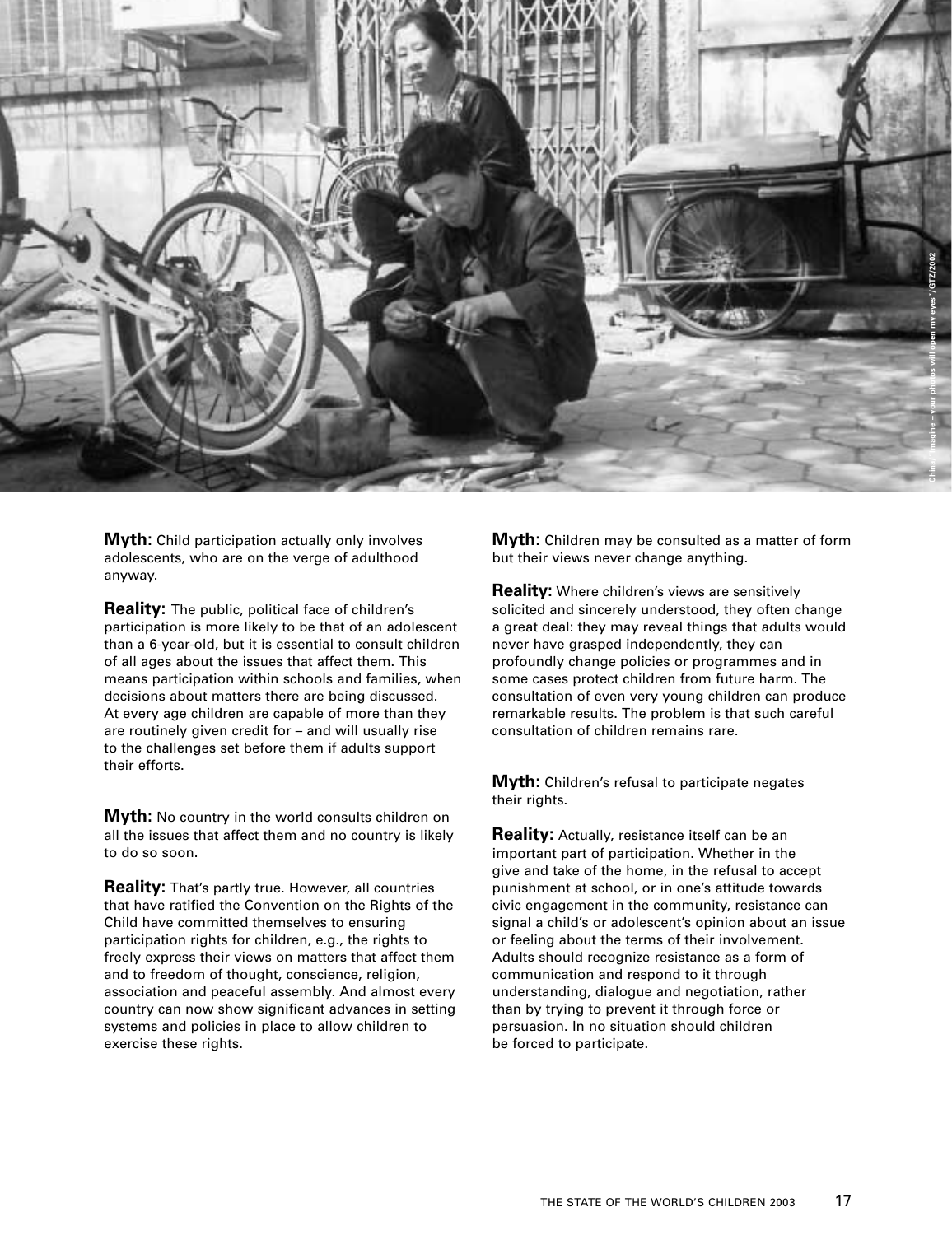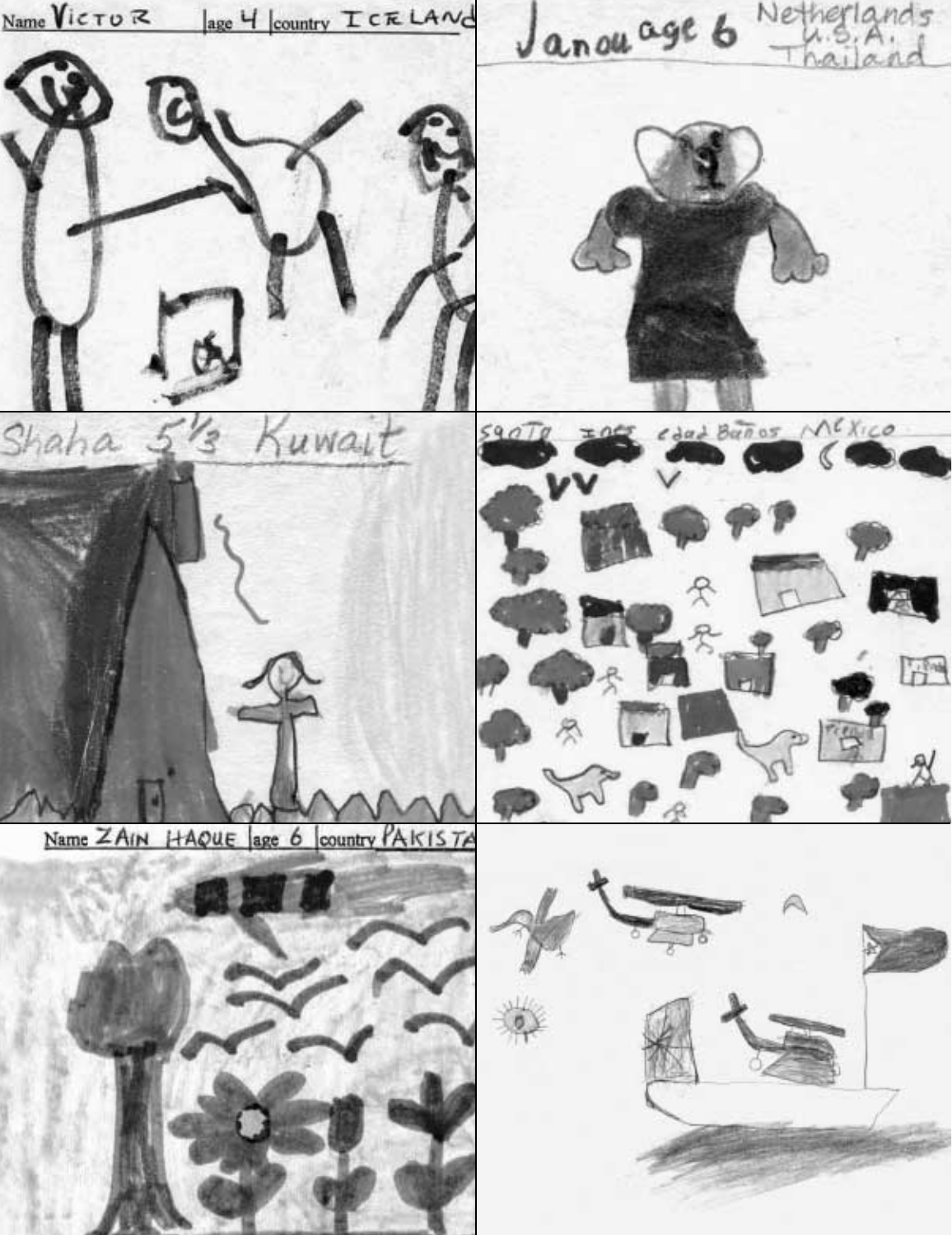# **3 ENGAGING LIFE**

Participation not only looks different at different ages but is different. Encouraging child participation entails listening not just to the oldest, brightest and most articulate children, but to children of all ages and capacities. Children participate in life from the first and their competency to express their needs and frustrations, their dreams and aspirations, changes with age, growing more complex throughout childhood and into adulthood. Although the participation of the very youngest child differs dramatically from that of the young adult, there is a continuum of evolving capacities that can be traced from an infant's first movements to an adolescent's political actions.

Every child's development is unique. Their environment, including their social class and economic conditions, cultural norms as well as local or family traditions and expectations, influences how children grow and learn. A child's competency reflects the opportunities for participation – or the lack of them – that

they have had in earlier stages of life. In both a negative and positive sense, each phase of childhood builds on the one before.

#### **The best possible start**

Babies communicate through non-verbal movements and facial expressions. Not only can they make their wishes known, but they can also 'talk' to their caregivers by imitating their actions. In the last 20 years, researchers have reconsidered the once-dominant belief that babies in the earliest months of life are incapable of imitating: in controlled laboratory conditions newborn babies only a few hours old have reproduced a wide range of gestures.15 Each gesture is itself a cue to parents and other caregivers who, in responding, reinforce and broaden the child's repertoire.

In increasing numbers, parents are recognizing that interaction with their baby is a two-way street. A baby's smile is an instant cue eliciting

*Drawings by children aged 4 to 8 featured in the 'Amazed World' exhibition by Ik-Joong Kang, except bottom right corner, which is by Julio da Silva, age 6, featured in 'Tuir Labarik Sira Nia Haree' or 'Through the Eyes of the Children', a UNICEF publication of drawings and reflections by children of Timor-Leste (East Timor).*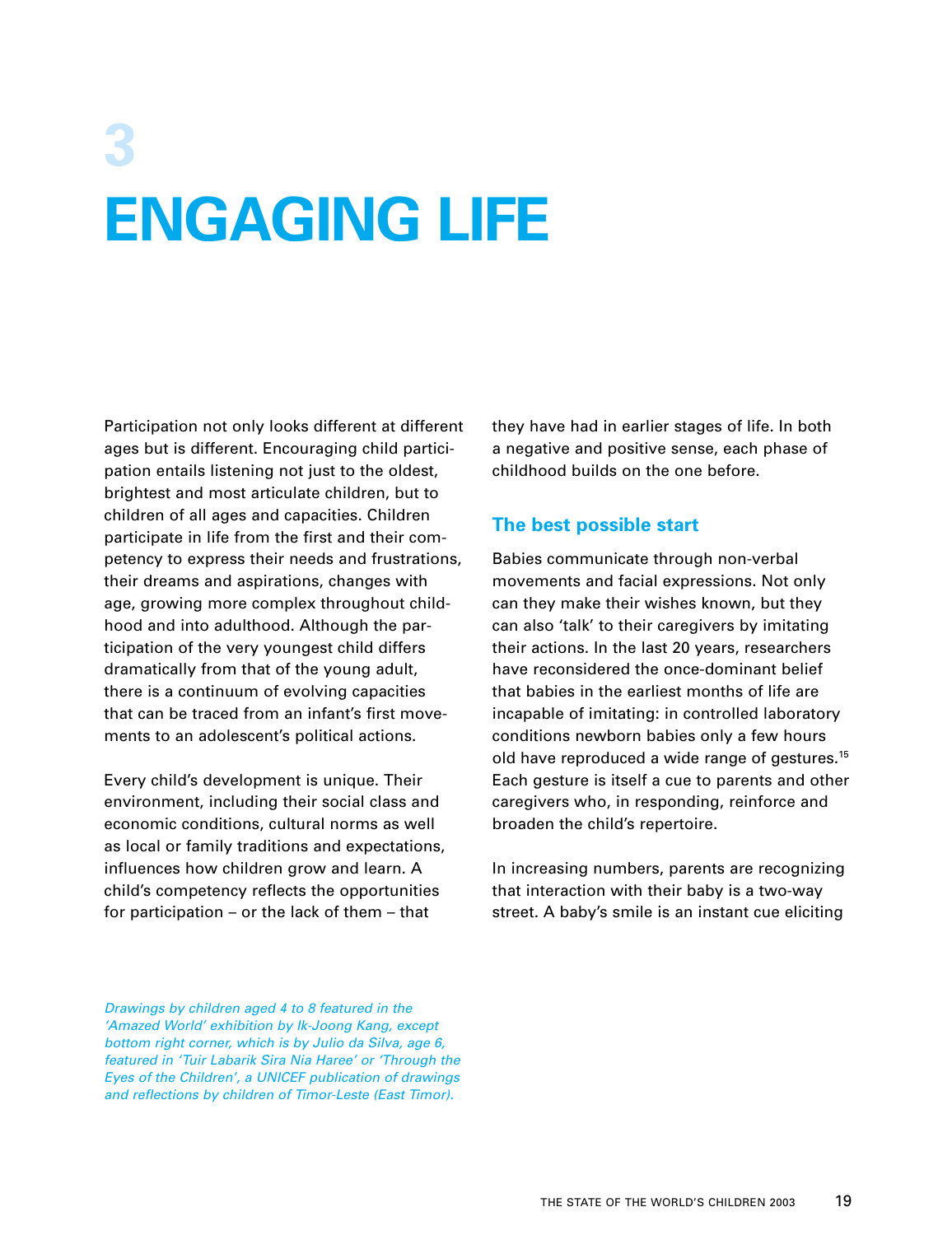a sympathetic response from an adult, but there are many additional opportunities for communication and engagement between adults and young infants. The single most important factor in a child's psychosocial development is to have at least one strong relationship with a caring adult.<sup>16</sup> If parents and caregivers follow an infant's lead in the first year of life (as when establishing breastfeeding), the mutual exchange contributes to the child's healthy attachment.

The effectiveness of children's participation in life and society in later years depends upon the participation encouraged at the start. Children rely for their healthy growth and development on three key elements: health, good nutrition and care – with 'care' including protection and a loving, responsive and stimulating environment.17 The responsiveness of a parent or caregiver is important, for example, in the intellectual and language development of children. It can improve children's nutritional status: even when malnourished children are fed, those who have been given verbal and cognitive stimulation have higher growth rates than those who have not.<sup>18</sup>

The more interactive and participative the relationship between the young child and her

caregiver, the more sound the development of the child is likely to be – and the more productive the eventual outcomes for society as a whole. Because the majority of pre-school age children in both rich and poor societies are cared for within their own home and family, it is essential to reach out to parents, offering support where needed and information about the developmental needs of early childhood and how best to respond to them.

#### **Of concern**

When the process of developing healthy attachments is disrupted by abuse, neglect or by repeated changes in caregivers, the results can include, among other things, a child's lack of trust of adults in authority, an inability to give and receive affection and a failure to develop empathy, a conscience or compassion for others.<sup>19</sup> These negative consequences are more likely to emerge in institutional settings: children who grew up in institutions are consistently overrepresented in both the penal system and the homeless population.<sup>20</sup>

Such predictable negative results are behind the great concerns about the growing numbers of young children being orphaned by AIDS.

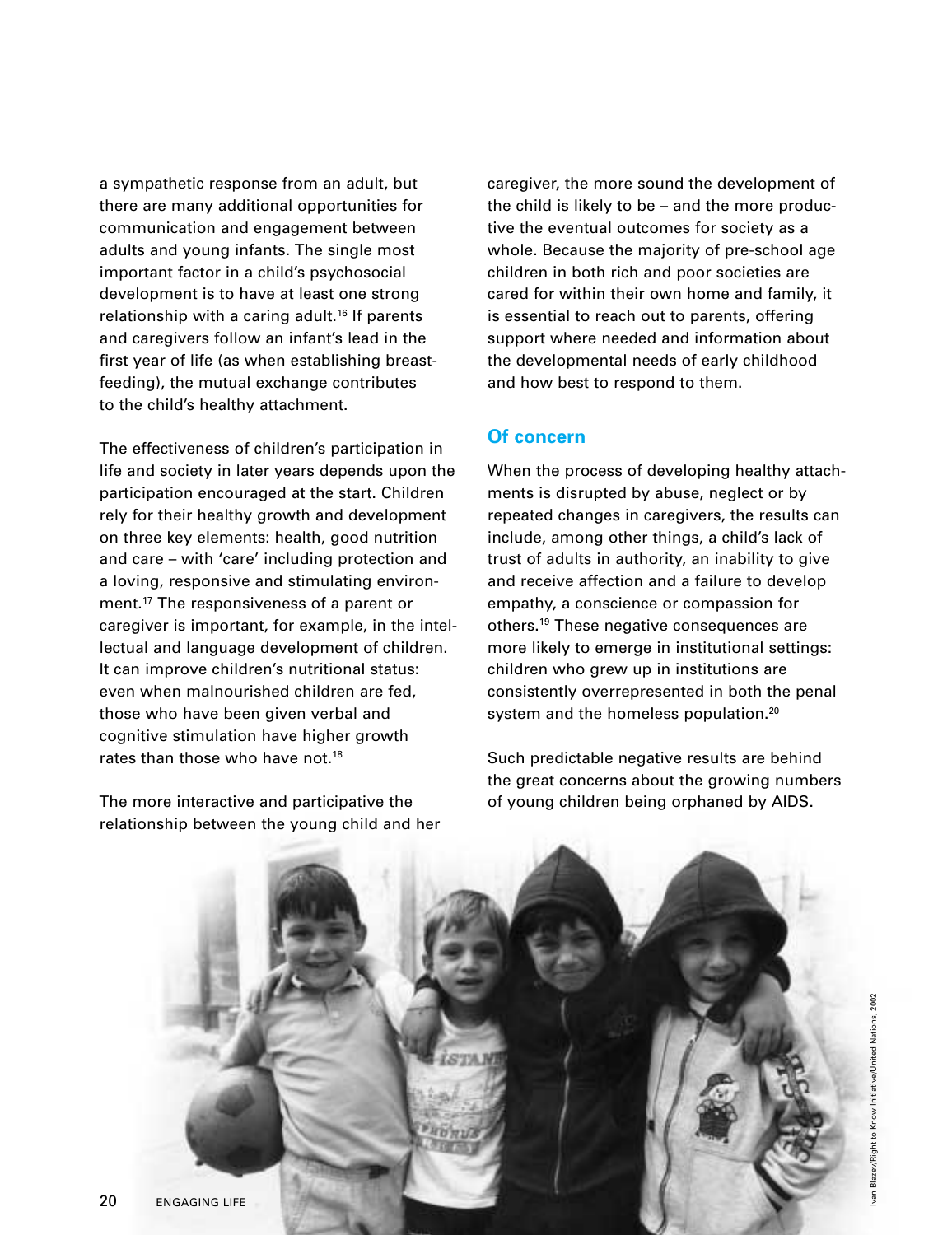This concern is especially acute in 10 countries in sub-Saharan Africa, where more that 15 per cent of all children under 15 years are orphaned – Botswana, Burundi, Central African Republic, Lesotho, Malawi, Mozambique, Rwanda, Swaziland, Zambia and Zimbabwe. The numbers of orphans are expected to increase and it is estimated that by 2010 over 20 per cent of all children under 15 in four countries – Botswana, Lesotho, Swaziland and Zimbabwe – will be orphans. $21$ 

#### **Increasing a child's opportunities to participate**

The responsibility to ensure children the best possible start in life by expanding and enhancing the ways they participate is shared by families, local governments, civil society and the private sector. National governments must provide the policy and institutional frameworks – and the leadership – that support local initiatives.

The Parent Effectiveness Service programme in the Philippines is one example of an approach that teaches families how to listen to and understand what their child is trying to communicate. Parents learn, for example, the importance of reading stories to their children or of watching an educational television programme with them. The programme has improved children's nutrition and reduced both child abuse and excessive punishment by parents. In Turkey, the Better Parenting Initiative, now in operation in all regions of the country, uses videos and group discussions to help parents better understand what children need and what they can do to improve their children's environment. Evaluations have demonstrated the effectiveness of these approaches in improving children's development and education.

In Latin America, as in many early learning centres around the world, children's participation is being recognized as a critical aspect of a good curriculum and necessary for a quality learning experience. In the past, children were viewed as passive learners, as recipients and as the object of education; but now they are increasingly seen as agents of their own learning, creators of their curriculum and developers of their possibilities.<sup>22</sup>

The increased participation of children in their own learning has been shown to have impacts on their schooling performance. In Cuba, for example, UNICEF has worked successfully with the Government to support a national early childhood programme called Educa a tu hijo (Educate your child), which expands the young child's participation outside the family by providing community-based services to more than 600,000 children in the 0-6 age group, including more than 440,000 young girls and their families. With over 14,000 promoters and more than 60,000 volunteers, the programme reaches out to future mothers and fathers as well as to families with young children. Families receive information and counselling about healthy pregnancies and young children's developmental needs during visits with doctors and nurses or, after the child's birth, during regular home visits, group outings or classes and family discussions.

The programme makes a special effort to reach children from rural and remote areas and to engage families and communities in the responsibilities of early childhood. Cuba's longstanding national system of early childhood and pre-school education programmes had reached 98.3 per cent of 0- to 6-year-old children by the end of 2000. This system has had measurable success in increasing the developmen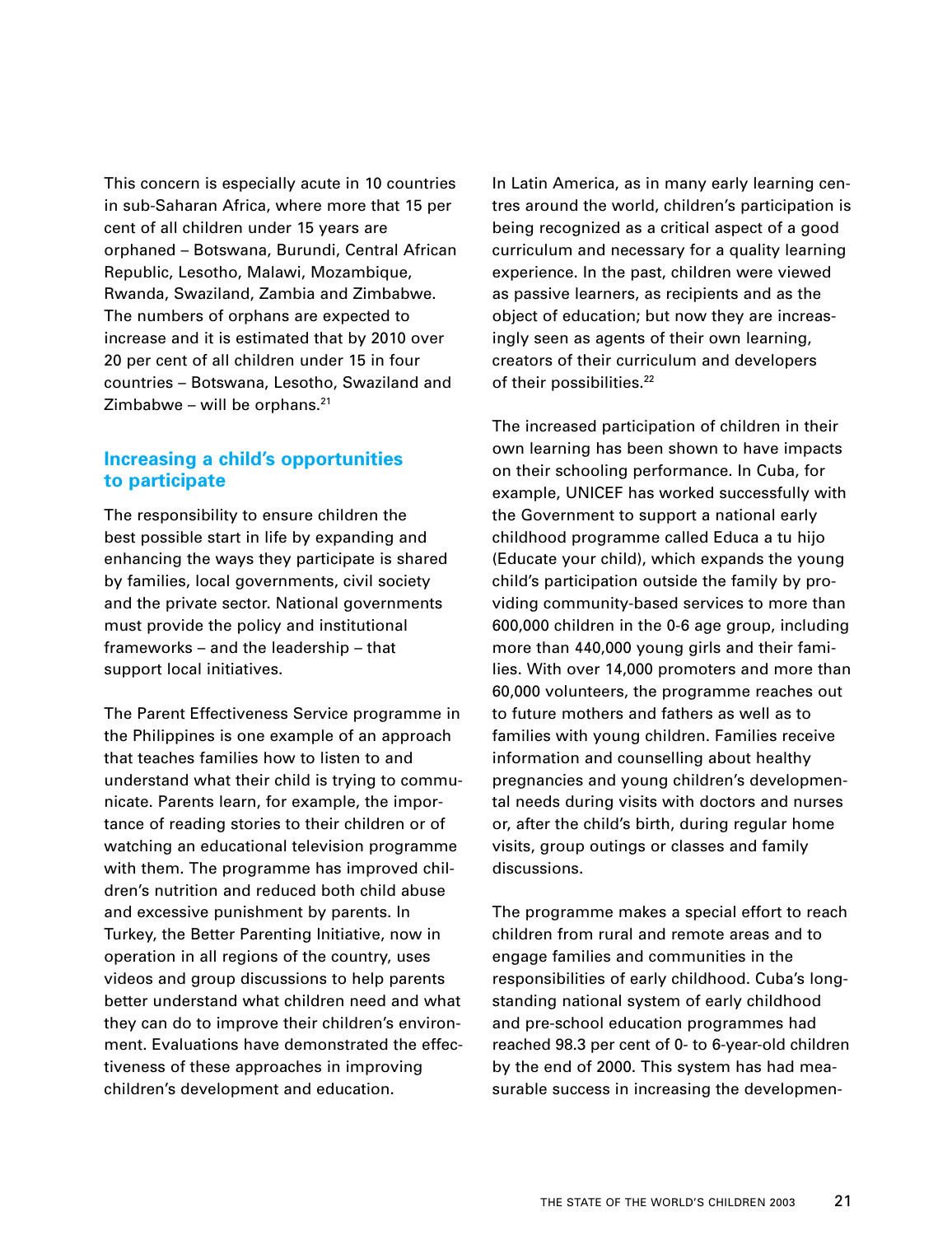tal and educational achievements of Cuba's children. A recent study showed that Cuban children score significantly higher in mathematics and Spanish than their counterparts in other Latin American countries.<sup>23</sup>

And in Nigeria, it took older children playing proactive roles within their community to ensure that thousands of infants were immunized, one of the conditions for ensuring the best possible start in life. In Afugiri, a densely populated peri-urban community in Umuahia, Abia state, where schoolchildren were involved in a baby tracking exercise, health workers and UNICEF staff were able to achieve and sustain a very high rate of immunization.

Before the project began in 2000, the Afugiri community, comprising an estimated 25,000 people, was barely using well-equipped and easily accessible primary health care facilities at the local centre. In one 11-month period, for instance, an average of only six to eight infants were being immunized every month out of a population of 1,000 children aged between 0 and 11 months. An average of five to seven women attended antenatal care services monthly and only six children were delivered there in eight months.

But then, the 10- to 16-year-old students of the child rights club at Williams Memorial Secondary School took it upon themselves to do something about the abysmal rates of immunization in their community and the entire Abia state. They organized health discussions on immunization, HIV/AIDS, oral rehydration therapy, exclusive breastfeeding and child rights issues. They mobilized women to bring their children for immunization and enthusiastically took up the challenge of tracking babies and tracing immunization defaulters, after

being trained in one and a half-day workshops conducted by UNICEF field officers and state health ministry officials.

These 10- to 16-year-old students went from house to house identifying eligible young children. Tracking slips were filled out and handed to parents and older children who were asked to bring the eligible children to the primary health care centre. The results were spectacular: an average of 328 infants were immunized in each of eight months compared with 8 children a month before the project began.

What's more, health workers engaged the mothers who brought their children in to be immunized in a range of maternal and child health activities. Mothers were educated on safe motherhood, prevention and home management of common illnesses with emphasis on diarrhoea; oral rehydration salts were distributed; children were weighed and charted on the growth monitoring cards; and exclusive breastfeeding was taught and demonstrated as was complementary feeding and diet diversification.

These additional services attracted even more women to the facility. Monthly attendance rose from less than 5 to 7 women before the project began to over 300 women. Deliveries at the centre rose from less than 6 a month to just under 15.

Not satisfied with merely making mothers bring their children to receive their first immunization, many schoolchildren followed up several cases, ensuring that children received three doses of the DPT vaccine. The extraordinary success achieved through the active participation of children in the mobilization exercise has sparked interest in several other states that now plan to copy it. $24$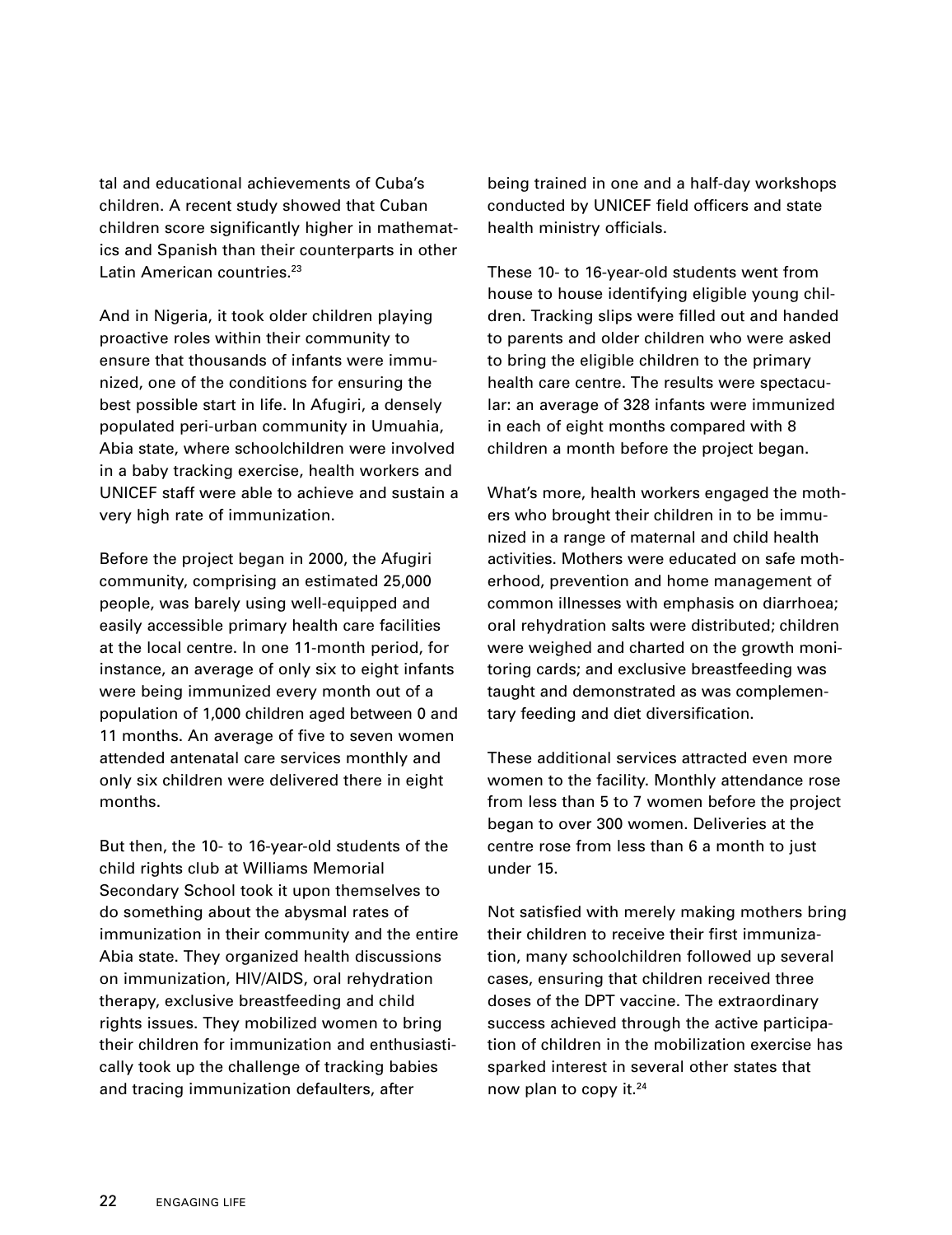"You don't have to be old to be wise."

Yoruba proverb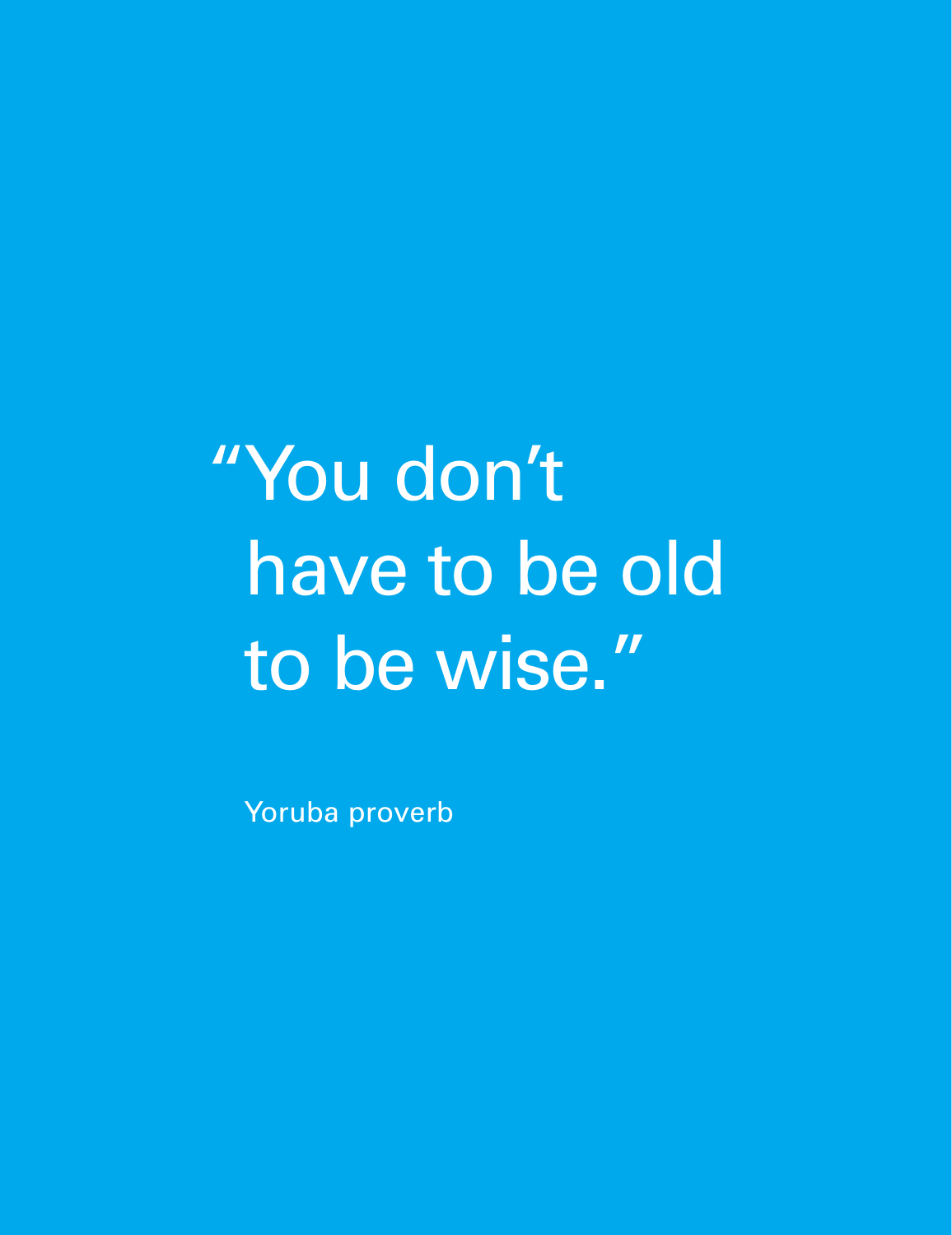Capturing the warmth of a family at home in the southern United States, 12-year-old Deidra Robinson gets two young children to pose for the camera.



### **A CHILD'S 'RIGHT' TO PARTICIPATE**

The Convention on the Rights of the Child does not explicitly set forth children's right to participate – except as a goal for children with disabilities (article 23). There is, however, a 'cluster of participation articles' that, when interpreted together, provide the argument for the child's right to participate.

**Article 5.** States Parties shall respect the responsibilities, rights and duties of parents or, where applicable, the members of the extended family or community as provided for by local custom, legal guardians or other persons legally responsible for the child, to provide, in a manner consistent with the evolving capacities of the child, appropriate direction and guidance in the exercise by the child of the rights recognized in the present Convention.

**Article 9.** (2.) In any proceedings pursuant to paragraph 1 [which speaks to the separation of a child from their parents] of the present article, all interested parties shall be given an opportunity to participate in the proceedings and make their views known.

**Article 12.** (1.) States Parties shall assure to the child who is capable of forming his or her own views the right to express those views freely in all matters affecting the child, the views of the child being given due weight in accordance with the age and maturity of the child.

(2.) For this purpose, the child shall in particular be provided the opportunity to be heard in any judicial and administrative proceedings affecting the child,

either directly, or through a representative or an appropriate body, in a manner consistent with the procedural rules of national law.

**Article 13.** (1.) The child shall have the right to freedom of expression; this right shall include freedom to seek, receive and impart information and ideas of all kinds, regardless of frontiers, either orally, in writing or in print, in the form of art, or through any other media of the child's choice.

**Article 14.** (1.) States Parties shall respect the right of the child to freedom of thought, conscience and religion.

(2.) States Parties shall respect the rights and duties of the parents and, when applicable, legal guardians, to provide direction to the child in the exercise of his or her right in a manner consistent with the evolving capacities of the child.

**Article 15.** (1.) States Parties recognize the rights of the child to freedom of association and to freedom of peaceful assembly.

**Article 16.** (1.) No child shall be subjected to arbitrary or unlawful interference with his or her privacy, family, home or correspondence, nor to unlawful attacks on his or her honour and reputation.

(2.) The child has the right to the protection of the law against such interference or attacks.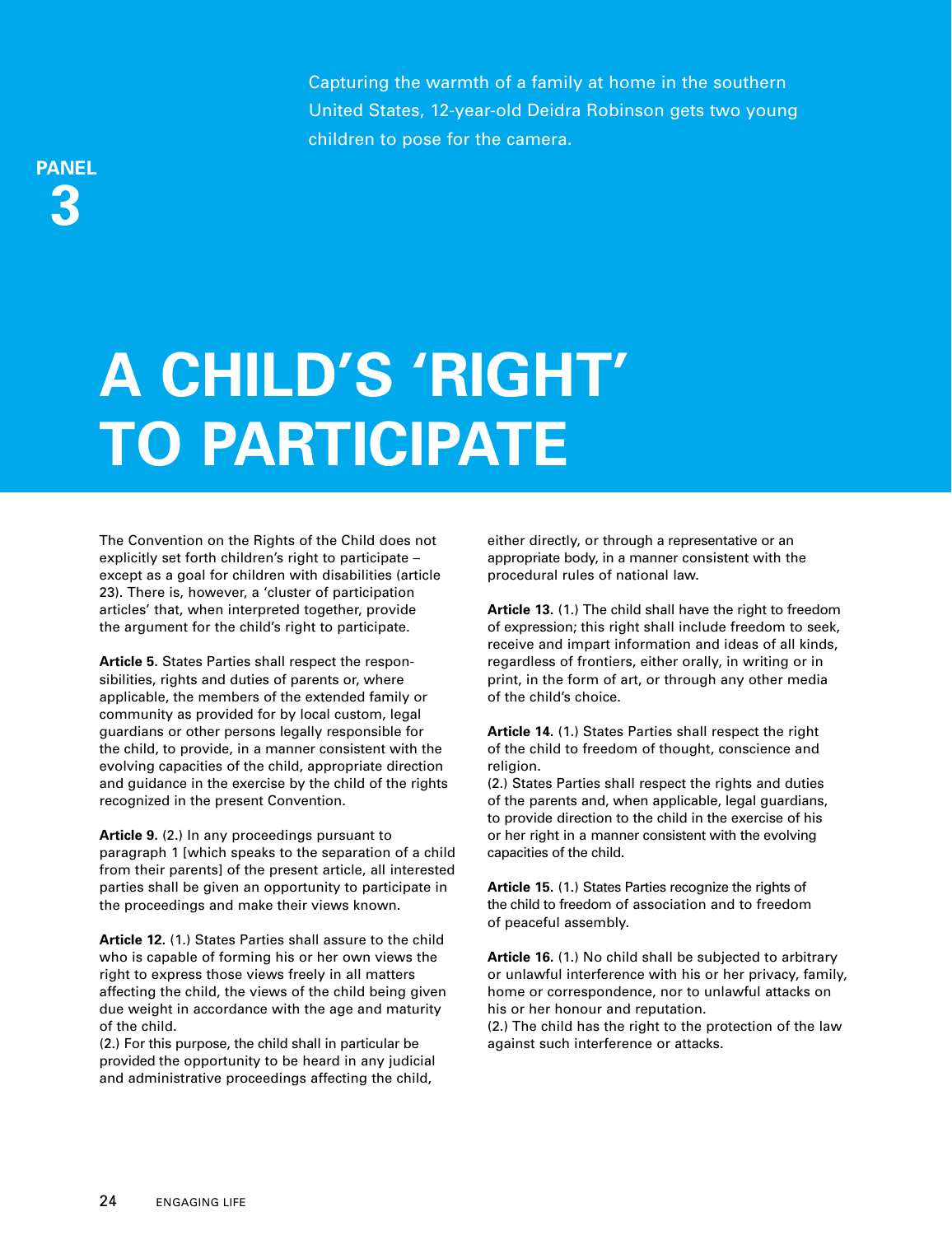

**Article 17.** States Parties recognize the important function performed by the mass media and shall ensure that the child has access to information and material from a diversity of national and international sources, especially those aimed at the promotion of his or her social, spiritual and moral well-being and physical and mental health.…

**Article 21.** States Parties that recognize and/or permit the system of adoption shall ensure that the best interests of the child shall be the paramount consideration and they shall:

(a) Ensure that the adoption of a child is authorized only by competent authorities who determine, in accordance with applicable law and procedures and on the basis of all pertinent and reliable information, that the adoption is permissible in view of the child's status concerning parents, relatives and legal guardians and that, if required, the persons concerned have given their informed consent to the adoption on the basis of such counselling as may be necessary.

**Article 22.** (1.) States Parties shall take appropriate measures to ensure that a child who is seeking refugee status or who is considered a refugee in accordance with applicable international or domestic law and procedures shall, whether unaccompanied or accompanied by his or her parents or by any other person, receive appropriate protection and humanitarian assistance in the enjoyment of applicable rights set forth in the present Convention and in other international human rights or humanitarian instruments to which the said States are Parties.

**Article 23.** (1.) States Parties recognize that a mentally or physically disabled child should enjoy a full and decent life, in conditions which ensure dignity, promote self-reliance and facilitate the child's active participation in the community.

**Article 29.** (1.) States Parties agree that the education of the child shall be directed to:

(a) The development of the child's personality, talents and mental and physical abilities to their fullest potential;

(b) The development of respect for human rights and fundamental freedoms, and for the principles enshrined in the Charter of the United Nations; (c) The development of respect for the child's parents, his or her own cultural identity, language and values, for the national values of the country in which the child is living, the country from which he or she may originate, and for civilizations different from his or her own;

(d) The preparation of the child for responsible life in a free society, in the spirit of understanding, peace, tolerance, equality of sexes, and friendship among all peoples, ethnic, national and religious groups and persons of indigenous origin; (e) The development of respect for the natural environment.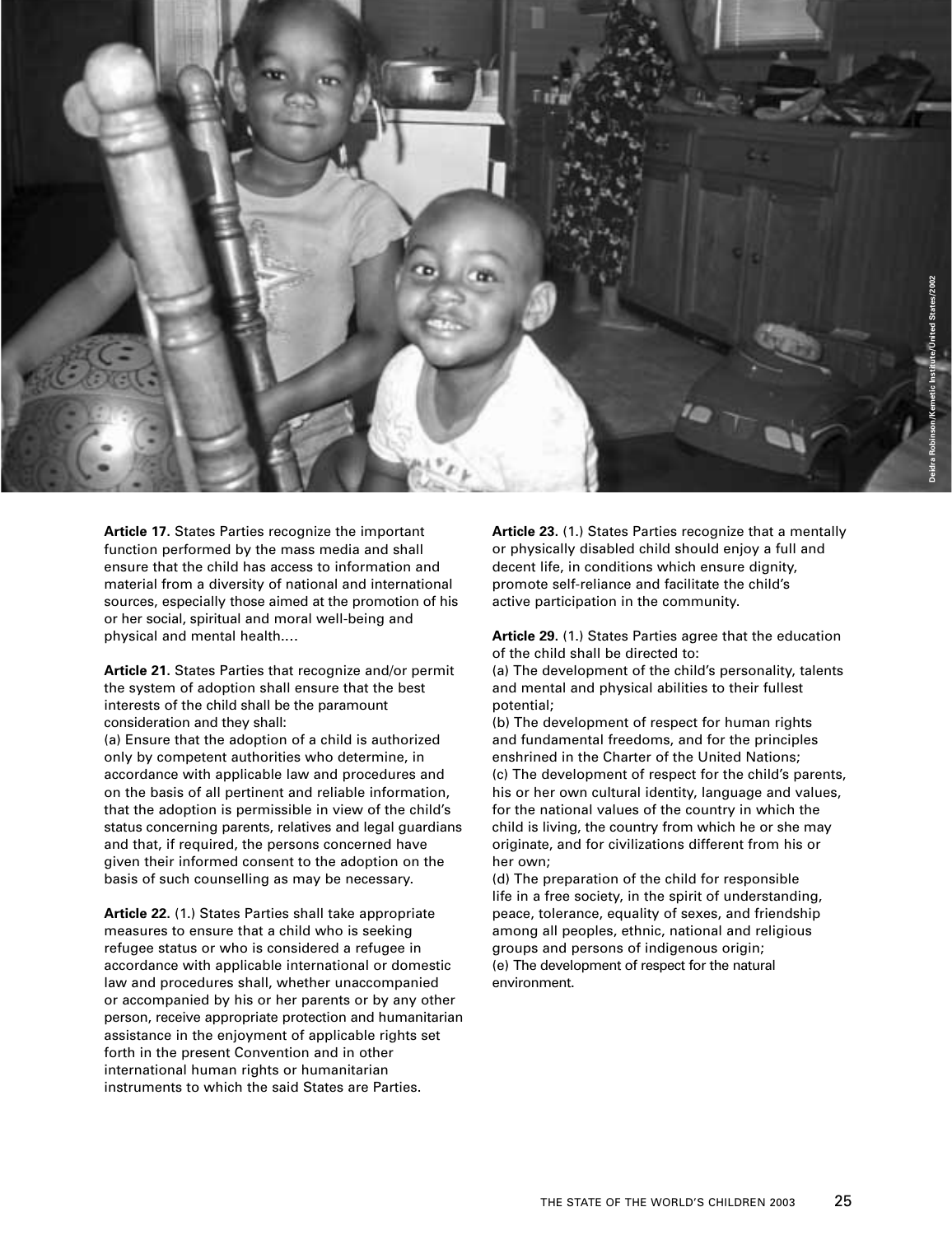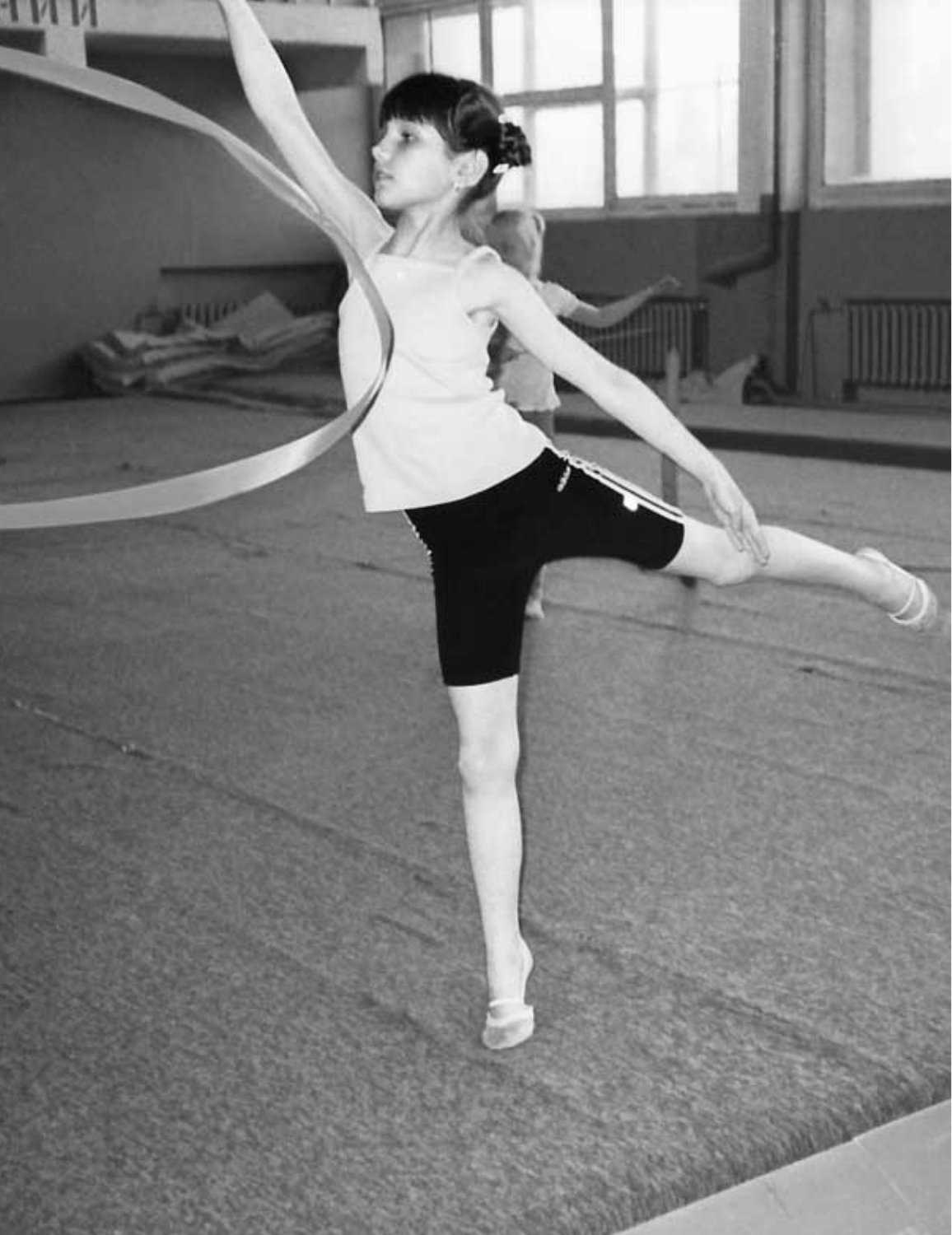## **4 ACTIVE LEARNING**

Schools are among the places where children learn key skills and gain knowledge about the world, and where they are 'socialized', made aware of society's future expectations of them as citizens. Often this has involved the enforcing of blind obedience and deference. But increasingly schools are places for socialization of a different kind, where children are enabled to think critically, where they learn about their rights and responsibilities and where they actively prepare for their role as citizens.

#### **Children supporting girls' education**

Development organizations of every size have long agreed about the cost-effectiveness of investing in girls' education and about the urgent necessity of doing so, especially in sub-Saharan Africa and South Asia, where there are more than 50 million primaryschool-age girls out of school.<sup>25</sup>

But when the Girls' Education Movement (GEM) was launched in Uganda in August 2001, it

differed from past efforts in that African children and adolescents themselves – boys as well as girls – took the lead, making use of the adults' expertise and advice whenever necessary and investing the movement with their own fervour and optimism.

Children's participation was educational in itself: the young Kenyans and Ugandans who were involved in GEM at the start, including some with disabilities, had been trained in creative facilitation methods. This enabled them to hold similar workshops in South Africa and Zambia to spread the word, in the lead-up to the Children and Young People's Parliament in Kampala. "*This conference was a turning point for so many young girls who could not say a word in the beginning,"* said Caroline, a Ugandan student volunteer*. "We were empowered with assertiveness and confidence and we began to think positively about our abilities."*<sup>26</sup>

GEM is not unique in recruiting boys to the cause of girls' education. In the province of

Russian Federation/"Imagine – your photos will open my eyes"/GTZ/2002

*A girl practising at a dance class in Kurgan, Russian Federation, caught the attention of Michail Garmasch, the 16-year-old photographer.*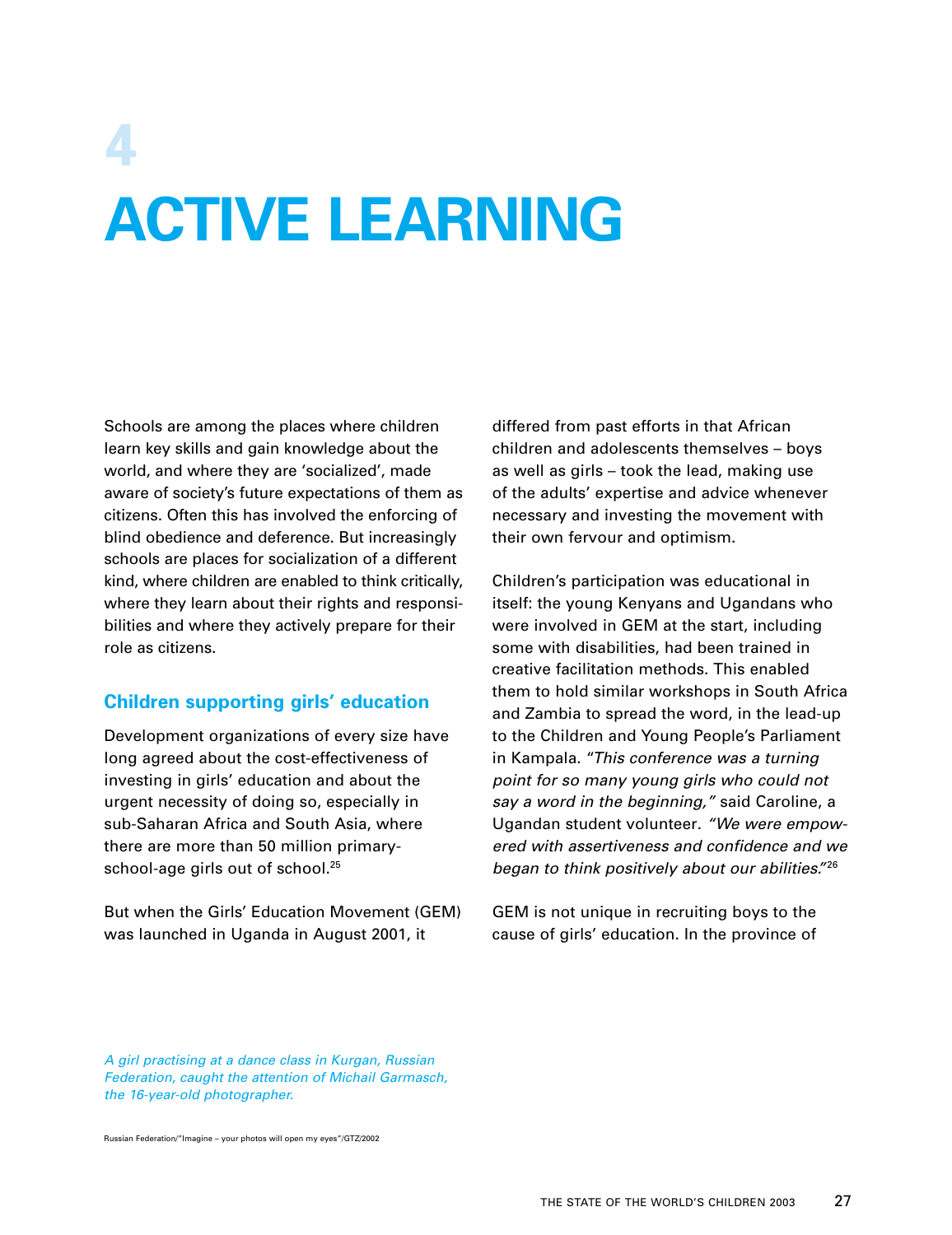Baluchistan, Pakistan, where the female literacy rate is 2 per cent, the local UNICEF office had already worked with the highly motivated boy scout movement on campaigns on iodizing salt and immunizing against polio. But in 2000, extending this to the promotion of primary education for girls broke new ground: never before in the region had boys participated in promoting the rights of girls. The project was named Brothers Join Meena, referring to a well-established UNICEF cartoon character, Meena, the girl child.

The scouts, including 12-year-old Jehanzeb Khan who took part in the UN General Assembly Special Session on Children as a spokesperson for the project, went door-to-door surveying girls' school attendance and, where necessary, trying to convince fathers to enrol their daughters. Partly to offset the controversial impact of the subject, the scouts also talked about other important issues such as immunization and constructing latrines. Where villages had no existing girls' primary school, the scouts would convince the boys' school to admit girls; where the long walk to school presented dangers, the scouts would offer to escort the girls.

The first year's results were encouraging: each targeted school enrolled 10 to 15 new girls, amounting to around 2,500 overall. In the village of Killi Abdul Rasaq, where the scouts were particularly strong, the results were even better: 80 new girls

"We have the right to nature" *by Tohfa Mohammed Al-Wardy, age 9, Tahjeez Al-Elmi Private School.*

'Children of Oman draw their rights'/UNICEF Oman and Ministry of Social Affairs, Labor and Vocational Training, Oman.

joined the village school. "We used to say that educating a girl is like watering a neighbour's plants," admits Abdul Malam, the village *malik* or tribal leader. "But the boy scouts have changed our minds. Now we want our daughters to be teachers or doctors or anything else."<sup>27</sup>

#### **Schools and democratic ideals**

Genuinely child-friendly schools, although promoted and increasingly implemented in some regions and countries of the world, are still relatively rare. UNICEF continues to campaign for classroom methods that maximize children's participation, which encourage active learning rather than the passive reception of facts and received wisdom. Experience indicates a child-centred learning experience, grounded in the life and environment of the commu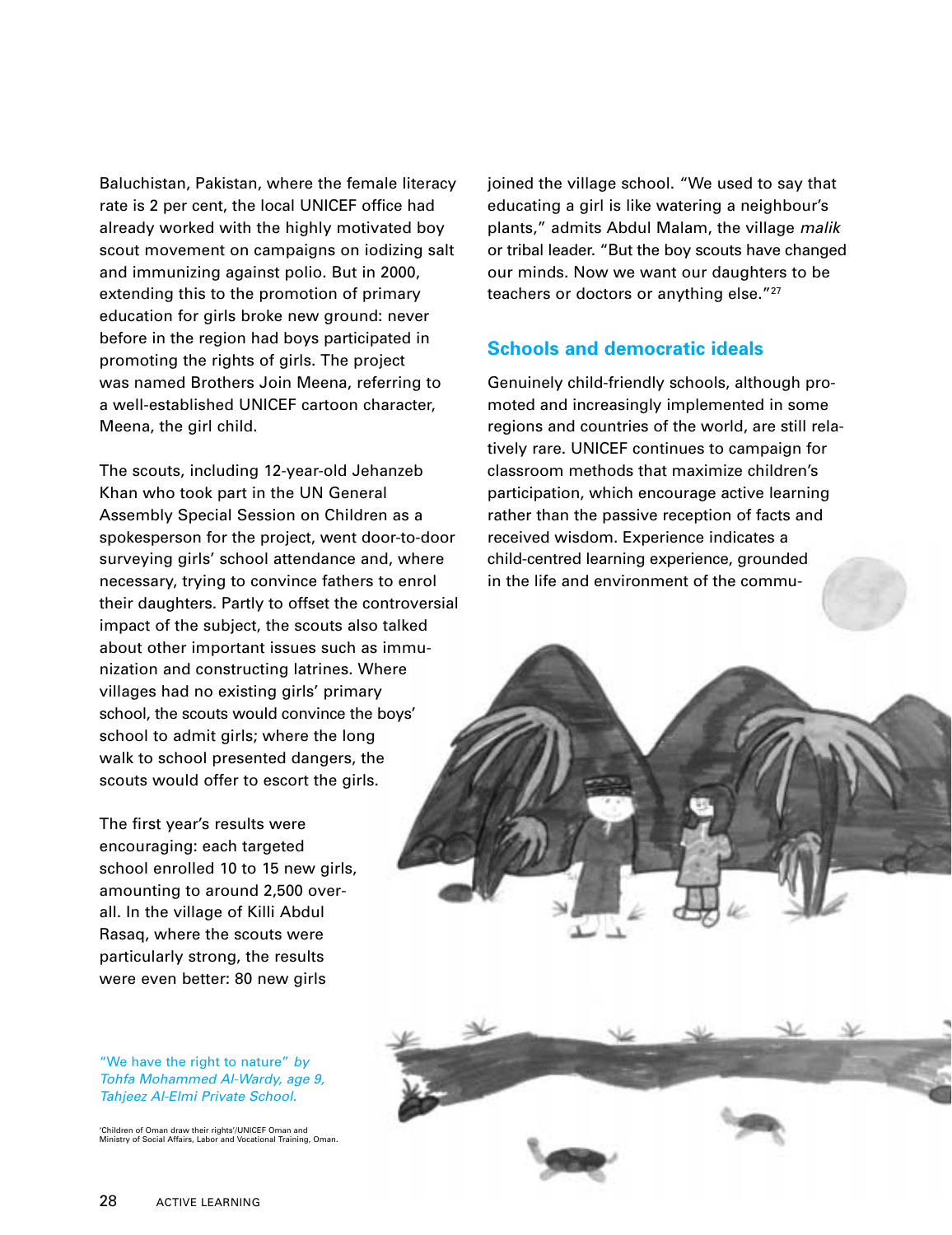nity, will also be one that encourages girls' enrolment and continuation in school.

The Escuela Nueva schools in Latin America, for example, are based on multi-age groups in which children's rights and democratic involvement are paramount. A recent study of 25 schools in two of the most violent areas in Colombia supports the argument that cooperation, coexistence and peaceful solution of conflict can be taught. Through interviews with parents, graduates, teachers and school principals, the study found that the 15 schools using the escuela nueva methodology had a direct and significant impact on the participation and democratic behaviour of its graduates within the community, and on the voting patterns of parents. What's more, the study identified the support of local organizations and civil society as factors in the success of the model, with a volunteer movement playing an important leadership role. The framework of the Escuela Nueva model is evolving continuously, the study concluded, due to the creativity of teachers, student governments, parents and communities that understand the potential of change.<sup>28</sup>

The original Escuela Nueva model in rural Colombia has been so successful and so internationally applauded that it has now been adopted by other Latin American countries, such as Honduras. Guatemala has also adopted the model and the new school programme – Nueva Escuela Unitaria Bilingüe Intercultural – covered 210 schools and 23,000 students by the year 2000, just seven years after it began with only 12 schools.

One of the cornerstones of the approach in Guatemala is responding to the rights of children from the indigenous Mayan community which, despite forming half the population,

suffers from significant discrimination and marginalization. The teaching and learning are participatory, making full use of Mayan languages and culture. Play and study are creatively combined in 'learning corners', and every school has an elected student government with responsibilities for discipline, learning and cultural activities. Student governments have been responsible for painting school buildings and desks, for building perimeter walls and even for distributing food rations during a famine. The involvement of parents and the wider community is seen as vital.

The new schools' success can partly be measured by an attendance-and-completion rate which, at 93 per cent, is higher than the national average, and also in the high enrolment rate of girls, who actually outnumber boys. These schools also make a significant contribution to the promotion of a culture of peace and democracy in a country still deeply scarred by decades of civil conflict. The Government has recognized the importance of the new schools and plans to roll out the programme to a further 2,000 schools and 120,000 students.29

Introduced in Guyana in 1998, the Escuela Nueva approach is already having a significant impact, not least through the operation of student governments in remote schools. Each student government has elected officers as well as committees responsible for discipline, health and sanitation, the library and the garden. On a day-to-day basis, children help during assemblies, clean the school compound, organize fund-raising activities and invite outside speakers. A recent survey by UNICEF indicated that children enjoy the level of participation and responsibility that the student governments allow them – as well as the skills they develop in leadership, public speaking and organization.<sup>30</sup>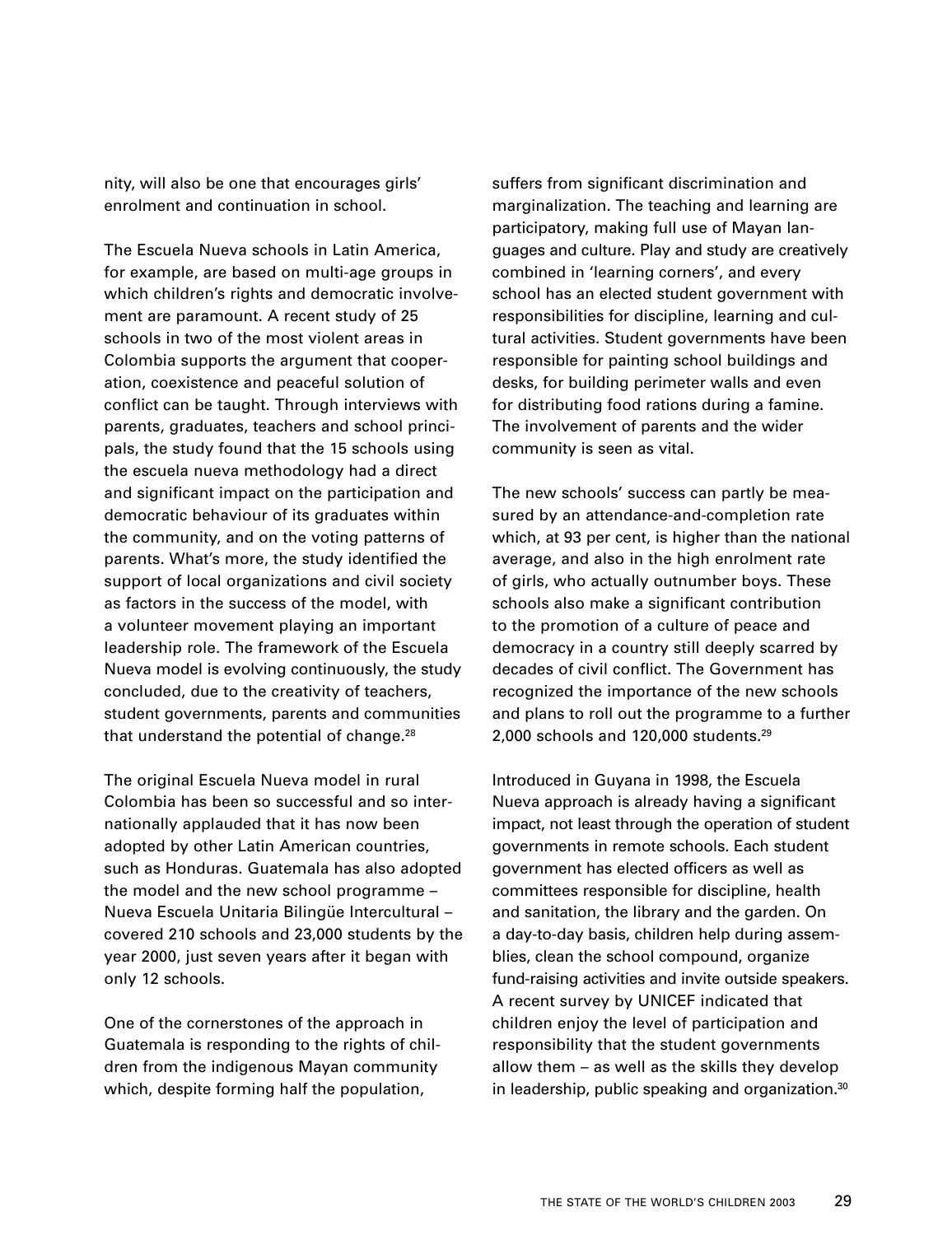#### **Learning through sports**

Schools, of course, are not the only arena where a child can learn the values of peace and democracy. Of equal import to the child and to development and peace are play and recreational activities, both of which are a child's right and both of which have enormous potential for changing the lives of children for the better. Programmes in organized sports are assuming a greater role in the work of international organizations, members of the global movement for children, and local NGOs – and in programmes reaching out to girls as well as boys, and to children with disabilities as well as those without *(see Panel 4, 'Girls win big!', page 32).*

The value of sports for a child's physical and mental development has long been acknowledged. And much has been written about the values and social skills that are learned through team sports, for example, conflict resolution, collaboration, understanding one's opponents and how to win and lose with respect for others.

Sports provide youth with their own space, both physically and emotionally. This is especially important for girls who often have fewer opportunities than boys for social interactions outside the home and beyond family networks. In many countries, the kinds of public spaces that are seen as the only legitimate venues for girls and women, for example, markets and health clinics, are those related to their domestic roles as homemakers and mothers. In contrast, as girls begin to participate in sports and as female athletes gain public recognition, they acquire new community affiliations and access to new venues, find mentors for themselves and become mentors to others, and begin to more openly participate in community life. What's more, when the traditional male domain of sports opens up and allows girls and young

women to participate, stereotypes of girls and women as ornamental or as weaker than boys – whether physically or emotionally – are broken down.

Now, there is a growing belief that sports have the potential to contribute to achieving the Millennium Development Goals and UN Secretary-General Kofi A. Annan has appointed a task force on Sports for Development, Health and Peace, charged to develop recommendations for using sports as a tool for development.

"We have seen examples of how sport can build self-esteem, leadership skills, community spirit, and bridges across ethnic or communal divides," said the Secretary-General at an Olympic Aid forum. "We have seen how it can channel energies away from aggression or self-destruction, and into learning and self-motivation."31

Sports are often used to engage a community in a common project. During the Kosovo crisis in 1999, for example, young people made important contributions to social reconstruction and peace-building through sports. In the six refugee camps near Kukes in Albania, Kosovar Youth Councils were formed, involving about 20,000 young people ranging in age from 15 to 25. With support from UNICEF and the local Albanian Youth Clubs, council members organized sports tournaments and concerts and took an active role in running the camps and keeping them clean and safe. They helped integrate newly arrived families and organized fund-raising for the poorest members of the camp community. Members assisted UN agencies and NGOs in distributing landmine-awareness information and materials on organized recreation and counselling for younger children. The experience of organizing and participating in the Council brought out new leadership and problem-solving skills and many of the members returned to Kosovo to help rebuild their communities.<sup>32</sup>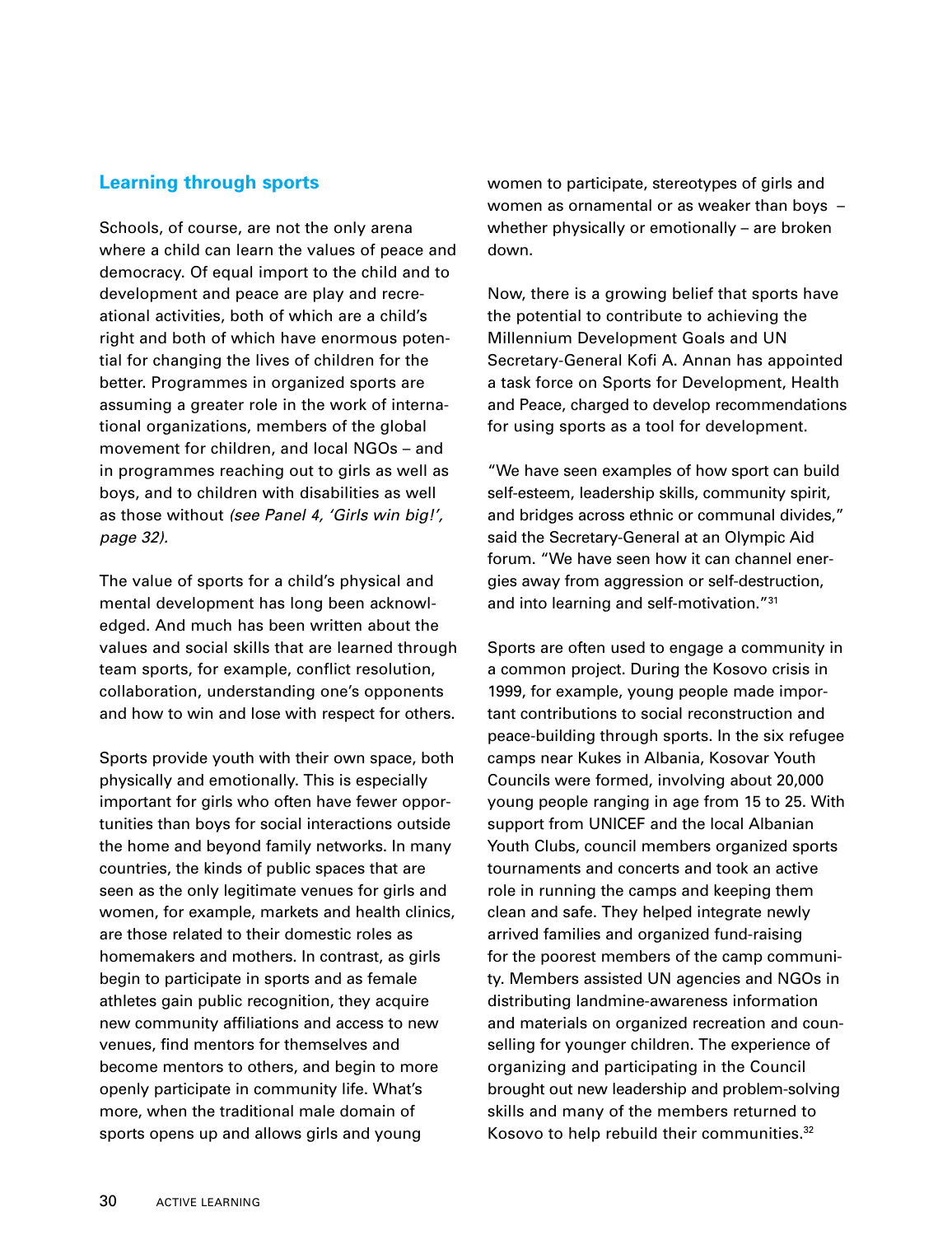"We were empowered with assertiveness and confidence and we began to think positively about our abilities."

Caroline, Ugandan GEM volunteer Children and Young People's Parliament Kampala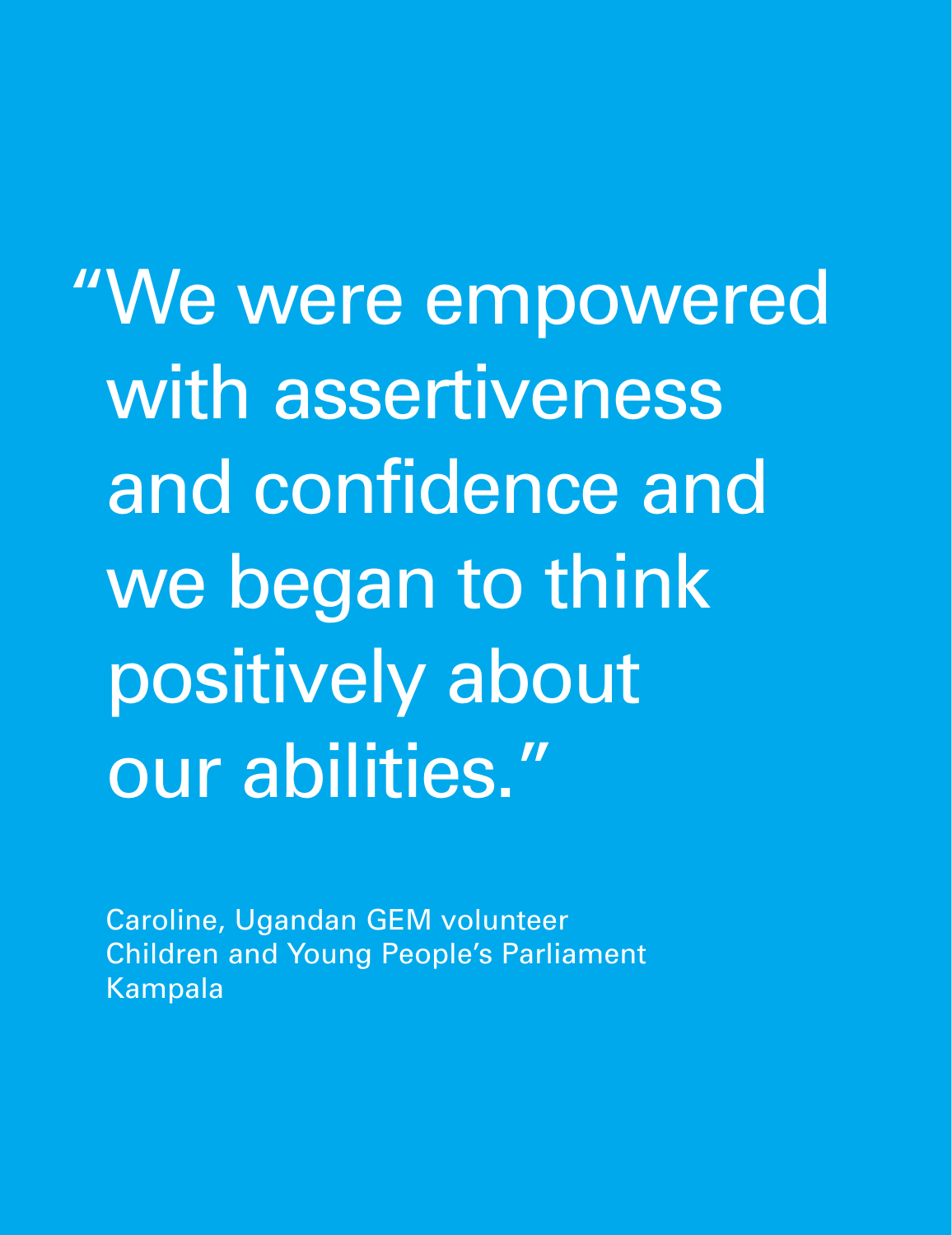Looking powerful and strong – looking good – girls from the Mathare Youth Sports Association in Kenya compete on the field.



### **GIRLS WIN BIG!**

Commanding near universal appeal, football has become a common language for millions of people, and the FIFA World Cup is now the most-watched sporting event in history. For the first time ever, because of a strategic alliance between UNICEF and FIFA, the world football governing body, the 2002 World Cup was dedicated to children. June 19 and 20 were designated as 'Say Yes for Children World Football Days' to raise awareness of children's issues through football-related activities. At every game, children wearing UNICEF's 'Say Yes for Children' T-shirts led the players onto the field. Young people were featured in every World Cup event, and an online auction of football memorabilia held during the matches raised money for UNICEF. More than 1 billion people watched the games, putting children's rights front and centre.

Football's appeal is certainly not limited to adults. Even in the most dire circumstances, children around the world play wherever they can – in alleyways, refugee camps and war zones. Article 31 of the Convention on the Rights of the Child recognizes "the right of the child to rest and leisure, to engage in play and recreational activities…." Yet far fewer girls than boys are to be found on the football fields – or on any sports field, for that matter.

#### **Blazing a trail**

The team kicking up the red dust on a grassless pitch in Mathare, Kenya, is not a group of boys emulating their superstar heroes but of girls, blazing a trail for female participation in the world's most popular sport. The Mathare shanty town is a collection of

ramshackle, mud-walled buildings that sprawls along the steep bank of a garbage-choked river, a few kilometres north-east of Nairobi. Paid work is in short supply – domestic labour in middle-income Nairobi homes, perhaps, or casual labour in the local quarries – and most people depend on selling food or other items on the street. Many women are forced to sell sex to survive. In conditions like these, organized leisure activities are few and far between.

In 1987, the only football played in Mathare was with balls cobbled together out of string and scavenged pieces of plastic. But that year, thanks to an initiative by Canadian development worker Bob Munro, real footballs started to appear as the Mathare Youth Sports Association (MYSA) was formed. From the outset MYSA linked sport with the environment – young people organized themselves not only into football teams and leagues but also into garbage clean-up squads.

MYSA's growth was tremendous, indicating how desperately the programme was needed. Today, MYSA sponsors hundreds of football teams. In addition, it offers educational scholarships, runs an extensive and much-needed HIV/AIDS education programme, a photography project, as well as numerous other community-service initiatives.

#### **Winning the Cup**

The first girls' football teams were introduced in 1992 after MYSA boys and managers witnessed girls' matches for the first time during a trip to Norway. Extending opportunities to girls was no simple matter,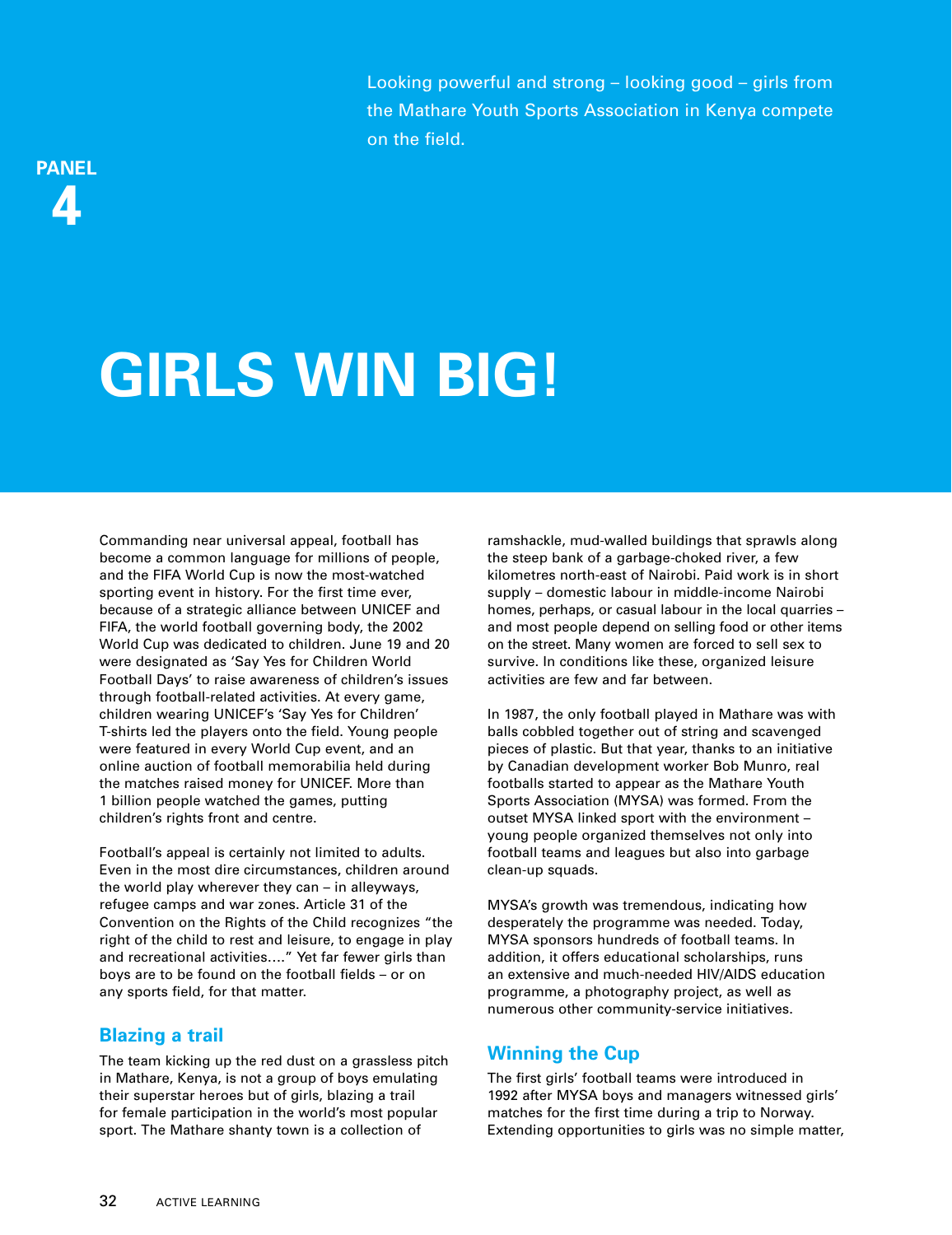

however, requiring the organization to grapple with entrenched traditional attitudes towards gender roles. Gaining parental approval for the girls to participate was infinitely more difficult than it had been for the boys. Many parents felt strongly, for example, that football should not interfere with girls' numerous responsibilities in the home – and both food preparation and care of younger siblings are extremely time-consuming. They also insisted that their daughters be home before dark, aware that safety is a much more serious issue for girls than for boys.

Mothers' reactions to their daughters' participation have generally been positive, and the girls' opportunity to go on tour to Norway to play in the Youth Cup – where the under-14-year-olds won their age championship – has also helped overcome the determined objections of some fathers. "When I started playing for MYSA," says one 15-year-old girl, "my father would say that there is no football for girls and he would beat me up. So whenever I wanted to go and play, my mother would cover up for me by saying that she had sent me somewhere. Then when I went to Norway he started liking it."<sup>1</sup>

#### **Powerful and strong**

The struggle to ensure girls their right to play and to enjoy the benefits of participating in team sports is being waged with varying degrees of success around the world. In the United States, the current world champions in women's soccer, the number of girls playing the game in high school increased by 112 per cent in the 1990s,<sup>2</sup> and a professional women's soccer league was established in 2000. US football superstar

Brandi Chastain is a role model for millions of girls worldwide. "Football gives girls the ability to be leaders and improves their self-esteem," she says. "They learn that they can be leaders, be powerful and strong and that those are perfectly fine qualities for a woman. They learn to explore themselves through football."

Girls who participate in sports tend to be healthier – emotionally and physically – and less likely to smoke or abuse drugs or alcohol. There may also be a link between decreased incidences of breast cancer and osteoporosis in women who have been physically active throughout their lives. In addition, adolescent girls who take part in sports tend to delay becoming sexually active until later in life.<sup>3</sup> This may in part be because participation in sports encourages adolescent girls to develop a sense of ownership of and strength in their own bodies instead of seeing them simply as a sexual resource for men. "Before playing football I was fearful," said one girl, "now I am not because I am used to mixing with people and I know what is good and what is bad." Through football, offered another young Kenyan player, "I have learned how to have my own principles and not be blown and tossed around by the wind."4

- 2 Women's Sports Foundation, Women's Sports & Fitness Facts & Statistics, p. 11.
- 3 Sabo, Donald et al., *The Women's Sports Foundation Report: Sport and teen pregnancy*, New York, 1998.
- 4 Brady and Khan, op. cit.

<sup>1</sup> Brady, Martha, and Arjmand Banu Khan*, Letting Girls Play: The Mathare Youth Sports Association's football program for girls*, Population Council, New York, 2002, p. 14.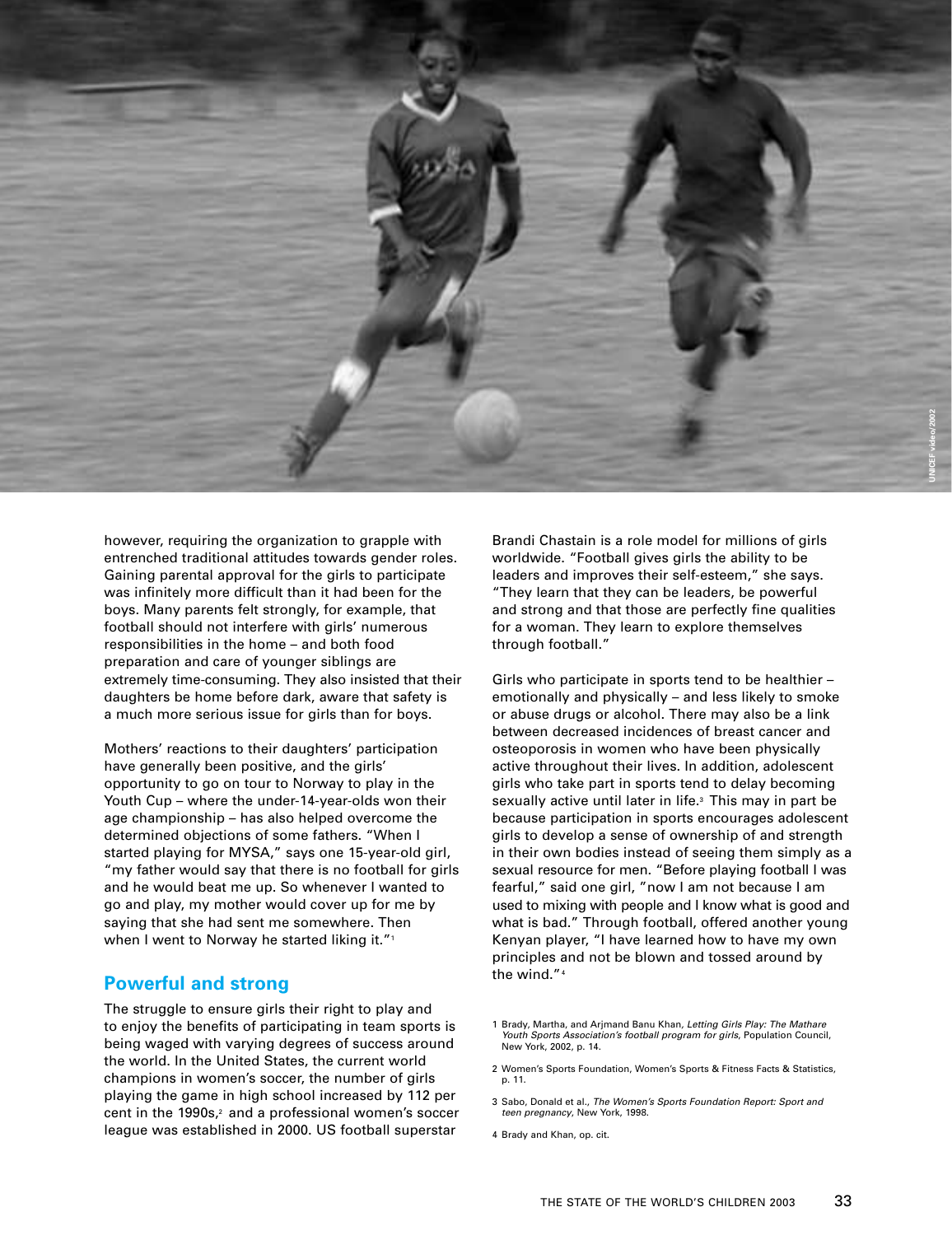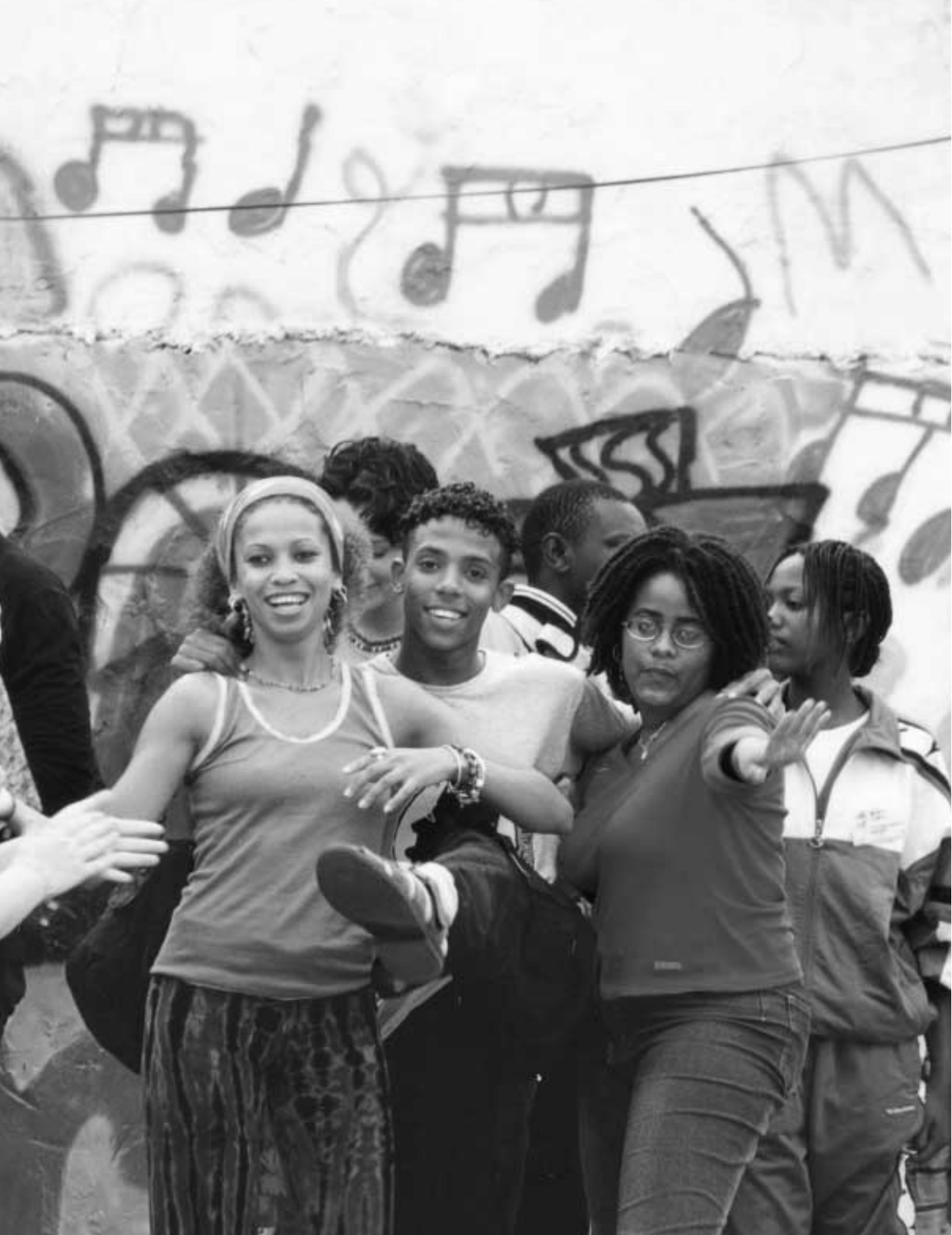## **5 THE SHARPEST EDGE**

Adolescents inevitably find themselves at the sharpest edge of a tension between participation and protection that all children face. They are the world's most immediate heirs: the next age group to gain access to the advantages and opportunities of adulthood yet also the group most likely to find itself endangered by the ugliest failures of society.

Recent studies have confirmed what those who work with adolescents know from experience: that adolescents benefit from feeling a strong sense of connection to home and school; that they thrive when they have close relationships, are valued in their community and have opportunities to be useful to others; that they value positive relationships with adults, safe spaces and meaningful opportunities to contribute.<sup>33</sup>

#### **Discovering new competencies**

Like millions of other girls around the world, girls between the ages of 11 and 17 in Pakistan, particularly those from low-income families, are

*'Xpression', a meeting organized by UNICEF, YMCA and the Island People in Port of Spain, Trinidad and Tobago, brought together these young people with NGOs from around the world to brainstorm on how to use music, graffiti, hip-hop, fashion and sport to provide young people with skills, services and a supportive environment.* 

Christine Norton/UNICEF/2002

widely denied a chance to actively participate in society and in their own self-development. The Girl Child Project has, for the last decade, been tackling this issue by empowering girls within their own families and communities. The project is designed for 500 villages and cities within Pakistan.

Girls attend five-day orientation workshops that raise their social awareness while disseminating practical information about health, hygiene and nutrition of use to their whole family. Those who have received some formal education are given home-school kits, including a blackboard, chalk and wall posters. This enables many of them to set up mini-schools for uneducated girls, thereby not only enhancing their own self-esteem and sometimes generating a small income but also extending empowerment further into the community. Others choose to receive first-aid training or learn other income-generating skills. One of the most successful aspects of the programme is that girls discover their own capacities and new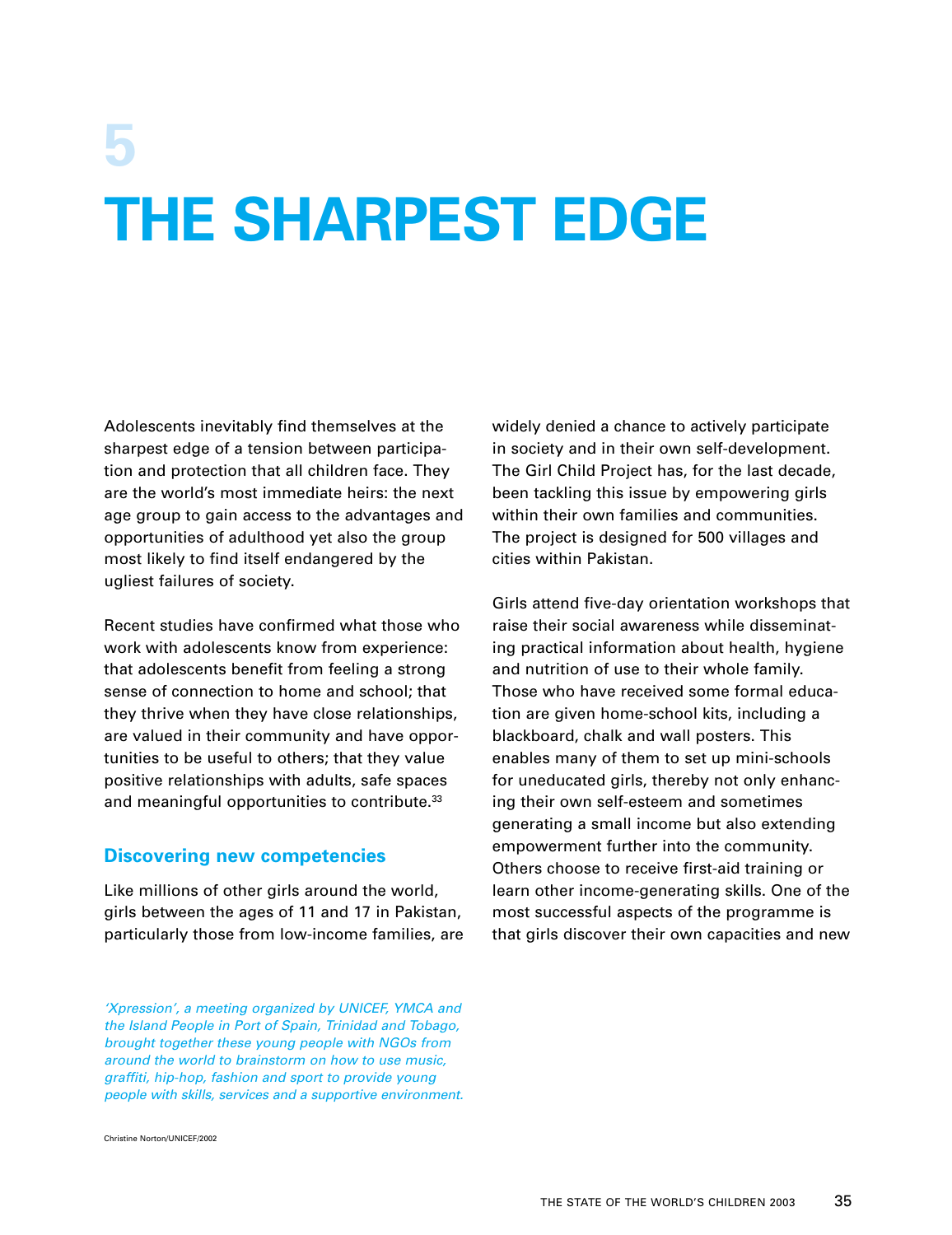possibilities in life, and become role models for others, beginning the long, arduous process of breaking down traditional barriers to female participation.34

*"I wasn't quite like this a few years back,"* says 20-year-old Sumera Zafar. *"I was actually quite awkward and extremely shy…. But people trust my judgement now. Girls from all over the neighbourhood come to me with their various problems and ask me to help resolve serious domestic issues. The Girl Child Project really helped girls like me to believe in themselves. It enlightened us that being a woman wasn't a curse or a bad thing. It taught us to love ourselves and to be proud of what we are. Now I actually feel that women are as good as men…."*

She has her own message for the girls and women of Pakistan: *"Stop depending on others and believe in yourselves. Take a stand – since that is the only way your lives will ever improve and move forward."*<sup>35</sup>

#### **Effecting social change**

There are numerous examples throughout the world of adolescents trying to effect social change by influencing the behaviour of their peers. In Montenegro, Yugoslavia, UNICEF has supported seminars to train young Red Cross volunteers in peer-education methods. They use innovative role-play techniques to dramatize the issues teenagers may encounter, such as whether or not to have sex, how to say no to risky behaviour and how to protect themselves from sexually transmitted infections, including HIV/AIDS.36

Teenage peer educators are also combating HIV/AIDS throughout Africa, for example, in youth-friendly clinics in Zambia where drama,

poetry, music and the electronic media convey key information on HIV/AIDS, other diseases and pregnancy.<sup>37</sup> Peer leaders are also at work in Cameroon, where they map out their neighbourhoods to indicate areas of potentially highrisk behaviour (bars, video rooms or military barracks) then identify existing youth groups and work with them to raise HIV/AIDS awareness.38 In Namibia, meanwhile, young people have so far reached 100,000 of their peers both in and out of school with life-skills training aimed at reducing teenage pregnancy and preventing HIV/AIDS.39

The idea of adolescents addressing the risky behaviour of other young people takes an intriguing form in some parts of the United States. In some areas adolescents take on responsibility of sentencing their peers in court. These 'teen courts' involve volunteers aged 8 to 18 – some of them former offenders – as attorneys, judges and juries trying their peers for non-violent crimes, traffic infractions or school-rule violations.<sup>40</sup> The model is also now being explored in Germany and Japan.

In Thailand, as part of a Youth Camp for Ending Violence against Children and Women, 60 young people were trained to become volunteers and catalysts to both monitor domestic violence in their community and campaign to stop it. As a result of the initiative, a national law on domestic violence is now under review.41

During adolescence, as in early childhood, people with disabilities are routinely excluded from the normal patterns of everyday life. In Belarus, UNICEF has supported programmes aimed at integrating young people with disabilities into society, training them for more independent living and equipping them with labour skills.<sup>42</sup> In the Islamic Republic of Iran,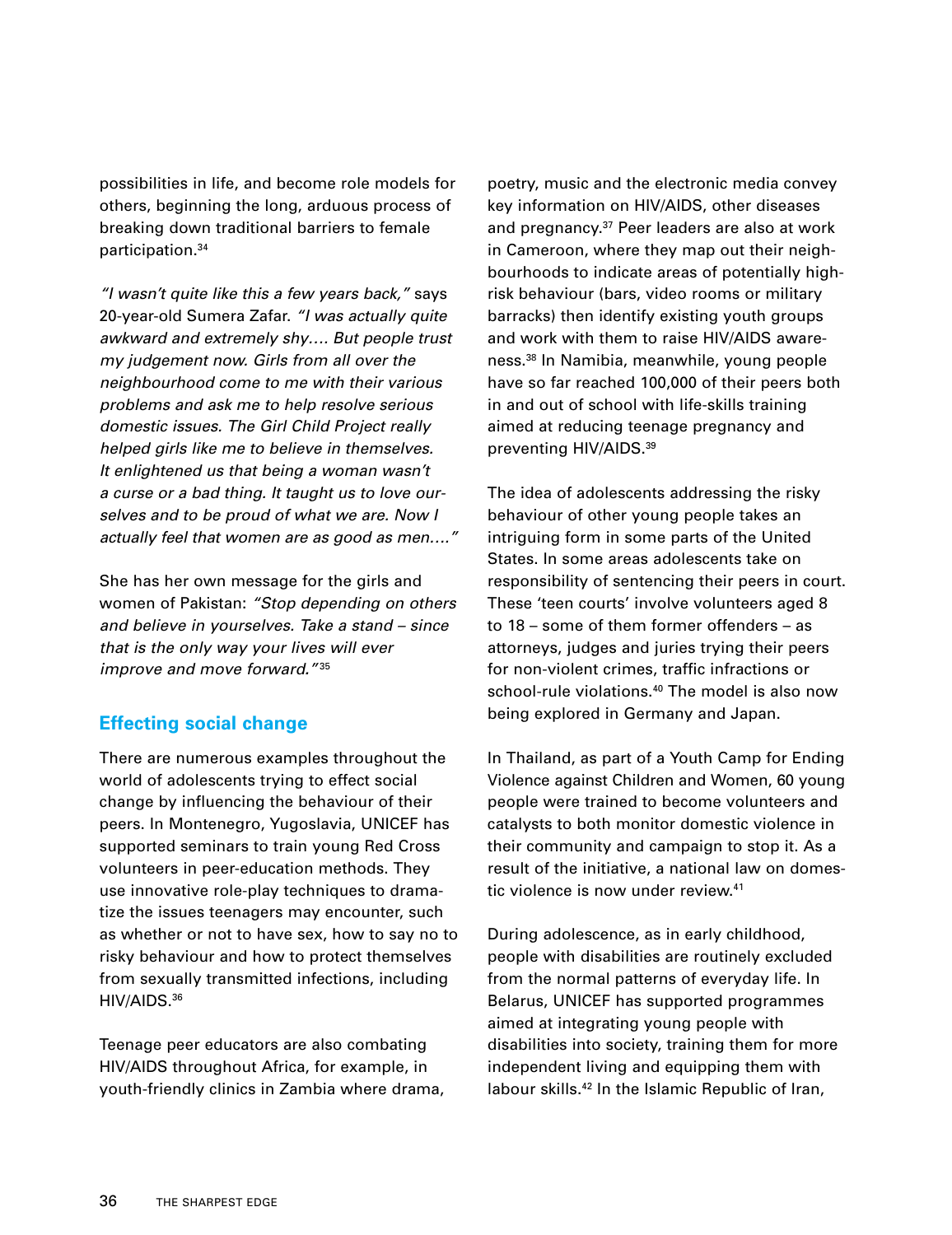the inclusion of the opinions and views of children with disabilities in the UNICEF programme-design process was ensured through three seminars where 150 boys and girls from all over the country with speech, hearing, visual and motor impairment discussed their shared problems and identified helpful strategies and activities. In addition, a seminar to observe the annual anniversary of Iran's ratification of the Convention on the Rights of the Child was hosted by children with disabilities.<sup>43</sup>

#### **The problem: Children exploited by adults**

Even in acknowledging the potential of adolescents and their positive achievements, it is vital to recognize that they are at high risk from the life-threatening effects of unconscionable adult behaviour: for example, trafficking children into forced labour and prostitution or forcibly recruiting them as soldiers.

- Child trafficking has become a billion-dollara-year business, with an estimated 1.2 million children falling victim annually.<sup>44</sup>
- **Trafficking of children for exploitation in** agriculture and domestic service has recently emerged as a problem in sub-Saharan Africa.<sup>45</sup>
- $\bullet$  Trafficking of girls into prostitution has been a long-standing concern in South-East Asia, where a profitable network may involve police authorities, relatives and guards, each receiving their own slice of the profit.<sup>46</sup>
- There has been a huge upsurge in the number of girls trafficked from the Republic of Moldova, Romania and Ukraine into western Europe via gangs based in Albania, Bosnia and Herzegovina, or Kosovo, Yugoslavia.<sup>47</sup>

• An estimated 300,000 children are thought to have been coerced into military service, whether as soldiers, porters, messengers, cooks or sex slaves, with 120,000 in Africa alone.48

These are extreme cases, but in every society adolescents are the most likely age group to find themselves marginalized, abused, exploited and disregarded, and in perilous limbo, neither young enough to inspire adult protectiveness nor old enough to grasp the power and possibilities of adult society. Almost all countries have populations of adolescents scraping out a living on the streets of their urban centres. The latest estimates put the numbers of these children as high as 100 million.<sup>49</sup> Many of these are children who work the streets but return to a family home at night; others, however, are far from the protective, nurturing reach of a family. Many may have never experienced their family home as a safe haven, since child abuse is often a key factor in their decision to leave home and take to the streets.

In all countries, children who live or spend most of their lives on the street are more at risk on every count: from malnutrition or HIV infection to being dragged into the drug underworld. In some cities their very survival is at risk daily. Inevitably living on the margins of the law, they often find themselves in conflict with local authorities, and studies from many countries report that these children's most pervasive fear is of violent death.50

#### **A solution: Children organized for their own protection**

In Brazil, the boys and girls who live on the city streets have found in the MNMMR (National Movement of Street Boys and Girls) a space for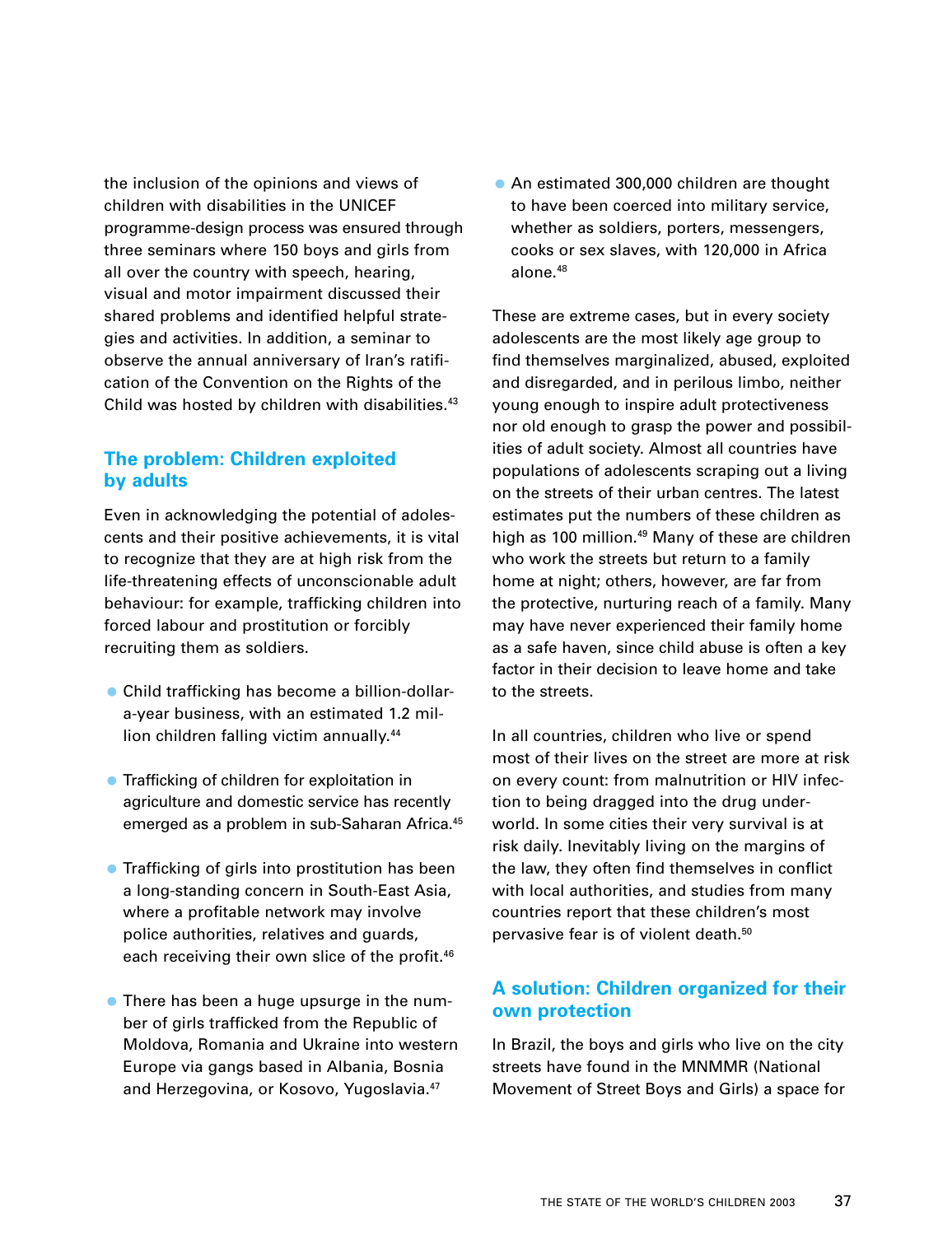participation that has permitted them to become aware of their rights, reorganize their perspective on life and fight for their rights. In 1985, educators from all over the country who were already working with street children founded the Movement after a national meeting attended by delegations of adolescents representing local groups. In 1986, some 600 children who live on the streets from all over the country and street educators met and defined the four main objectives of the Movement:

- $\bullet$  to change laws that punish poor children for being poor
- $\bullet$  to combat violence
- $\bullet$  to support and expand the Movement to permit more boys and girls to participate and
- $\bullet$  to train educators and activists to develop the necessary competencies and appropriate approach to working with these children.

With these objectives, the Movement was established to strengthen networking, mutual support and education methods via two organizational levels: (1) the educators in local and state groups, and a national coordination; and (2) groups of girls and boys, in *Nucleos de Base*, who meet at municipal, state and national levels. The national meeting is organized every three years: in 2002 it brought more than 1,000 boys and girls to Brasilia, the country's capital.

The Movement has had a significant impact on the national legislation reform. In 1988, it introduced an article synthesizing the Convention on the Rights of the Child into the Brazilian Constitution that was being redrafted as the country came out of 25 years of military dictatorship. The Movement was also active in discussions leading to the country's 1990 Statute of the Child and the Adolescent; and, on another front, played a leading role in denouncing extermination groups.

By participating in the Movement, boys and girls who have spent time on the streets learn how to return to family and community life, attend school and take advantage of a space of their own where they can fight for their rights.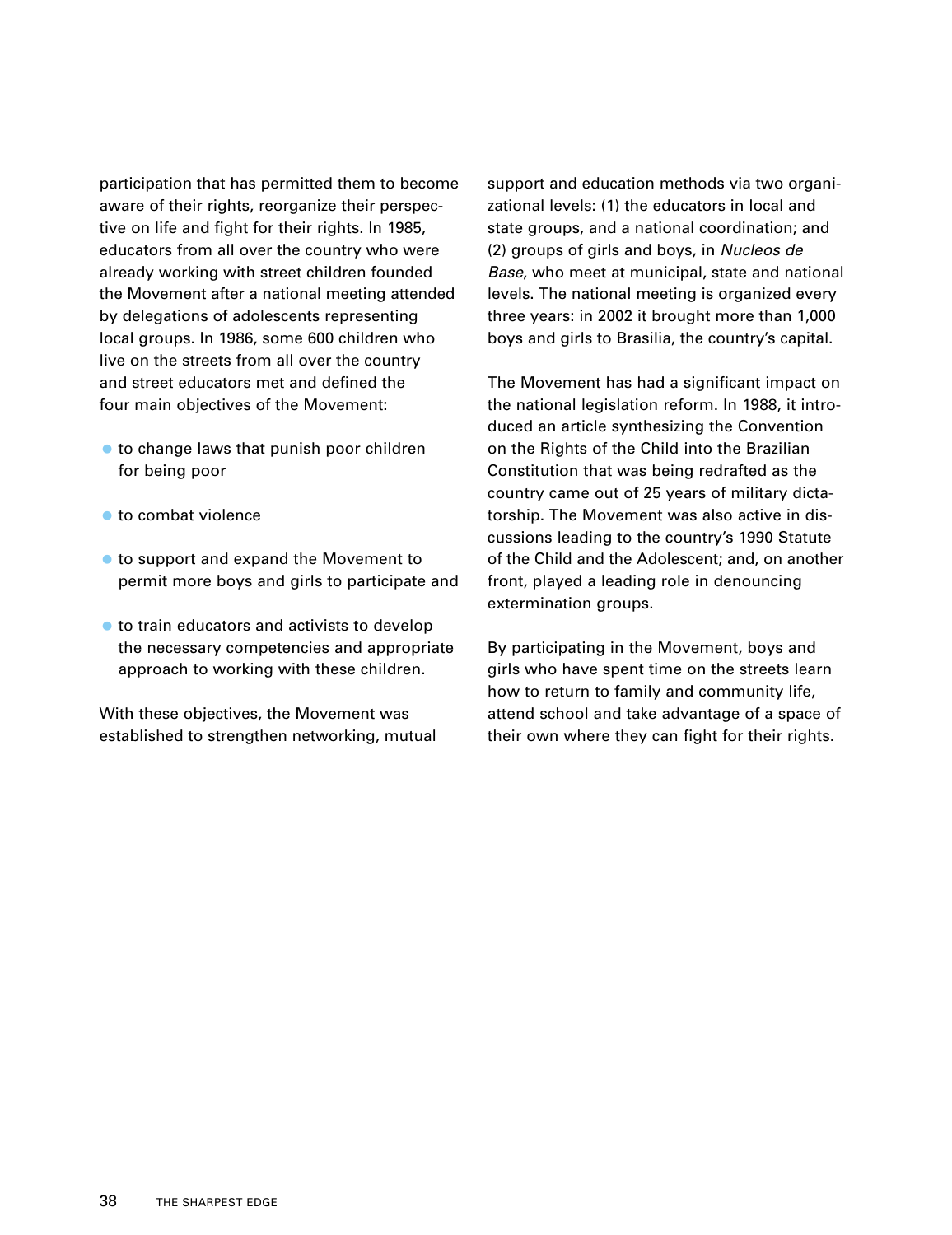"Among the partnerships we seek, we turn especially to children themselves."

World Declaration on the Survival, Protection and Development of Children 1990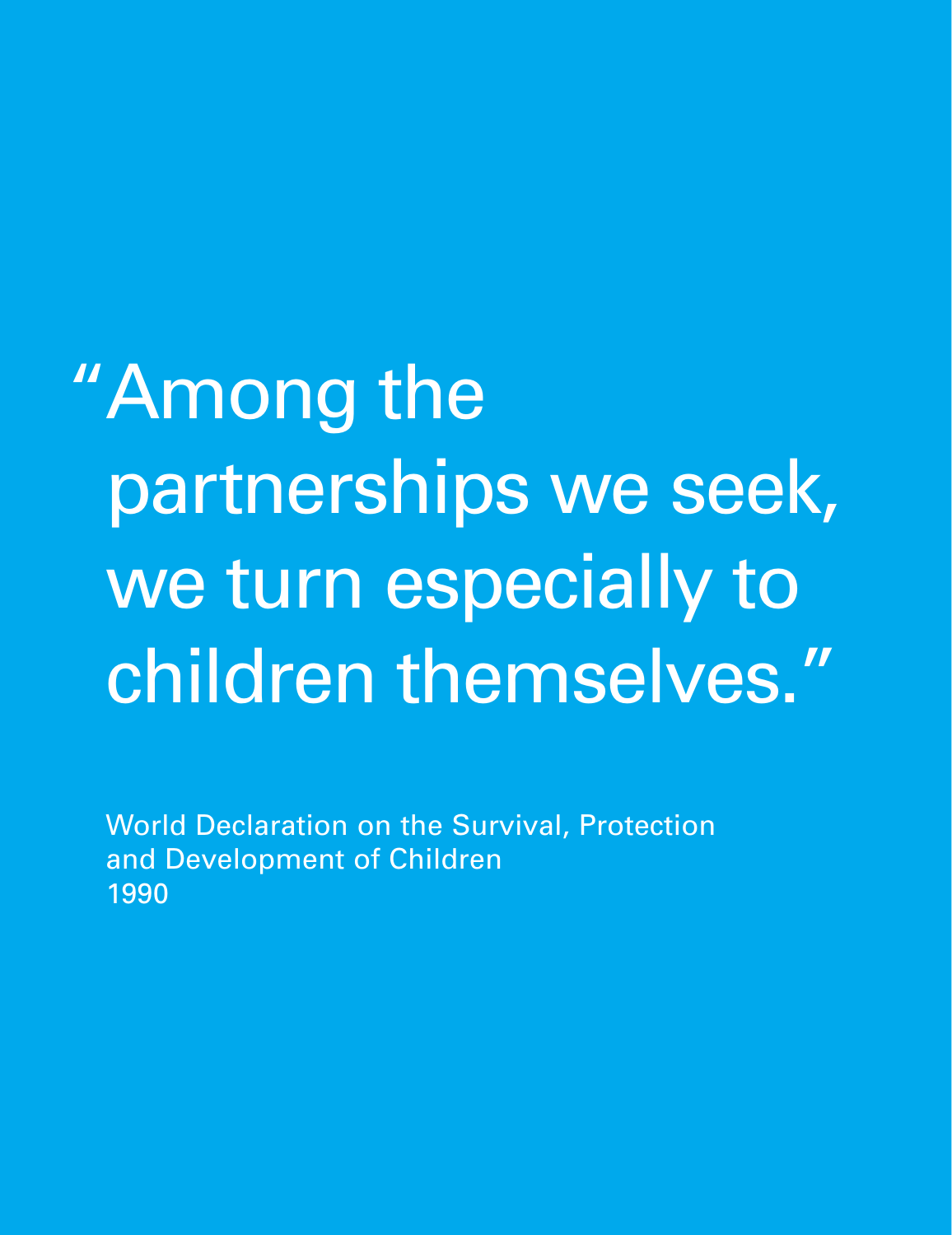Three youths in this Afghan family boldly face the camera for photographer, 11-year-old Sabina, while other family members concentrate on their meal.

### **PANEL 5**

### **BUILDING NATIONS**

All around the world, children are speaking up on legislative matters that affect them – and in many nations, governments are learning to listen.

#### **Children's Jirga**

In Afghanistan, a children's Jirga (assembly) is planned to address the difficulties faced by the millions of children in Afghanistan: those who have lost one or both parents, been displaced by conflict or maimed by landmines, or who suffer from malnutrition or die before the age of five. The Afghan Government has been asked to set up a national commission for children that will involve several departments, such as health and education, "so that," explains Olara Otunnu, the Special Representative of the UN Secretary-General for Children and Armed Conflict, "children become central in creating policies and in allocation of resources."

#### **A young country**

In Timor-Leste (East Timor), nine days before independence was celebrated on 20 May 2002, a Student Parliament was convened, holding its inaugural meeting at the parliamentary assembly. As the new nation moved toward independence,

*The Timorese coconut palm is just beginning to send out new shoots. "In the future, we don't want it to become bent, we want it to grow into a straight tree that shares its shade around equally and doesn't lean or block out the light for other trees." 18-year-old Giles Soares*

'Through the Eyes of the Children', UNICEF, Timor-Leste.

UNICEF and its partners had launched a vigorous campaign to educate young people about democracy. Under the banner 'Build a nation with children and young people', UNICEF encouraged young people to become involved in the political process. Out of this campaign, the Student Parliament was born.

The students debated a range of topics – from health care to education to HIV/AIDS – and adopted 22

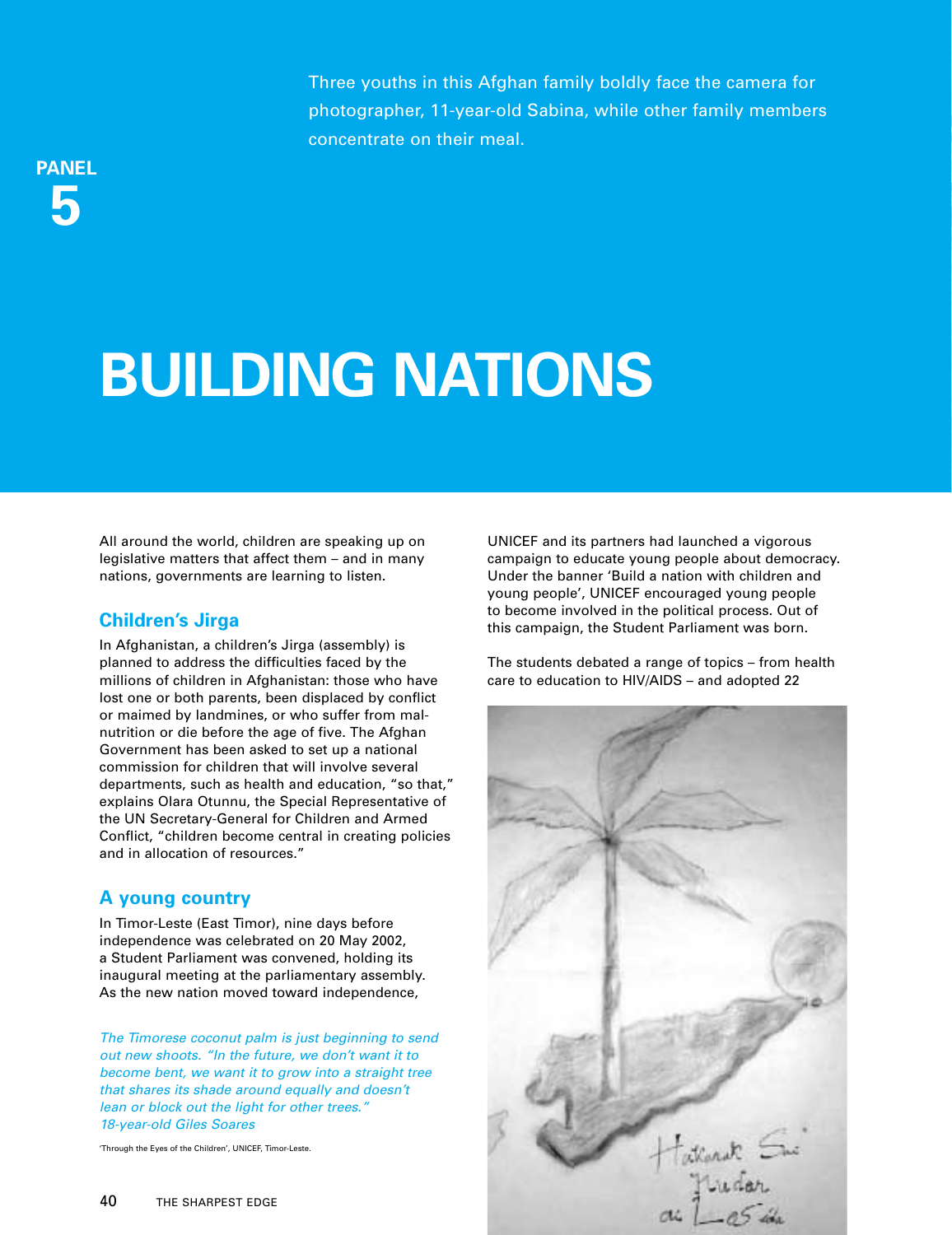

resolutions. They called for the new Government to ratify human rights instruments, including the Convention on the Rights of the Child, and to improve health and education in rural areas.

The Student Parliament was the first parliament in what was then East Timor, at the time governed by a Constituent Assembly, a body that advised Sergio Vieira de Mello, the UN Transitional Administrator. Xanana Gusmao, the President-elect, and the Council of Ministers took over from Mr. de Mello nine days after the Student Parliament. The report from the Student Parliament will be presented to the full Parliament during the 2002 parliamentary season, and UNICEF is coordinating with the Ministry of Education to establish student parliaments in selected high schools during the school year.

"Children are important for East Timor," said Germano da Costa, the Student Parliament President. "This is a young country, we are a young people. It is good that people can build their houses, grow their food, but we need to build the skills of our children. They are our guarantee for the future."

#### **A chance to be involved**

In another part of the world, the South African Law Commission (SALC) is involved in a comprehensive review of all legislation relating to children. The review began in the 1990s as a result of generalized dissatisfaction with child-care legislation that pre-dated the end of apartheid and the first democratic elections in 1994.

After some urgent amendments were passed in 1996 and 1999, a complete overhaul of the existing law is now under way. Children throughout the country have attended workshops and discussion groups, and their comments were taken into account when the Commission formulated preliminary recommendations in 2001. A draft Children's Bill has since been finalized, and it is now with the Department of Social Development. If approved, the draft Bill will be introduced in Parliament.

SALC consulted with children on impending changes to legislation that affected them directly, and it accorded children an equal footing to participate with adults in the law reform process. Their input received the same consideration as that of other stakeholders and their opinion was in some instances decisive. One such instance was the decision not to extend the prohibition on the employment of children under 16 years of age to all children under 18.

From an independent evaluation of the child participation process, it is clear that children valued the opportunity to participate in a law reform process and to have their voices heard. In the words of one child, "We had a say, feeling needed, important. We were also happy that we were given a chance to be involved, to give our ideas and be listened to and hope they will get something useful out of what we said."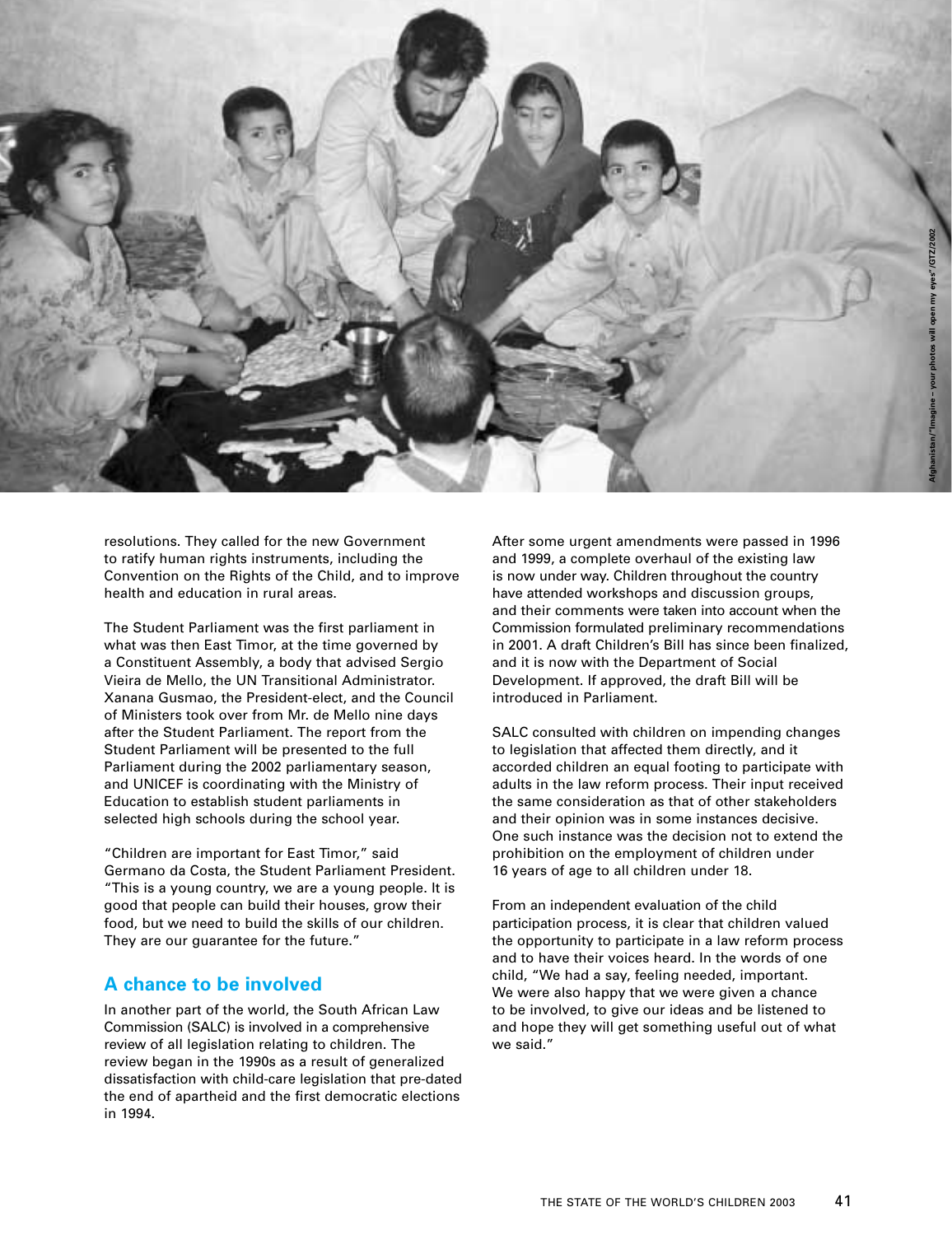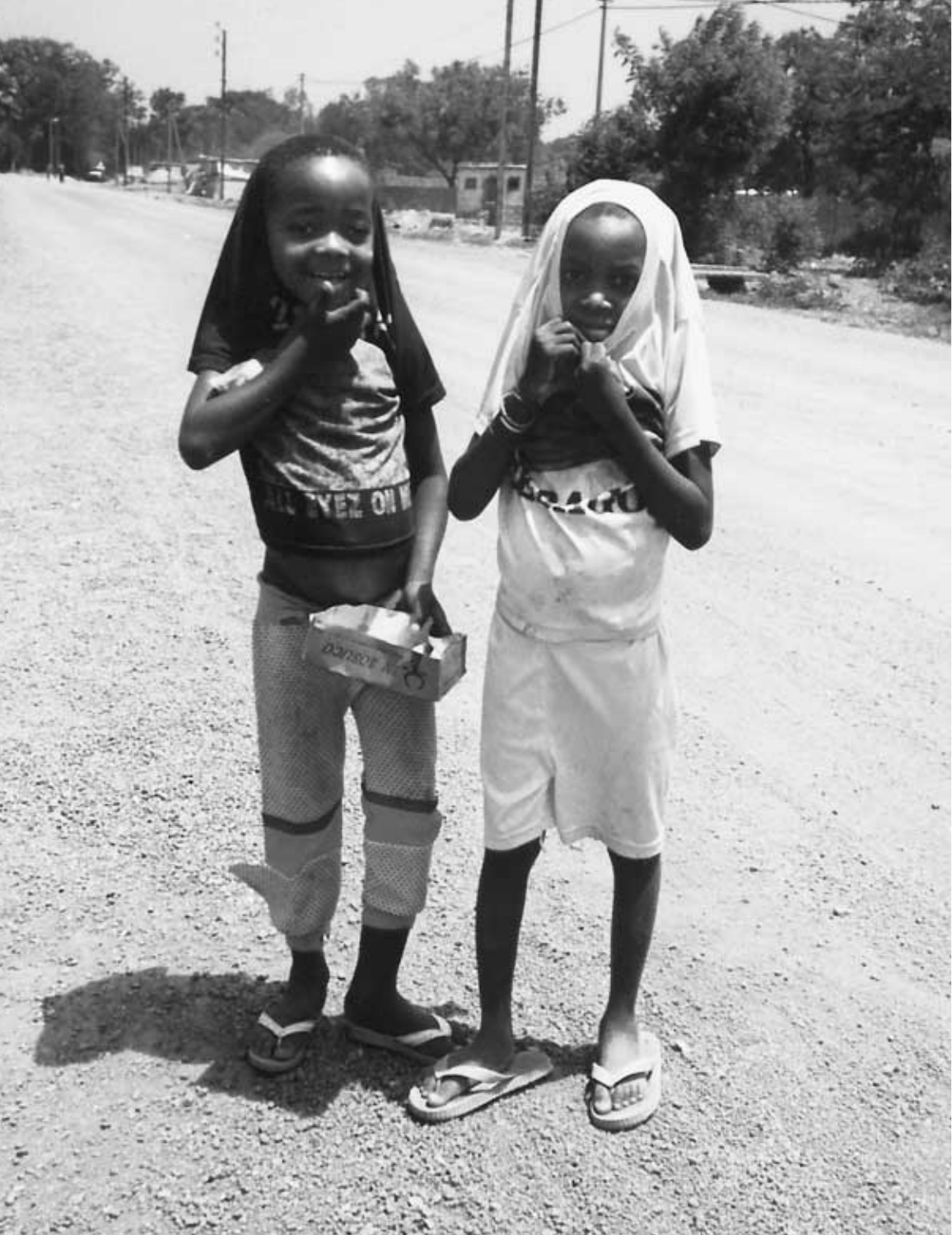### **6 LISTENING TO CHILDREN**

*"Sometimes I feel that the world wants me to grow up faster. I feel like people don't respect the things I say or what I have to give just because of my age."* Nikki Sanchez-Hood, 15, Canada

The journey from where we are today to a world where children's opinions are routinely sought cannot be made overnight. Like all intellectual journeys, it is a process that depends on acquiring new knowledge, increasing understanding and overcoming fear and resistance. And as the necessary intellectual work is being done and new understandings are being put into practice, new skills will be needed by all those involved – children and adults, families, communities, cities and organizations.

#### **Families**

Because the family is the first place where children learn to participate, it is also the ideal forum where children can learn to express their views **while** respecting the perspectives of others. As the Committee on the Rights of the Child advised in one of its early sessions: "Traditionally, the child has been seen as a dependent, invisible and passive family

member. Only recently has he or she become 'seen' and…the movement is growing to give him or her space to be heard and respected…. The family becomes in turn the ideal framework for the first stage of the democratic experience for each and all of its individual members, including children."51

But the task facing parents and an extended family is not an easy one as they balance their responsibilities both to support a child's participation and to protect and guide the child. On a daily and often moment-to-moment basis, they put article 5 of the Convention on the Rights of the Child into practice in the process of assessing their child's 'evolving capacities' (although they usually don't use those terms to describe their decisions). Recognizing the critical and vital role of families, many organizations have developed programmes and advocacy campaigns that support parents and families in their efforts. For example, UNICEF's Regional

*In Burkina Faso,16-year-old Krifilité Da came upon these two camera-shy boys in the road.*

Burkina Faso/"Imagine – your photos will open my eyes"/GTZ/2002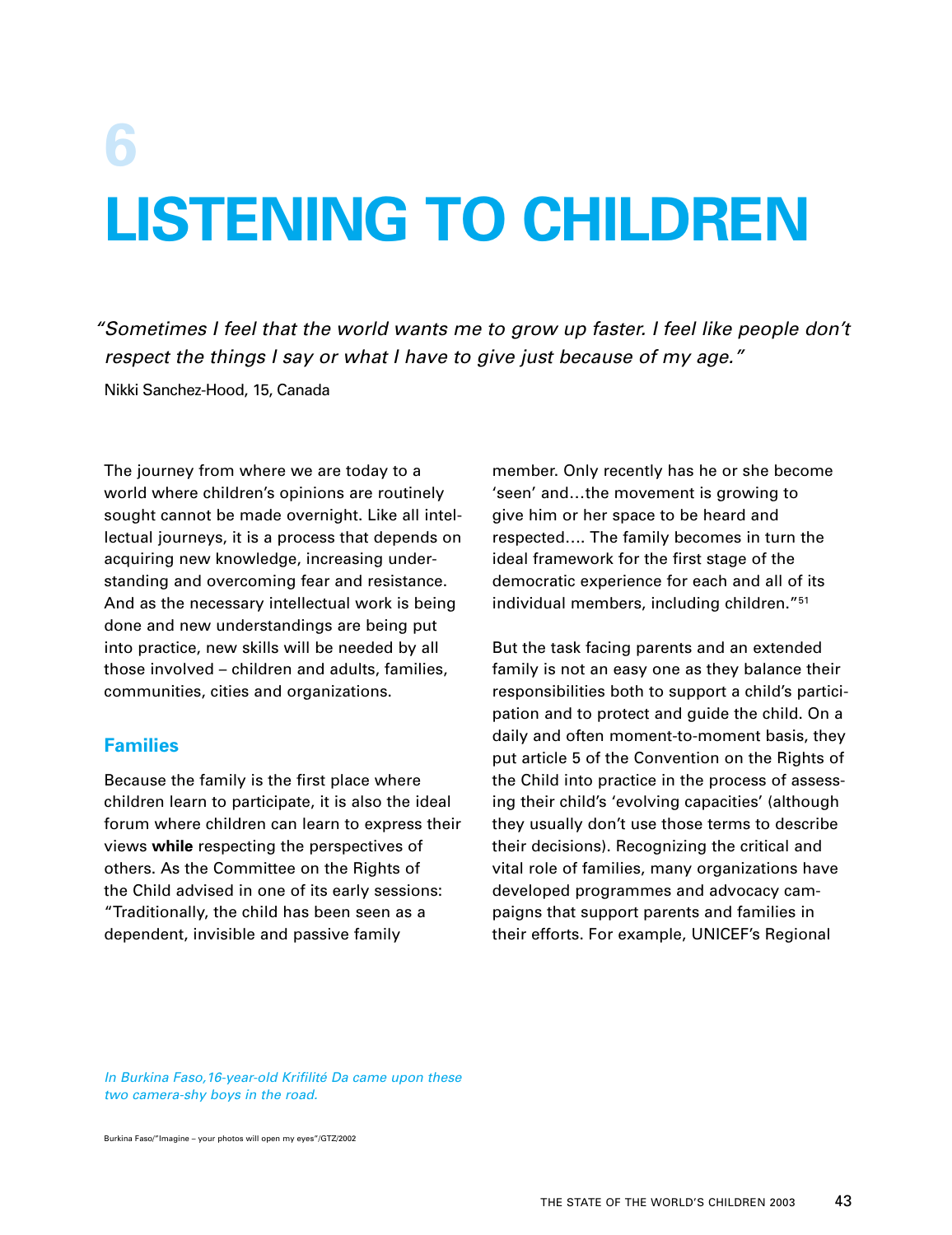Office for Latin America and the Caribbean has developed a set of policy guidelines for working with adolescents that calls for public policies to strengthen families in a range of ways:

- 1. Economically and materially, particularly with respect to employment, income earning, housing, education and health;
- 2. With community programmes that allow the community to protect children in cases of risk or family need;
- 3. With student scholarship programmes so that families can send students to school and keep them there;
- 4. By encouraging parental responsibility, including legal acknowledgement of paternity on the part of men, the father's active involvement in raising and educating his children, and a more positive view of masculinity;
- 5. By encouraging cultural models and practices that are based on equality and shared responsibility rather than those that reinforce gender discrimination;
- 6. Through the application of laws and programmes that counter domestic violence, accompanied by training in women's and children's rights, violence prevention and how to resolve conflicts and differences peacefully;
- 7. Through the application of laws that eradicate social practices abusive to children and adolescents;
- 8. By providing programmes in parenting skills.52

#### **Organizations listening to children**

Just as parents have traditionally been assumed to know what is best for their sons and daughters, so agencies and authorities working on behalf of children have tended to do so without considering what the beneficiaries of 'their' projects have to say. The results can be disastrous. In the United Kingdom, for example, the 1980s and 1990s saw a string of public inquiries documenting systematic physical and sexual abuse by staff in children's homes, institutions set up to protect children from harm in their own families. One of the key lessons of the inquiries was that this widespread abuse occurred because the children involved had no voice: when they complained, they were not believed and they became susceptible to further, punitive abuse.<sup>53</sup>

The flipside of this coin is that when programmes and policies take children's perspectives into account from the outset, they can produce better results for everyone concerned. A case in Christchurch, New Zealand, illustrates this. The local authority proposed a 60-kilometreper-hour speed limit at the point where a sixlane highway passed an elementary school and thought it had adequately consulted the local community. Christchurch is, however, an unusual city, having had its own Child Advocate since 1997, who pointed out that the children in the school had not been consulted. The children then made their own case that the new speed limit was too high and that a 40-kilometre-per-hour zone would be safer not only for them but also for senior citizens in the area. A trial of the slower speed was agreed to and, with the addition of flashing lights to indicate to motorists that they were approaching a school, proved so successful that this has since become a planning standard for the whole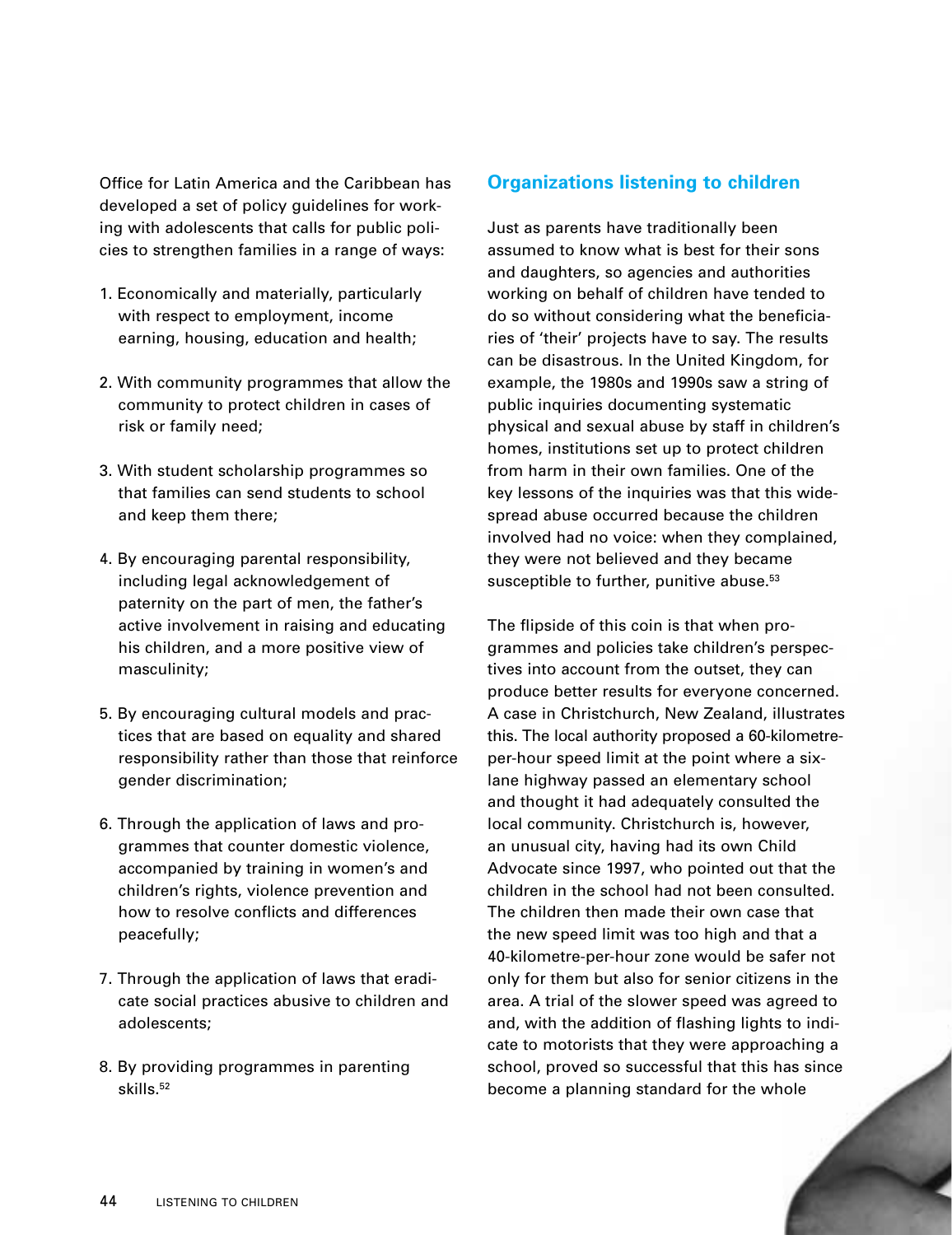country.54 The New Zealand Government is currently attempting to put the interests of children at the heart of the national decisionmaking process. Its seven-point Agenda for Children includes increasing opportunities for taking children's opinions into account in government and community decision-making processes.55

The experience of PLAN in Indonesia has also been transformed by consulting children. The organization felt it had done a good job in the village of Padi: it had talked to the village committee about what was needed, had built a road and latrines and had repaired the school building and the clinic. Community leaders professed themselves satisfied.

But doubts lingered as to whether the work had catered to the poorest of the poor who lived up the mountainside away from the roads and new water supply. So when it came to working with the nearby village of Kebonsari, they started differently – by consulting 150 school-age children and using a local group of artists. The children insisted that PLAN should begin by working with the neediest children – those whose parents had migrated to find work or who had no land. They complained about being hit and beaten in the home and at school. They started a petition to improve a dangerous bridge and got the district head's promise to improve it. They wanted water pumps installed so that girls have more time to study instead of walking long distances to fetch water.

The lessons applied in Kebonsari – that there is added value when children are involved from the start – form the basis of PLAN programmes in Indonesia. In a culture that expects children to defer to their elders, children's groups are, moreover, now involved in rural libraries, small income-earning projects, editing their own magazines, child-to-child health programmes and waste management.<sup>56</sup>

Consultation with children will not be easy in cultures and contexts where they are still widely expected to be seen but not heard. But, as in the case of PLAN's work in Indonesia, one key reason why the practice is gaining ground is that when children's needs are genuinely taken into account, the results tend to bring improvements for the community as a whole. The safer streets and cleaner environments that children often

Christine Norton/UNICEF/2002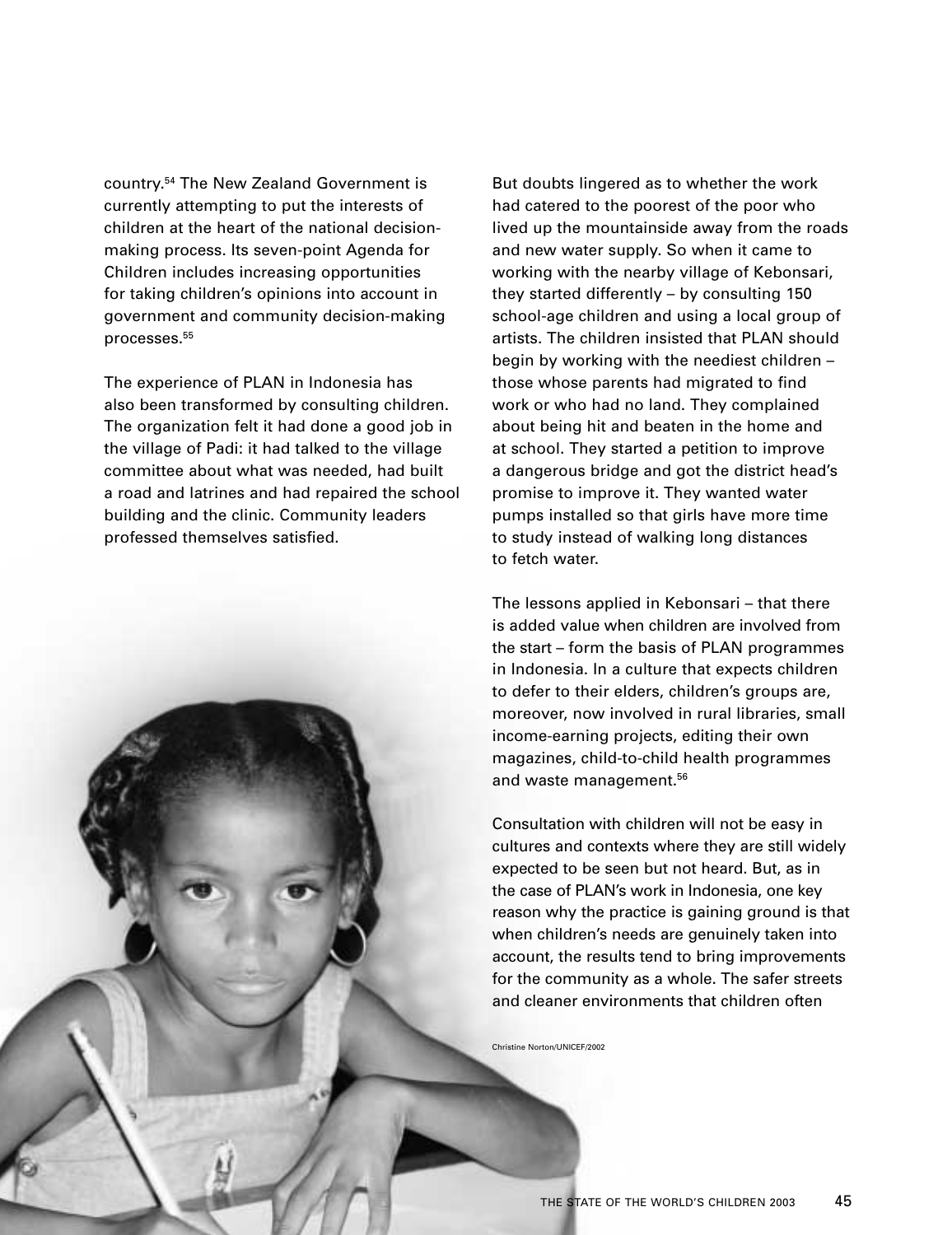demand, for example, not only benefit them but also the vast majority of adults as well.

Consulting children as a group – on a regional, national or even international basis – can also be of immense service to policy makers and planners. In Bangladesh, the government ministry charged with developing a National Plan of Action against Sexual Abuse and Exploitation of Children began by consulting children who were affected, such as those involved in sex work, girls who were trafficked and those vulnerable to abuse. The children's report implicated police, magistrates and other state officials in trafficking. Most of the children's recommendations were included in the National Plan of 2002 and a 'child task force' is being established as part of the monitoring and implementation of the Plan.<sup>57</sup>

Collective attempts to gather, evaluate and analyse efforts in child participation are emerging in countries and regions around the world, and increasingly at the international level. One such forum is the Children as Partners Alliance (CAPA), a coalition of international and national NGOs working with children, who recently met with representatives of the Committee on the Rights of the Child, the Canadian Government, youth from young people's organizations and researchers. CAPA's purposes are to learn from experiences in working in "partnership with young people throughout the world" and to create an accessible data-base of these experiences. Among its objectives are to establish standards of practice for programming, research, policy dialogue and advocacy, to engage in high-level advocacy to realize children's right to participate in decisions affecting all aspects of their lives and to support the development of child-led organizations and of participatory research by children and young people.58

#### **Adults listening to children**

These examples demonstrate not just that it is worth consulting children but also that a shift in thinking and approach is required from adults, to increase their capacity to listen to and understand children and adolescents and to include children and adolescents in 'serious' discussions.

Although most adults do not naturally think of working in collaboration with children, many have been convinced of the value of doing so, whether by public-education campaigns or more specific training. Those who live and work most closely with children – parents, teachers, playworkers – are often the first to change their mindset. But so are other adults who might traditionally have been thought to have little connection with children, such as health workers and town planners.

Increasingly, groups of adults are striving to 'normalize' their perceptions of and relationship with children and adolescents. Countries with such different backgrounds and traditions as Jamaica and Mongolia have been praised by the Committee on the Rights of the Child for the way in which, through training workshops, they have sought to improve the skills of parents and teachers, guidance counsellors and lawyers, in encouraging children's right to self-expression.

In the United States, the Child Life Council brings together professionals working in health care who are committed to reducing the stress and trauma for children in clinics and hospitals. What is unique about the Council is that they have a rigorous system of testing and qualifying health professionals in order to better work with children. The philosophy and practice of the Council have an underlying meaning: relating and listening to children is not 'child's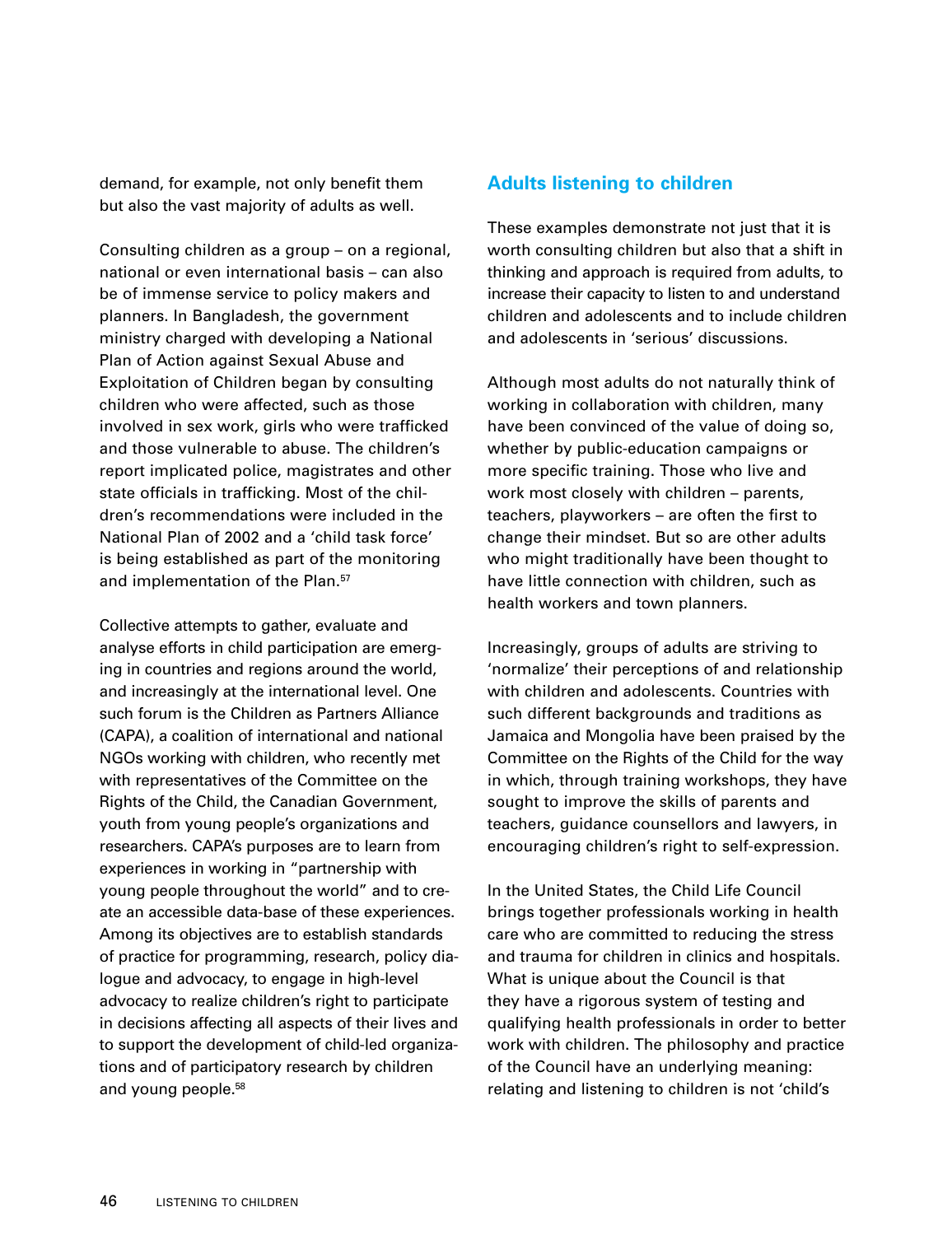play', but is an essential attribute for which practitioners should study and be qualified.59

One example of how adults can be retrained is in Kolkata (Calcutta), India, where a Child-Friendly Police Initiative, in place since 1998, has so far engaged 42 city police stations. Police officers attend courses aimed at sensitizing them to the rights of deprived children and juvenile offenders and developing links with social welfare and protection services. The police, with support from Rotary International, host health clinics in their stations on Sunday mornings. $60$ A similar UNICEF-supported initiative has been meeting with success in the southern city of Bangalore in India. Here police and street children are brought together in training sessions that look at child rights and at how to cope with difficult circumstances. So far, 1,700 officers have been trained and five police stations have been given a child-friendly award. "I try not to treat the child as a criminal," said one of the officers. "We have to understand what has brought the child into unlawful activities."61

In El Salvador, the project of the Defensorías de Derechos Humanos de la Niñez y la Adolescencia, begun in 1995 by UNICEF and supported by Rädda Barnen of Sweden and Save the Children UK, has taken as its objective the transformation of the 'no right' culture that pervaded family, interpersonal and institutional relations. As part of the Defensorías, a Network of Young People met with the Minister of Education for the first time in the history of El Salvador and elaborated a proposal for public policies for children and youth, including revoking the policy that pregnant girls must leave school. This proposal has been taken into account in the process of elaborating the National Policy on Children and Adolescents by the National Secretariat of the Family.

#### **A CHILD-FRIENDLY MUNICIPAL STRATEGY**

It involves all concerned, including children, NGOs and civil-society representatives and:

- $\bullet$  Is rooted in the whole Convention on the Rights of the Child
- Enjoys high government priority
- $\bullet$  Is integrated into other local and national plans
- Adopts a decentralized implementation process
- $\bullet$  Includes priorities and time-bound measurable goals
- Covers all children
- $\bullet$  Is widely disseminated
- **•** Is regularly assessed and monitored.

**Source:** Riggio, E., 'Child Friendly Cities: Good governance in the best interest of the child', *Environment & Urbanization,* vol. 14, no. 2, October 2002.

As a result of the Defensorías, the concerns of young and adolescent children were presented in open town halls, and mayors have become involved in the issues of children and adolescents, prioritizing their rights when budget decisions were made. This prioritization has been seen in the construction of parks, fields, sports complexes, libraries, bridges, infrastructure repairs of educational centres, roads, the introduction of safe water, reforestation and protection of the environment, and greater police security, among others. In numerous instances, members of the National Civil Police have also modified their attitudes towards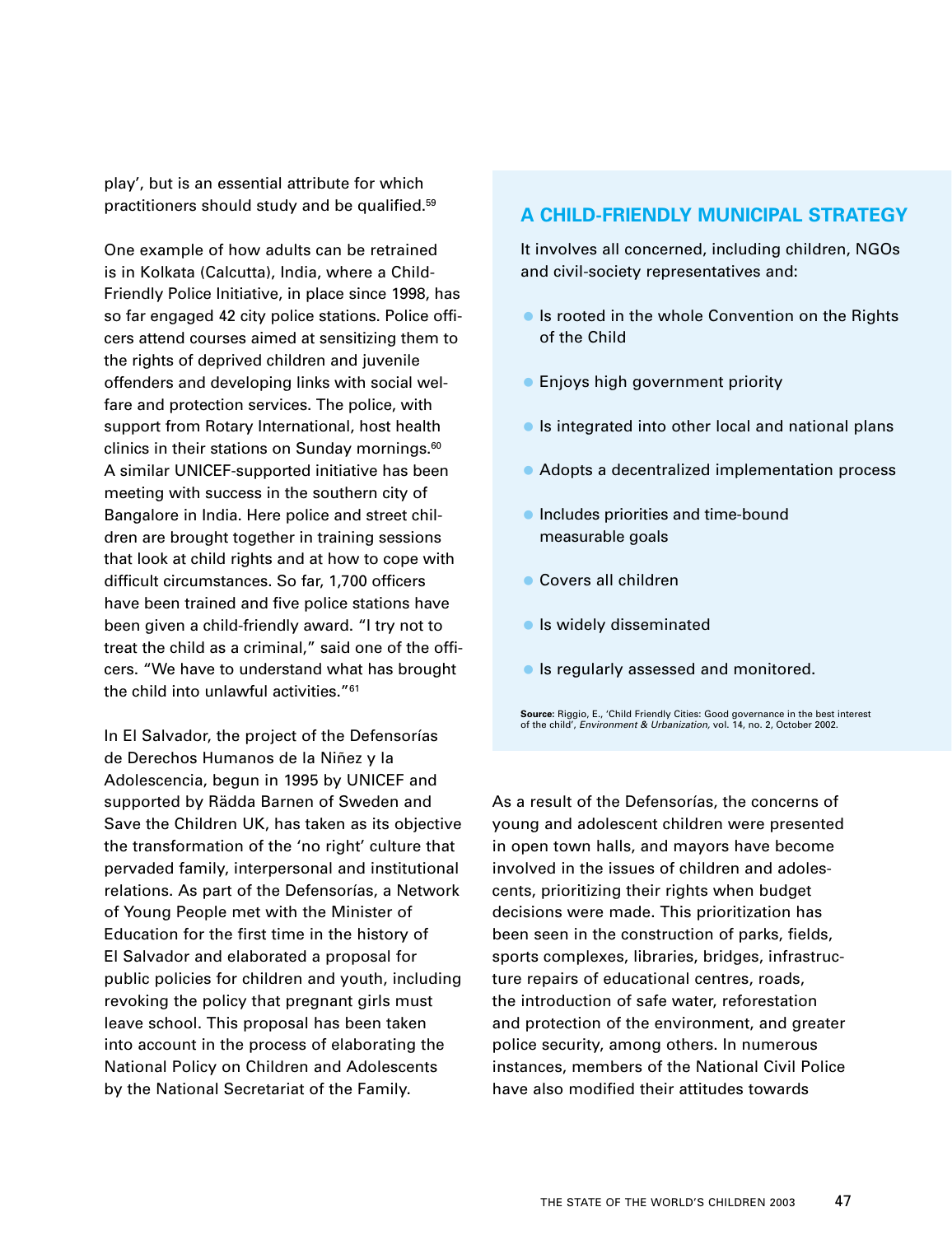adolescents in the community. What's more, parents and teachers have rethought their ways of correcting their children and students, and reports of mistreatment have declined.

#### **Cities 'listening' to children**

The Child-Friendly Cities initiative, an attempt by adults to create urban spaces that optimize child participation, is increasingly an idea whose time has come, with more local authorities and planners of the world's cities striving to implement child rights at the local level – where children live and can make a difference – and to make urban environments healthier for children62 *(see box, 'A child-friendly municipal strategy', p.47).* Around 1 billion children live in cities – close to half of all the children in the world – and at least 80 per cent of these live in Africa, Asia and Latin America. In developing countries it is common for between a third and a half of the urban population to have incomes below the poverty line, many of whom are housed in illegally built settlements with limited access to safe water and adequate sanitation.63

The Mayors as Defenders of Children initiative was launched in 1992 as a way of involving municipal leaders in the pursuit of child rights. The initiative recognized the fact that decentralization is transferring ever more responsibility for basic services to local governments all over the world. This not only gives local authorities more power to make a difference in children's lives and environments, it also makes the participation and consultation of young people more feasible than it is at the national level. This has become even more vital since the second United Nations Conference on Human Settlements (Habitat II) in 1996, which emphasized that the well-being of children is the ultimate indicator of a healthy society.

In Italy, the Ministry of the Environment coordinates the Child-Friendly Cities initiatives, and some 200 cities had joined the movement by 2001. New ideas are shared in annual meetings and prizes are awarded to the cities that have performed best in various categories, such as child-centred urban planning for one example.<sup>64</sup> In the Philippines, the movement also has a national dimension through a goals-oriented programme that aims to promote child-rights principles at every level, from the family through the *barangay* (neighbourhood) to the city or region.<sup>65</sup> Ukraine, meanwhile, has a strong 'mayors for child rights' movement that in 2000 saw the mayors of 35 of the country's cities undertake to involve children in the planning, design, implementation and evaluation of policy affecting their health, development and protection.<sup>66</sup>

In Kolkata, India, a citywide programme of action brings together major agencies committed to protecting and providing basic services for deprived urban children – including those who are working or homeless. An ambitious project survey has identified every child who is out of school. Because there are not enough schools for all these children, the city is creating 700 primary education centres, which will be managed by NGOs and run by young people specially trained as 'barefoot teachers'. 67

Even in places of conflict, such as the Occupied Palestinian Territory, there are examples of Child-Friendly Cities initiatives. Fifteen Child Activity Centres have been set up to promote community participation in implementing child rights. The Centres focus on young children, particularly girls and those in need of special protection, but adolescents are also involved and receive training so that they can assist the Centres' work.<sup>68</sup>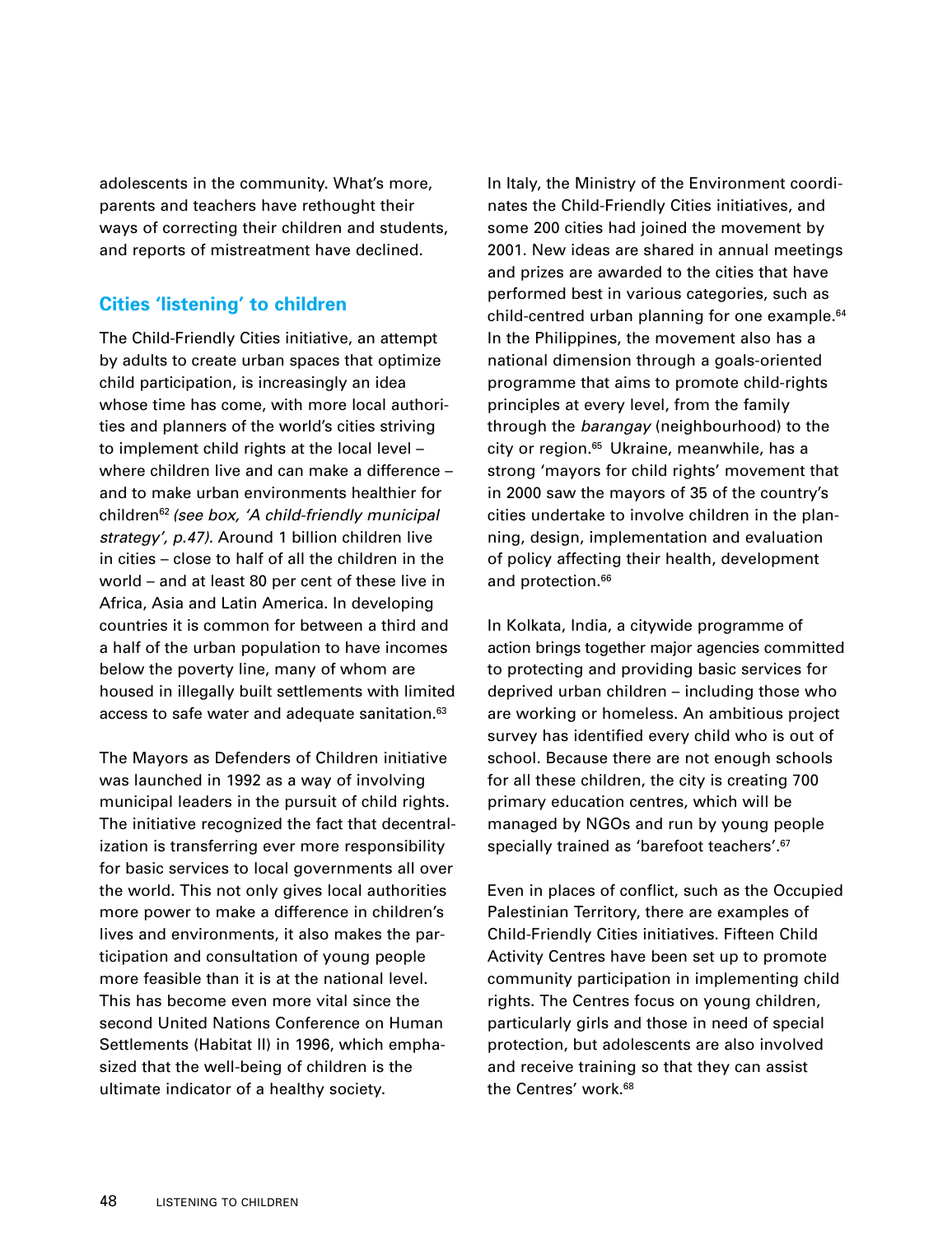**"Listen to children and ensure their participation:** Children and adolescents are resourceful citizens capable of helping to build a better future for all. We must respect their right to express themselves and to participate in all matters affecting them, in accordance with their age and maturity."

Declaration of 'A World Fit for Children' 2002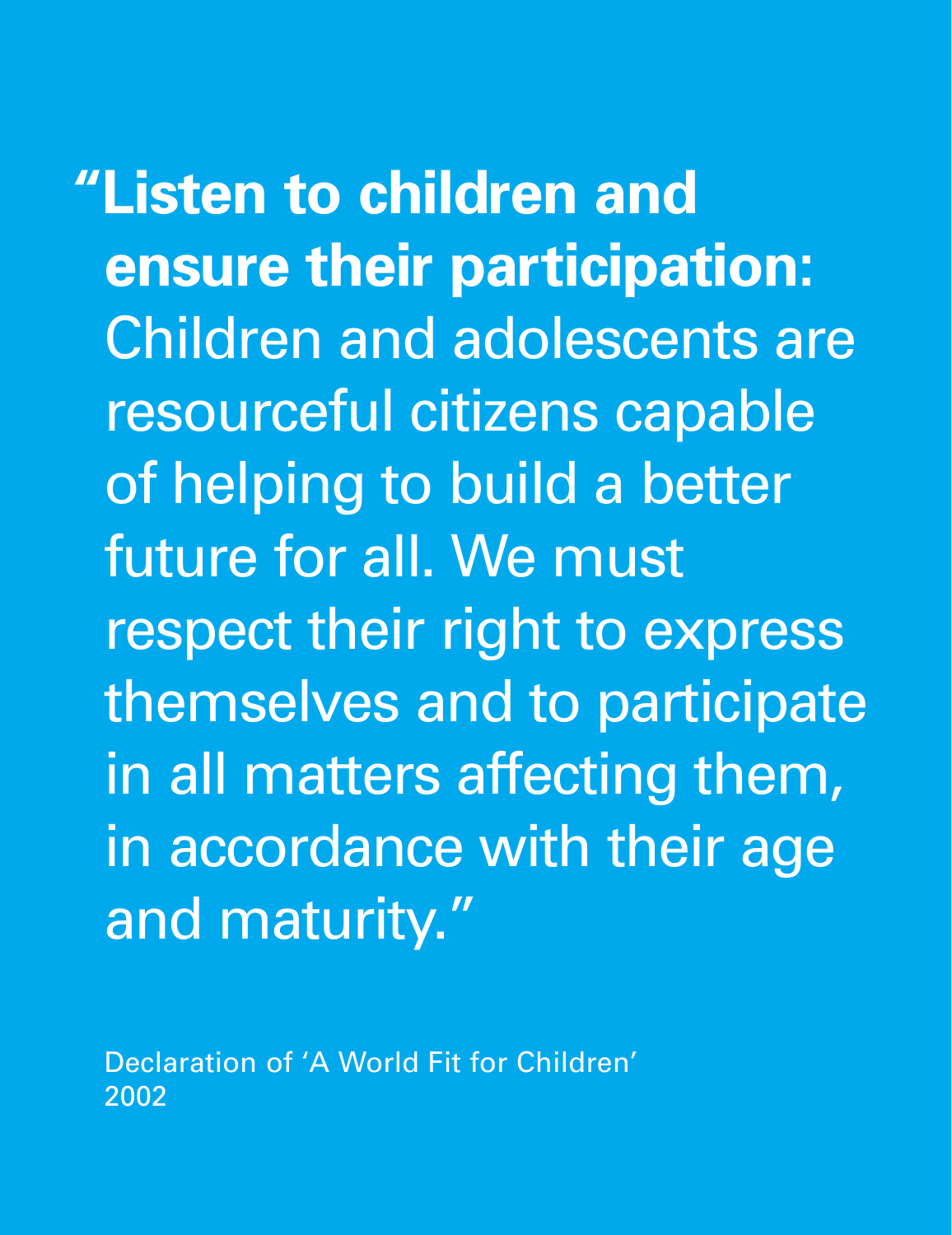Young and reflective in the former Yugoslav Republic of Macedonia, a girl writes down her feelings about being a youth in that country while a young friend captures the moment on film.

### **WE ASKED THEM TO SPEAK**

Asking children and young people what they think can make for some uncomfortable moments. What if we don't like what they have to say? From that perspective, United Nations Secretary-General Kofi Annan showed courageous leadership when he invited children to express their views at the UN General Assembly Special Session on Children in May 2002. "So far, adults have called the shots, but now it's time to build the world with children. Your voices will be heard, I promise," the Secretary-General said.

**PANEL**

**6**

And the children spoke, in voices loud and clear. As they presented the results of the 'Say Yes for Children' campaign – nearly 95 million pledges – they told world leaders that 95 million people were expecting their leadership on behalf of children and 95 million people were ready to help them in their efforts to ensure the rights of every child.

They demanded a world free of poverty, war and violence in their statement to the General Assembly. They offered their knowledge and ingenuity to help find solutions to the problems that affect them. "We have the will, the knowledge, the sensitivity and the dedication," the children argued.

Throughout the Special Session, they were everywhere – or so it seemed. Children and young people chaired meetings, engaged world leaders in intense discussions at inter-generational dialogue sessions and talked to the media to explain their points of view and expectations. They raised issues, analysed situations and offered solutions with clear vision.

#### **We polled and surveyed**

In the year leading up to the Special Session, in one of the largest multi-country surveys of children ever carried out, nearly 40,000 children between the ages of 9 and 18 in 72 countries across East Asia and the Pacific, Europe and Central Asia, and Latin America and the Caribbean shared their opinions on such topics as school, violence in their lives and their expectations of government. In the surveys, conducted by UNICEF and its partners, the majority of children report good relationships with parents and teachers, feel happy most of the time and are deeply concerned about a range of economic, social and environmental issues.

But far too many children and young people spoke about harsh realities:

- $\bullet$  the violence they experience in their homes, at school and in their neighbourhoods;
- $\bullet$  discrimination in their countries against the poor, disabled and minority children;
- $\bullet$  anxiety about unemployment and economic conditions;
- $\bullet$  the lack of information about their rights, about drugs, HIV/AIDS and sexual relationships;
- $\bullet$  the need for government to give greater priority to quality education;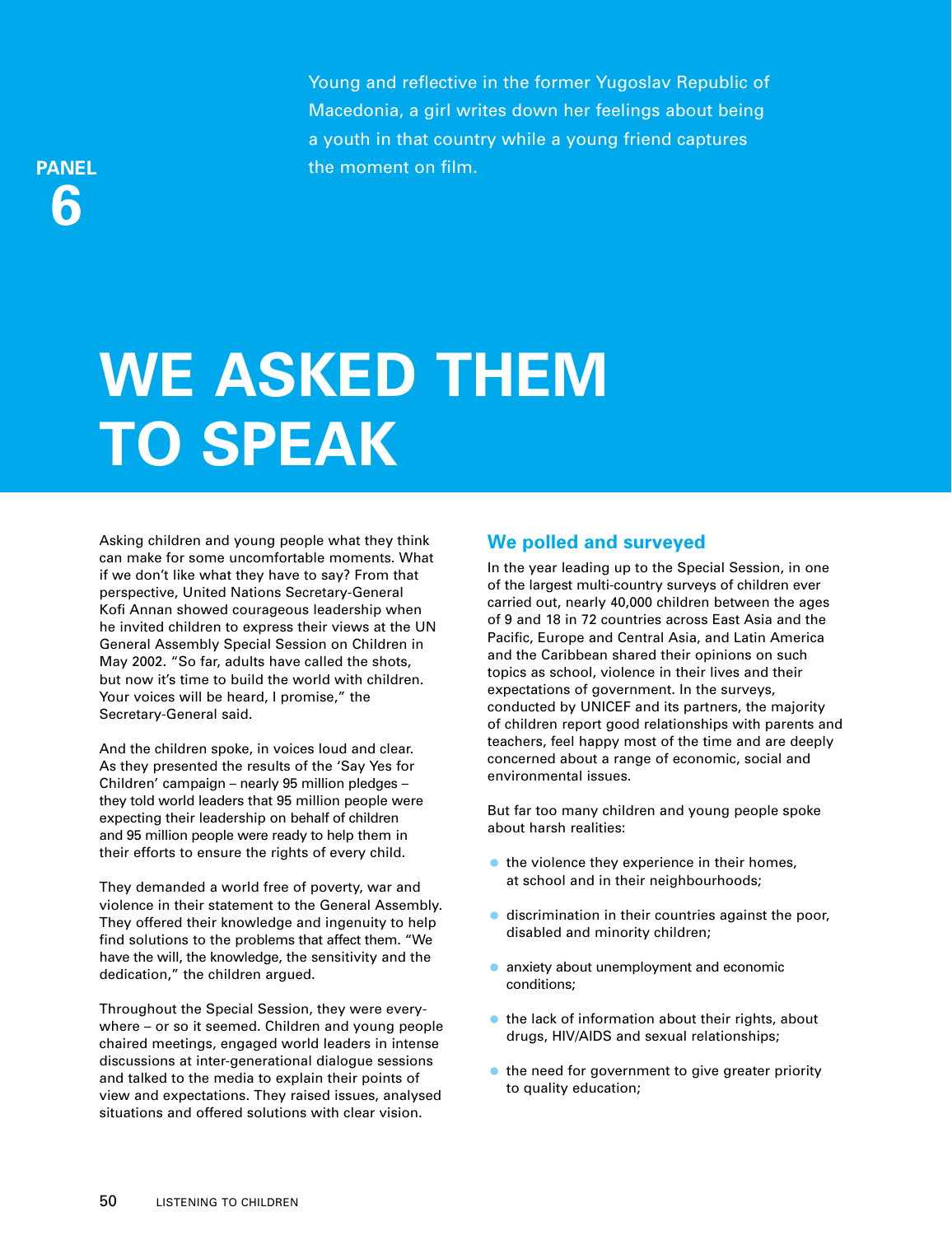

- $\bullet$  the lack of opportunity to voice their opinions and participate in decisions affecting their lives;
- $\bullet$  their disenchantment with traditional politics and politicians.

Such findings speak for themselves about the state of our societies and our value systems. Unheard or unattended, they bode ill for the future of our democracies.

Two out of three children in Latin America and the Caribbean have little or no trust in their government and related institutions. The children feel that they are of no importance to these institutions.

In Europe and Central Asia, only 4 out of 10 children see voting in elections as an effective way to improve things in their country. Just under a third trust their government, while another third distrust it. Asked to spontaneously identify famous people they admire, only 2 out of every 100 children chose a politician or political leader.

In East Asia and the Pacific, only 3 per cent of the children surveyed named a president or prime minister as the person they admired most. (Timor-Leste, formerly East Timor, was a major exception with 21 per cent.) In Latin America and the Caribbean, the picture is even more grim. Many of the children surveyed did not identify any leaders at all. A number of children believed that their country would be worse off in the future, partly because they view their government as unable to solve problems.

And among all children surveyed, trust of politicians and of police and teachers diminished with age and – presumably – experience.

#### **And now?**

Government officials from many countries acknowledged that the polls brought home the importance of listening to children's voices and of taking their views into account when making decisions that affect their lives. Twenty-one Latin American Heads of State, for example, meeting at the Xth Iberoamerican Summit, vowed to look deeper into the situation of their children and youth. The Organization for Security and Co-operation in Europe (OSCE), the largest regional security organization in the world, asked its field missions to use the survey results to inform and guide their programmes aimed at strengthening democratic citizenship, civic education, conflict prevention and security.

Where regional polls were not conducted, leaders learned what the concerns of their children and youth are from country surveys, consultations and youth conferences. In Amman, for instance, adolescents from 16 countries who gathered at a regional youth forum proposed initiatives on some of their key issues, among them jobs and education, and the vast number of young smokers and of youth in conflict situations.

At this juncture, the turn is ours. We asked children what they thought and what they hoped for. They told us. "Now," said Carol Bellamy at the close of the Special Session, "is time for action."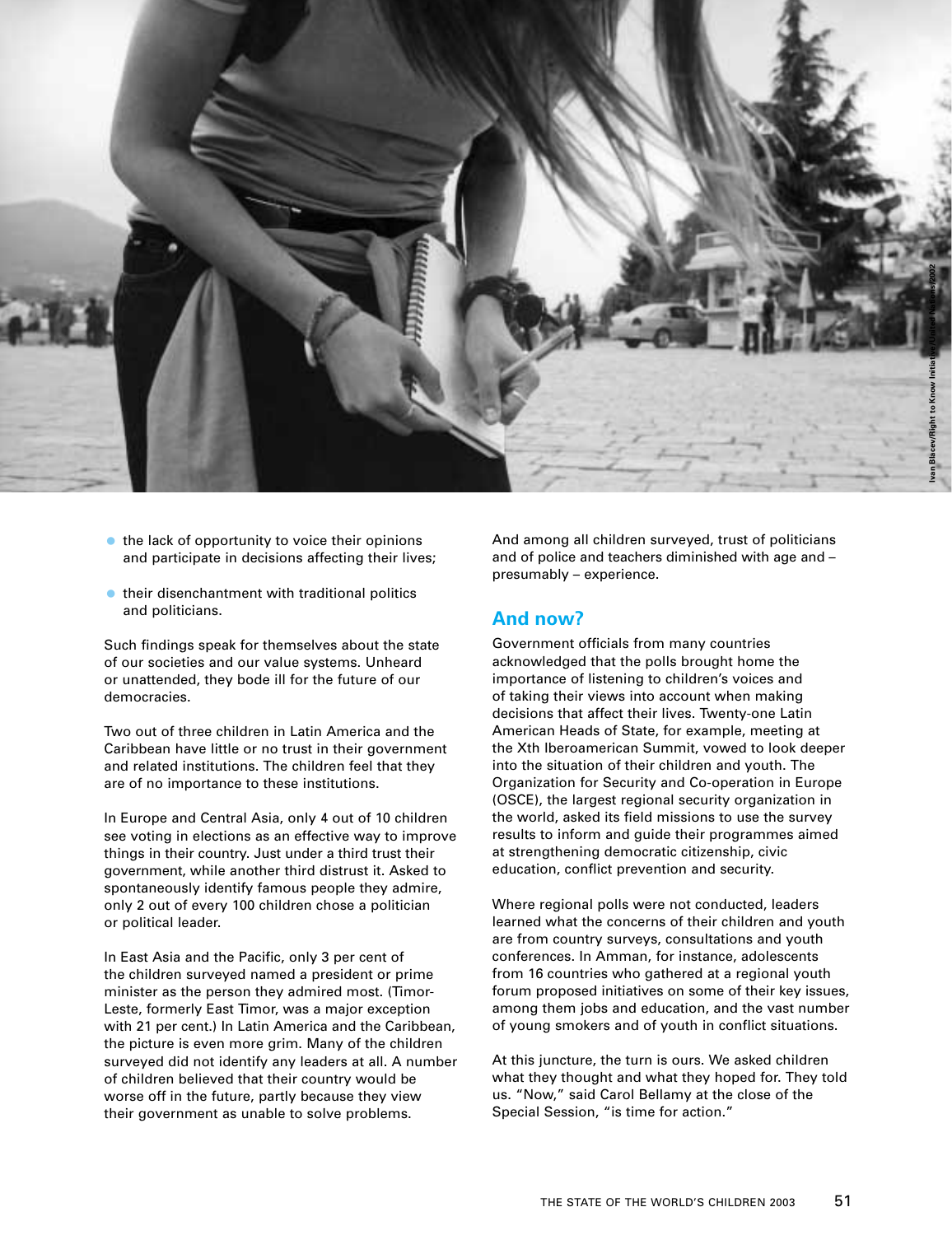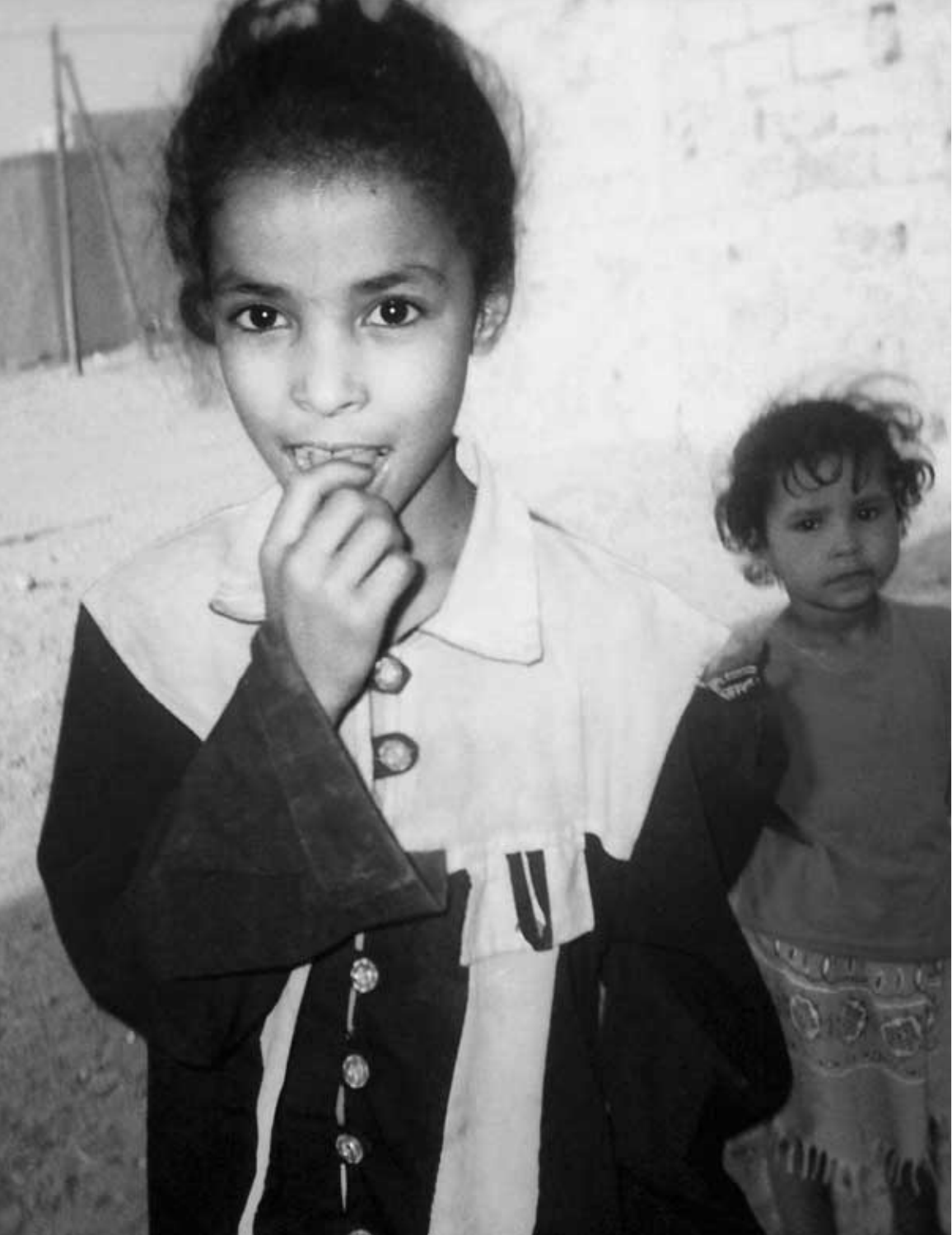### **7 SPACES FOR PARTICIPATION**

Optimizing children's participation involves a redrawing of the adult world. It entails adults listening to and making space for what children suggest. It means children being encouraged to develop and refine their competencies and put democratic values into practice. It depends on adults sharing control, power, decision-making and information.

But what likelihood is there that the adult world is ready to embrace the ideal of child participation and further take into account the views of children? Better than it was – but not as good as it needs to be.

Children suffer from discrimination simply because they are children. Proof of this is found in the fact that in many countries it remains legal to hit children. The belief that 'smacking' is an integral, even essential, part of parental discipline of children remains widespread. A UNICEF opinion survey in 35 countries of Europe and Central Asia reported that 6 out of 10 children face violent or aggressive behaviour within their families.<sup>69</sup>

This discrimination is seen in many other instances as well, for example, in children's lack of access to influencing the media *(see Panel 7, 'Children and the media', page 58);* and their lack of access to information that is vital to their development and their abilities to successfully participate in the world.

#### **Access to information**

If children are to have a voice, they need access to information that is both timely and understandable to their particular intellectual stage of development. Children seek information from the moment that they are born.<sup>70</sup> The purpose of early stimulation is to encourage a child's mind to build the mechanisms for integrating signals received from birth and to help 'hard wire' the ability to learn into the brain at an early age. Furthermore, the educational process aims to provide the child with the information to understand, manipulate and participate in his or her environment.

*Asiata Baâlla, a 12-year-old Moroccan, took this photo of two young children.*

Morocco/"Imagine – your photos will open my eyes"/GTZ/2002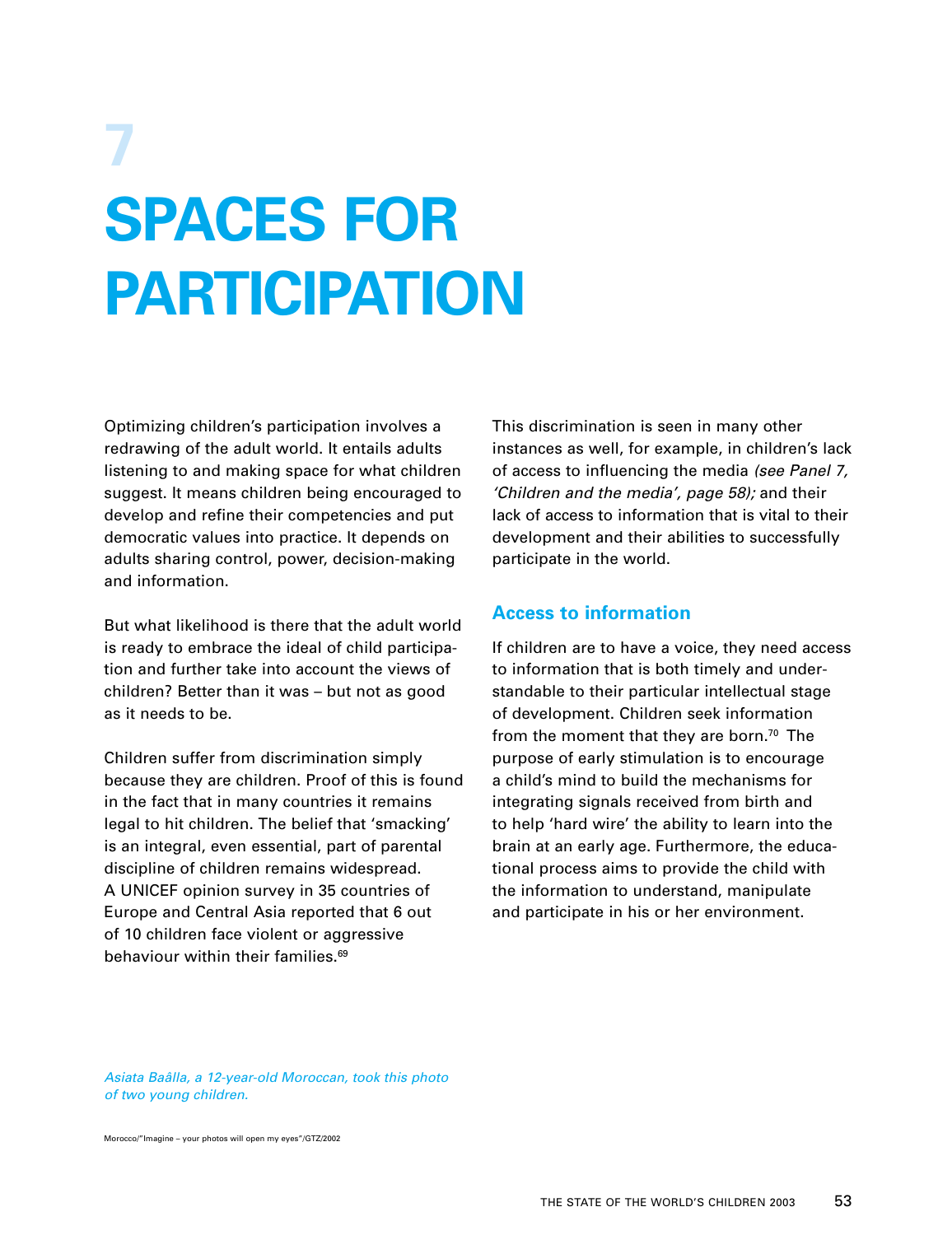Access to information is a matter of survival in many situations, most urgently today in the midst of the HIV/AIDS pandemic. Misconceptions and ignorance about the disease are widespread among young people. The misconceptions vary from one culture to another, and particular rumours gain currency in some populations both on how HIV is spread (by mosquito bites or witchcraft, for example) and how it can be avoided (by eating a certain fish, for example). Surveys from 40 countries indicated that more than 50 per cent of young people aged 15 to 24 harbour serious misconceptions about how HIV/AIDS is transmitted.

In the midst of this pandemic, a basic education of good quality for all children – one that offers sound information about sexuality and HIV, builds self-esteem and decision-making skills and gives children the information they need to protect themselves – is essential to save lives endangered by the ignorance and fear that surround the disease.

Perhaps the most important aspect of access to information is how it empowers those who have it. Access to information informs the entire developmental process protected by the Convention and is a critical factor in both the personal development of a child into adulthood, as well as for the social development of that child into full membership in his or her community.

> *Jonathan Bronner, 12 years old, poses for a self-portrait in his home in Mound Bayou, Mississippi, United States.*

Jonathan Bronner/Kemetic Institute/United States/2002

#### **Children's parliaments**

Children and young people are virtually invisible in terms of public policy and of voices expressed on the national stage. Even in the healthiest democratic societies run in the service of voters' interests, children tend to be marginalized – on the assumption that their parents will speak for them. Former President of the European Parliament Nicole Fontaine has concluded: "The relative invisibility of children's own unique experience and understanding from all the key legislative and policy-making forums has served to produce policies which discriminate against children. Nowhere is this more evident than in the field

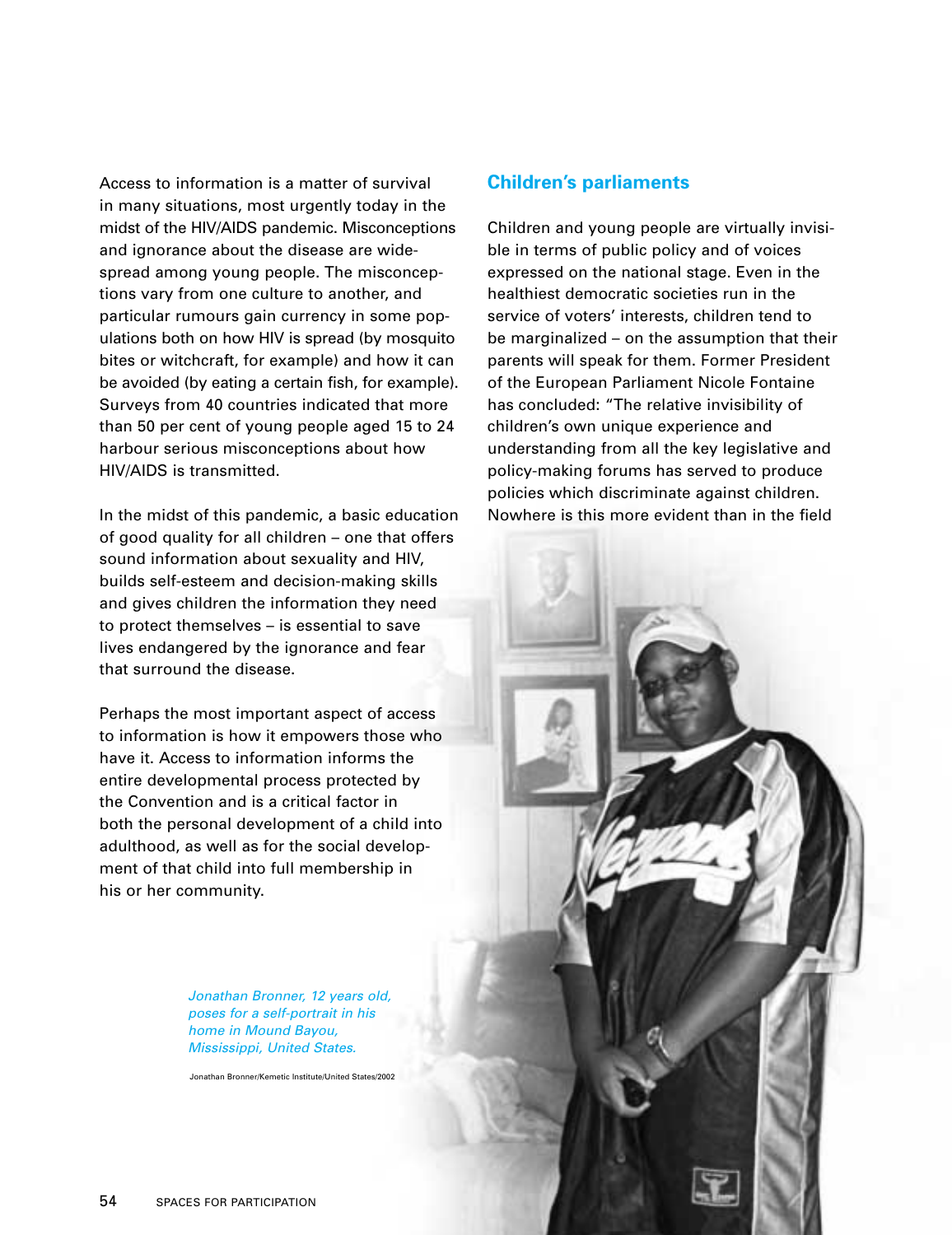of economic policy where the lack of active consideration of the situation of children has produced an unacceptable growth in child poverty across the European Union."71

One solution is the number of children's parliaments, which is mushrooming, representing a positive response to the need to both listen to young voices and to foster democratic citizenship. Perhaps for the latter reason there is particular and encouraging enthusiasm for the parliaments in newly democratic nations such as Georgia, Republic of Moldova, Slovenia – and Timor-Leste, where a student parliament met just days before independence in May 2002 so that it could present its recommendations to the new Government *(see Panel 5, 'Building nations', page 40).*

In Albania, regional youth parliaments began as pilot projects in the prefectures of Shkodër and Gjirokastër in 2000, spread to four other areas in 2001 and by the end of 2002 will cover 80 per cent of Albania. The parliaments are elected every two years and meet once a fortnight. All the regional assemblies gather in the capital, Tirana, for an annual session, where they raise key concerns with national adult parliamentarians. Among their recent initiatives has been a campaign against the search for oil in the environmentally valuable Nartes wetland.<sup>72</sup>

Inevitably there are wide differences in the ways in which children's parliaments are organized. None have law-making power that would take them beyond being a consultative process providing input to governments. None are directly elected by all children, though delegates sometimes emerge from the publicschool system and may have been elected by fellow students. In other examples young people come together for a single day to

discuss current issues without any preparation, training or follow-up.

But other children's parliaments are more carefully established and organized. In Thailand, for example, more than 200 youth representatives, including children with disabilities, from schools in all 76 provinces, were brought together for three days to take part in the National Youth Parliament 2002. Through democratic and participatory processes, several issues were identified, shared and debated through passionate and active participation. When their report was presented to the Cabinet meeting on January 22, youth participation was adopted as a government policy.<sup>73</sup>

In Ireland, the *Dáil na nÓg* – which met for the first time in September 2001 – was specifically requested by young people during consultations leading up to the new National Children's Strategy. One of the main goals of the Strategy is that "children will have a voice." The Government has backed its words with money: in March 2002, it announced funding of 2,500 euros for each city and county in Ireland towards the cost of creating a children's council. Each of these councils will discuss local issues and will elect members of the national Parliament. The Minister for Children, Mary Hanafin, has promised that this will be no empty exercise: "*Dáil na nÓg* isn't a day out in Dublin's Mansion house where children complain and politicians pretend to listen. We have given a clear commitment that the ideas and views expressed at each *Dáil na nÓg* will be taken into consideration in government policy. With the local children's councils around the country, the same will apply."74

In Jordan, where the election process for the Children's Parliament is particularly rigorous,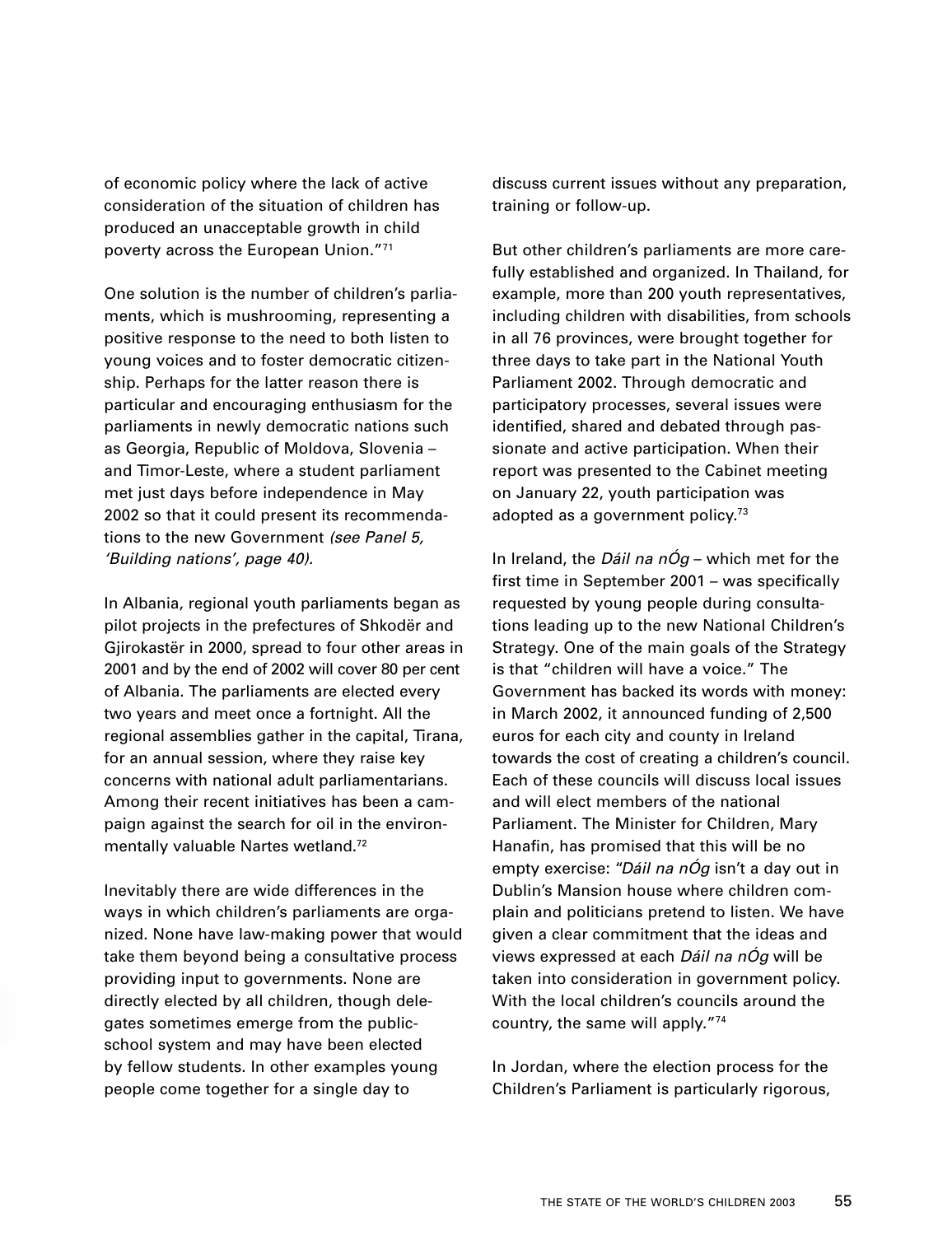students elect representatives – some 3,500 of them – who take part in 18 separate conferences at the governorate level on issues affecting their lives. These in turn elect 350 children to attend a national conference, which develops a workplan for the children's parliament, then elects its 120 members. The elected members, like adult parliamentarians, hold their seats for several years.<sup>75</sup>

There is one thread that weaves throughout youth parliaments, despite the differences across them and the varying extents to which they influence the politics of the moment: they all enhance child participation and introduce young people to the workings of a democratic government.

In Georgia, for example, while the young people who took part in the Children and Youth Parliament were successful in launching an anticorruption movement and a series of television discussion programmes about the issues facing young Georgians, the most significant impact of the Parliament was on individual participants. According to one young parliamentarian, Badri Papava, "Nobody knows what the future will bring, maybe some will proceed with the politics, others will choose a different sphere of work, but these young people will use the experience gained during these two years."

Parliament Vice-speaker, Tamar Janikashvili, explained, "Georgia has educated children who want to participate in the management of the country and who care about what happens in Georgia."76

#### **Risks with children's participation**

Positive examples notwithstanding, there are some risks attached to young people's participation, and children as well as adults need

to be aware of them. In public meetings, children may be treated as window dressing, tokens of child participation; they may be treated as though they are representative of their peers when they are not; adolescents may be considered to speak for young children when they are in fact closer to adulthood. They may become part of a new elite through frequent participation in international meetings and lose the confidence of the groups that nominated them.

There are other, graver dangers. While political activism for adolescents in relatively stable countries might be a desirable step in learning the practices of democracy, in some social and political contexts encouraging children and adolescents to speak out may put them at increased risk of harm.<sup>77</sup> Children should not be expected to play leading roles in confronting repressive public authorities; in societies where it is hazardous for their parents to speak their minds, children should not be tossed into the breach.

In some conflict situations children's participation becomes increasingly important. Thinking of children as helpless victims dependent on adults in situations such as armed conflict is not necessarily the best way to help them to cope. Clearly some children are deeply traumatized by their experiences and need specialist care. But it is important to recognize that children can usually contribute significantly to their own protection. In addition, children do not always experience adversity in the way that adults do – so that if their views are not actively sought and taken into account, well-intentioned actions can be inappropriate or even harmful.<sup>78</sup>

#### **Listening to children about peace**

In long-standing conflicts children often have a great deal to offer in terms of building bridges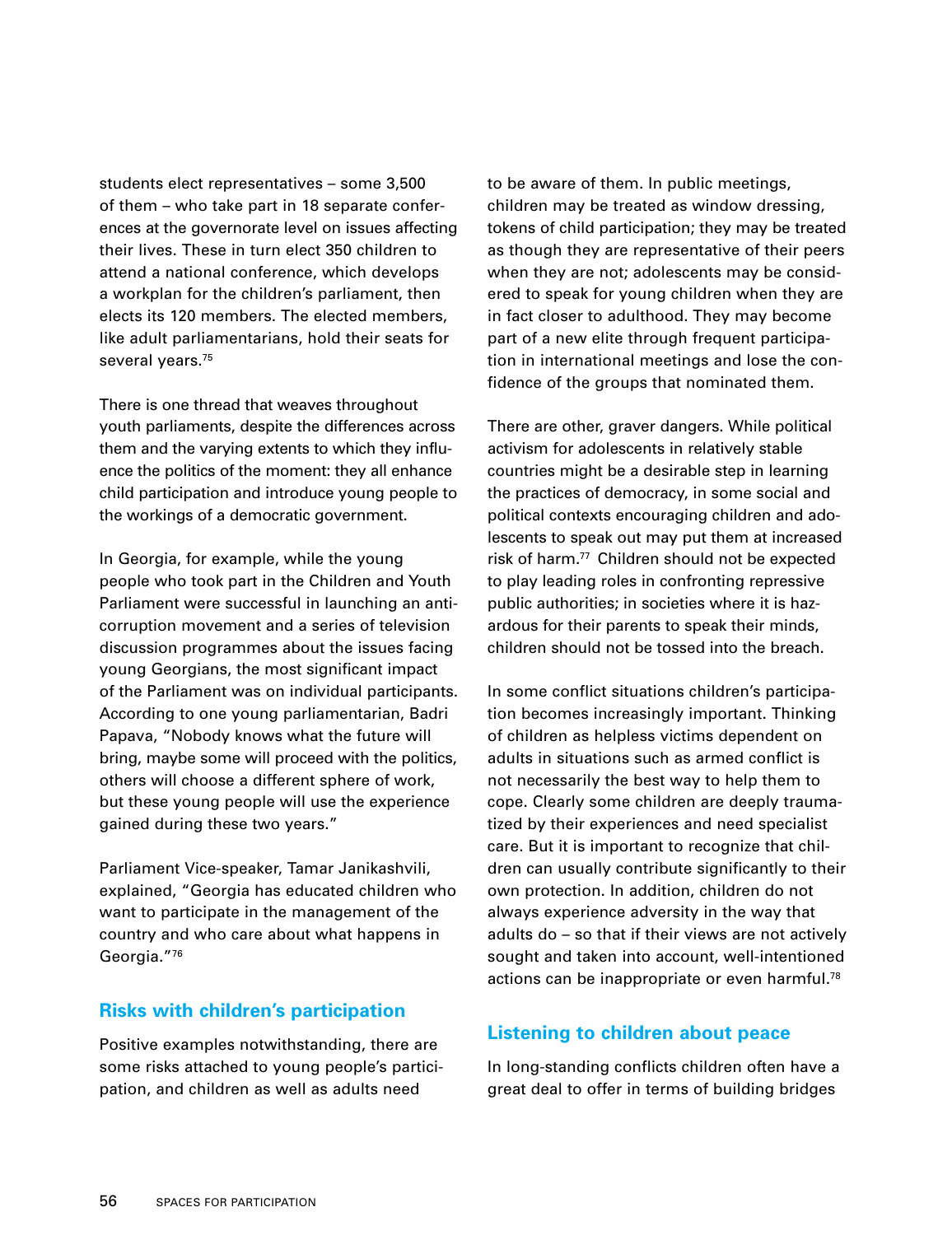and developing peace. Amid the apparently intractable conflict in southern Sudan, for example, UNICEF's programming has been influenced by the opinion of children. In November 1999, 37 children and adolescents, drawn from different ethnic groups all over southern Sudan, gathered for a conference in which they outlined a way forward based on achieving peace through education. Their vision has significantly influenced the subsequent development of the UNICEF programme in southern Sudan.79

Similarly, when a conference was held in July 2000 about child soldiers in southern Sudan, children and young people played a major part, along with parents, teachers, traditional chiefs, priests and spiritual leaders, NGOs, civil authorities and the military, in developing action plans for the future. Former child soldiers, for example, said they would not rejoin the army but would continue their education. Schoolchildren said they would like to stay in school and asked that games and sports be introduced into their extra-curricular activities.<sup>80</sup>

In Sri Lanka, the work of Save the Children (Norway), together with its local partner, the Eastern Self-Reliant and Community Awakening Organization (ESCO), has also demonstrated that children's participation in conflict zones can actually help protect them. Children from the Tamil village of Sivanthivu, for example, lived in a 'grey' area controlled neither by government forces nor by the rebel Liberation Tigers of Tamil Eelam (LTTE) forces. One of the first actions of their new Children's Club was to address the decision of the local Sri Lankan army commander to block the road to their village. This had effectively ended the education of the children who travel by bus to nearby Valachchenai to attend school; walking or cycling to school would have exposed children to harassment by soldiers. Previous efforts by villagers had failed, yet the Children's Club gathered the signatures of all the residents of Sivanthivu on a petition. NGO workers passed this petition on and managed to have the matter raised with the army at a senior level. The road was duly reopened and the bus has come to the village ever since.<sup>81</sup>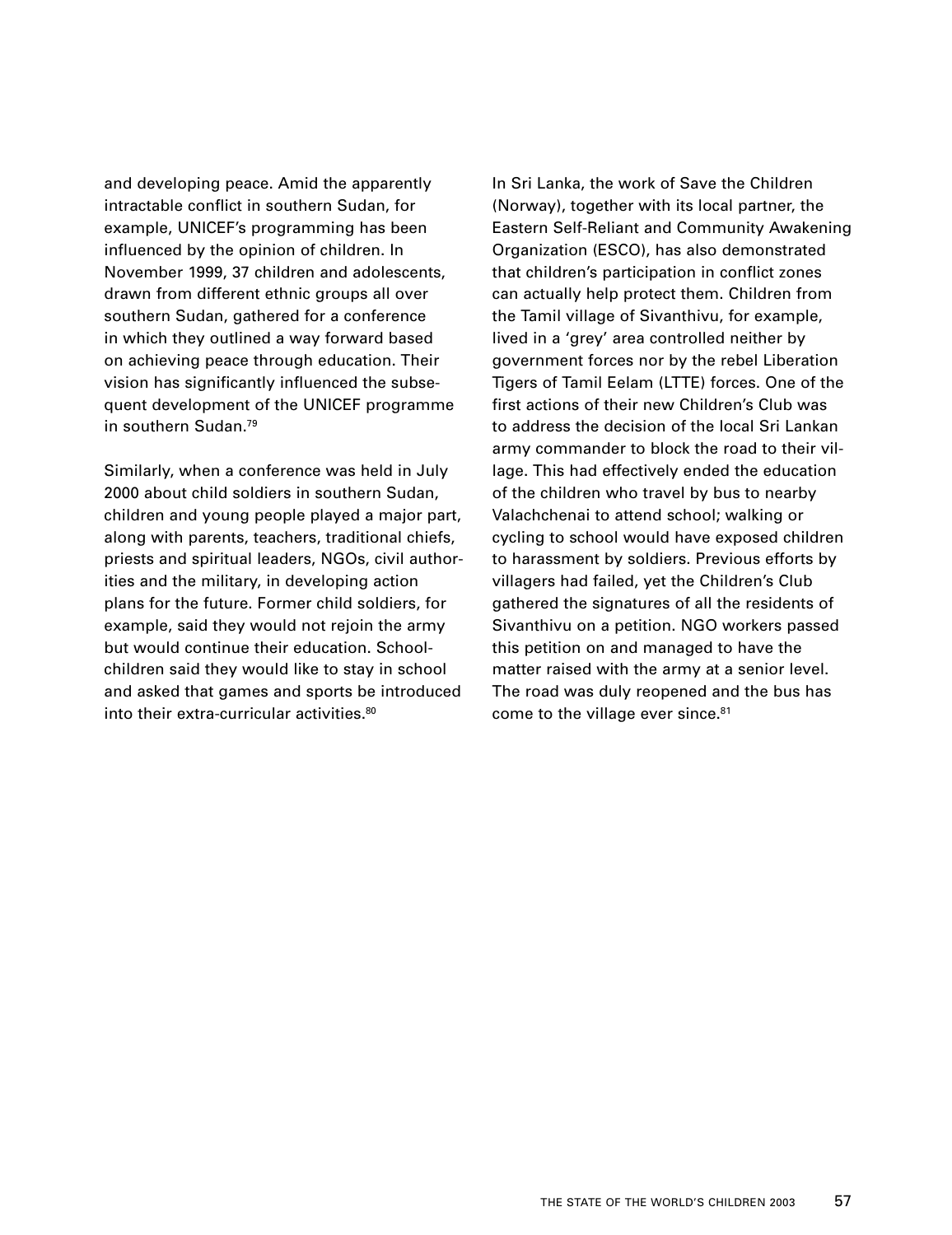Obviously delighted by the 11-year-old puppeteer, Anderson Diniz, young children at Casa Grande Foundation's communications school seem oblivious to the 16-year-old photographer, João Paulo Morôpo.

**PANEL 7**

### **CHILDREN AND THE MEDIA**

"Say it!" And they have.

"*Troç*!" – the Albanian word for "say it" or "tell it like it is" – is a news show produced by children aged 13 to 18 and broadcast on Albanian National TV, reaching an audience of nearly 75,000 viewers each week.

In a country where nearly half the population lives below the poverty line and some 36,000 to 44,000 children emigrate illegally to Europe every year, a group of 70-80 young people is trying to make a difference.

"The only goal that all of us have," says 16-year-old Ebi Spahiu, a *Troç* reporter, "is to bring out the truth, so that things can improve."

With UNICEF support, *Troç* is proving to be one of the most innovative and influential forms of youth participation in the region. Young people themselves write and produce the programmes, which are not only popular but often produce change. In one instance, a month after an exposé by *Troç* reporters showed the poor treatment of children in a dormitory, local authorities met with the director of the dormitory and fired him. In another case, after the show highlighted the lack of textbooks in high schools in one town, educational authorities promptly provided textbooks in time for students to study for final exams.

*Troç* is part of a bigger initiative that UNICEF is developing in the region: the Young People's Media Network, which encourages groups of young media creators through exchanges, such as missions in the Balkans, partnerships, internships, awards, grants and donations.

Using the media as a tool for building ethnic tolerance and understanding, the *Troç* team has documented inter-ethnic youth attempts at reconciliation and dialogue in Kosovo, Yugoslavia, and the former Yugoslav Republic of Macedonia. "Through these stories," writes Akil Kraja, 16, *Troç* reporter and producer, "we would like to build bridges of communication and understanding through young people of different ethnic groups. To accept the language, culture and traditions of the others is the first step if we want to have peace in the region."

#### **Casa Grande**

In Brazil, the impact of children's participation in the media can be seen in a small city in the north-east region where the Casa Grande Foundation draws children and young people who are eager to learn more than what they are taught in school.

"Even though I had heard about Casa Grande before and admired its work, my husband and I didn't want our daughter to come," says Maria Macedo de Freitas, mother of Samara Diniz, 19, a reporter for Casa Grande. "Here in the *sertão* (interior dry land), girls are supposed to stay home, next to their mothers."1

But Samara kept sneaking into Casa Grande after school, and her mother kept fetching her back home at her father's demand. "She disagreed with her 'macho' dad," said Samara's mother, "something we don't do here. But her insistence and her achievements as a reporter inspired me to also start participating in Casa Grande's activities." Now, Samara's mother is the Director of Education at Casa Grande and Samara's father is proud of his daughter.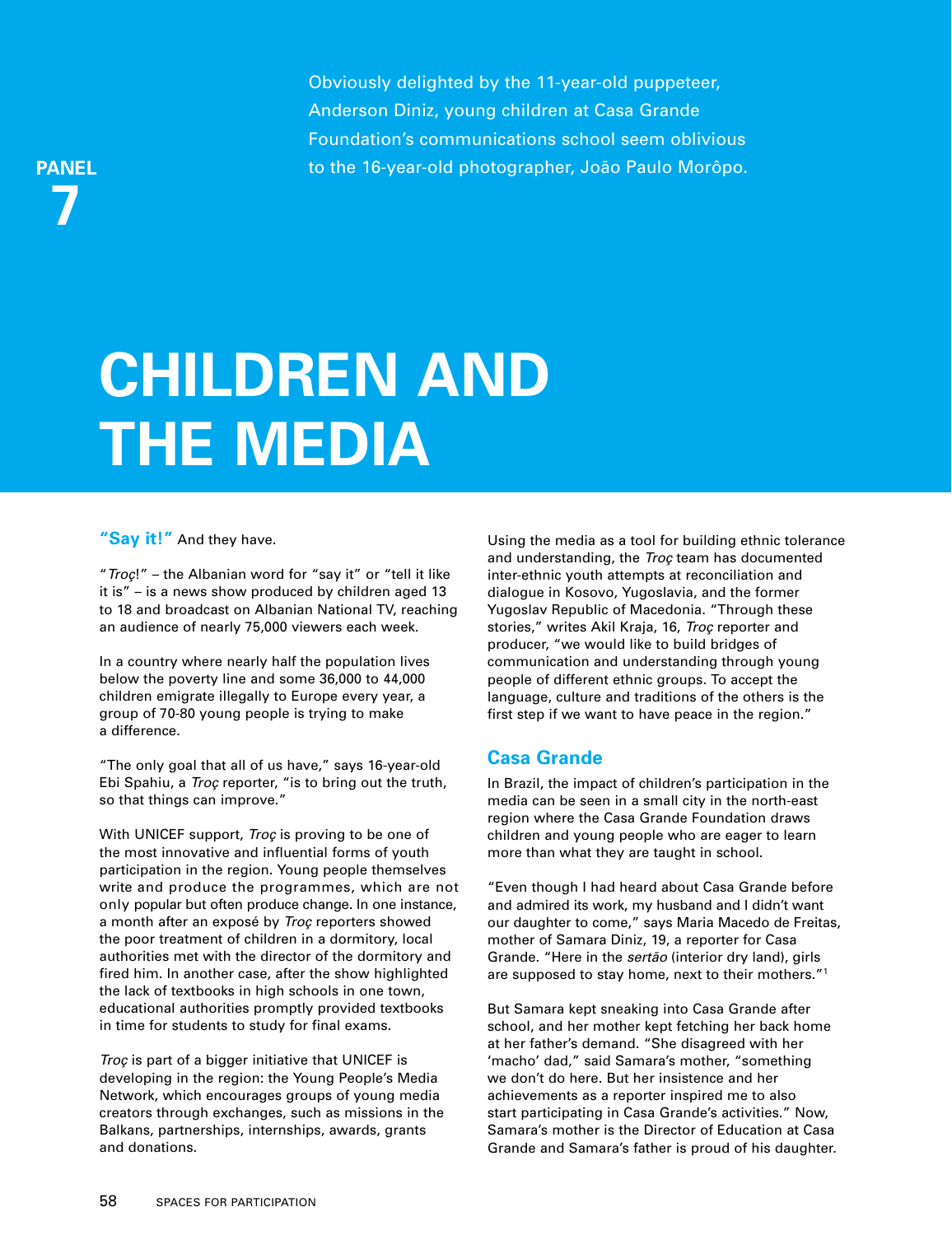

Founded in 1992 by Brazilian musicians Alemberg Quindins and Rosiane Limaverde, the Casa Grande Foundation is supported by UNICEF and other partners. Some 70 children and adolescents participate in planning and decision-making and are included in the management of the Foundation. They produce videos, comic books, newsletters and radio programmes for children and youth. "Even though we are in a small city," says Samuel Macedo, 17, Radio Manager and member of the TV team and a rock band, "we can have information and knowledge like any other youth in Brazil."

In April 2001, the project team launched a magazine and a video developed with the support of UNICEF and the United Nations Foundation. The material on the prevention of smoking was so successful that it was distributed to more than 550,000 children and adolescents at schools in Ceará. "The activities that I develop here changed my life," says Samuel, "because I didn't use to think about the future and I didn't care too much about life. Now I work on coordinating radio and TV programmes, I know how to handle musical instruments, computers, but most importantly, how to interact in a group."

#### **ICDB**

International media initiatives have also been an effective means of creating opportunities for children to voice their opinions. On the second Sunday of every December since 1992, thousands of children around the world celebrate the International Children's Day of Broadcasting (ICDB). Children take to the air as reporters, presenters and producers of programmes on issues including children's rights, poverty,

HIV/AIDS, discrimination and conflict. With more than 2,000 participating broadcasters, ICDB is the largest broadcasting campaign for children in the world.

A joint initiative of the International Council of the National Academy of Television Arts and Sciences (NATAS) and UNICEF, ICDB has moved beyond the Day itself and encouraged children's participation in the media throughout the year. Some programmes created to celebrate the Day have turned into weekly programmes; others have led to the opening of training institutes.

One such example is the creation in August 2002 of China's Galaxy Teenagers' TV Media Training School by the China Central Television (CCTV) for children aged 9 to 12. From the nearly 300 children of Beijing who applied and attended the admissions exam, 50 were selected to be trained as young TV journalists who can work part-time at CCTV until the age of 14. In the near future, more children will be given the chance to participate as more branches of the school open throughout the country.

"I think I'm lucky to have had this chance to be a child reporter and to do interviews in the field especially," says Yang Yi, 12, Galaxy child reporter. "I've got to see for myself how reporting is hard work and what needs to go into a good interview. I think I learn patience, how to appear confident in front of the camera and how to adapt to changing conditions. Being a child reporter has broadened my vision, taking me to meet people and to be in places I wouldn't have otherwise been to."

<sup>1</sup> *Casa Grande, A Escola de Communicação da Meninada do Sertão*, video produced by SENAC, the National Service on Commercial Learning, 2001.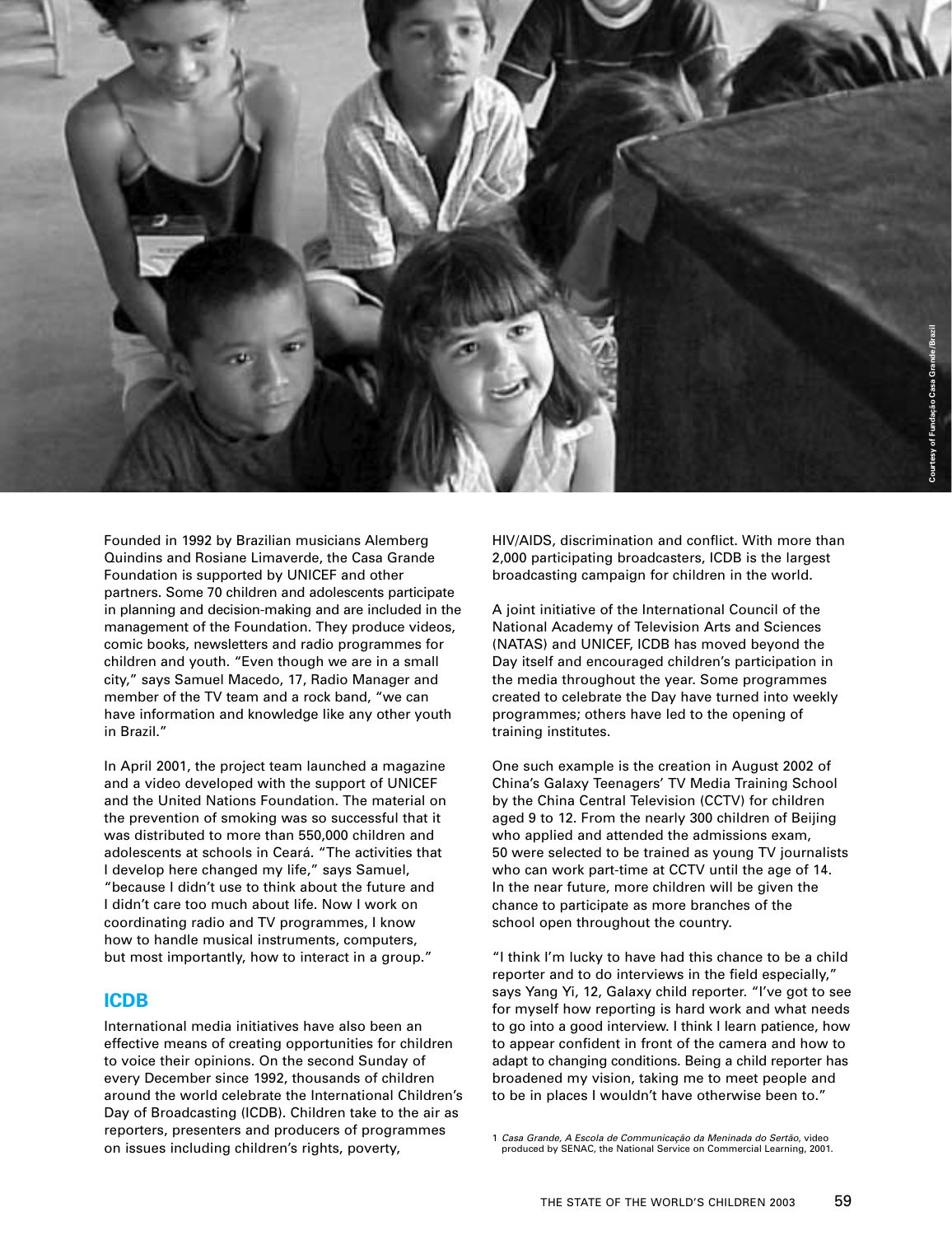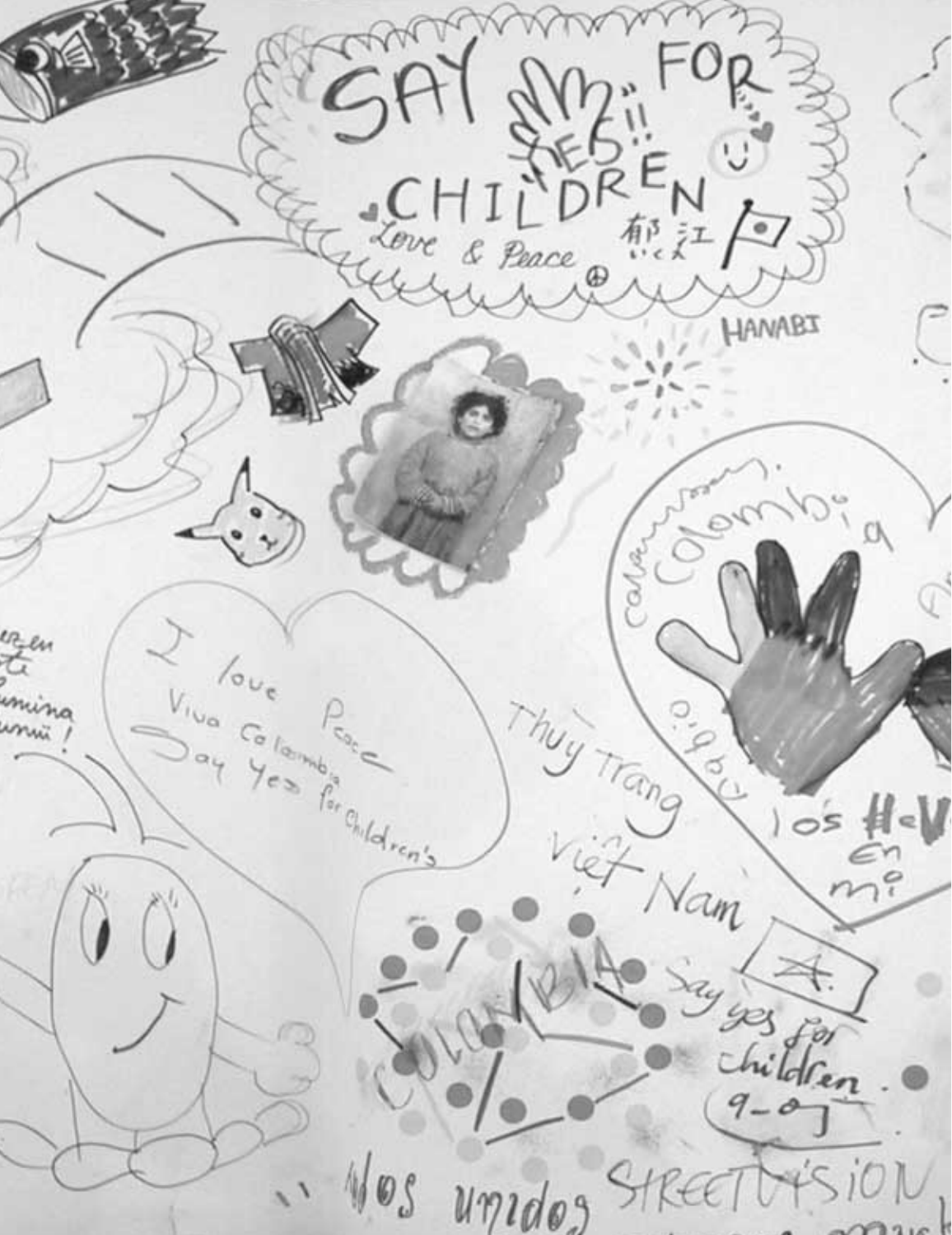# **AT THE UN SPECIAL SESSION ON CHILDREN**

*"In 1990 our countries signed the CRC but they have done next to nothing to realize it," said a 17-year-old delegate, his body shaking as he spoke, though out of sheer passion rather than nerves. "We agree with your promises but now you have to show you mean it. I am talking from the heart – you must do the same."*82

All the possible opportunities, benefits and pitfalls surrounding children and participation were at issue in the lead-up to the UN General Assembly Special Session on Children in May 2002. This was something of a test case of meaningful children's participation at the international level, which took UNICEF, governments and non-governmental organizations into genuinely new territory.

Starting with the World Summit for Children in 1990, there was increasing recognition of the importance of children's participation, based in large part on the Convention on the Rights of the Child, and increasing readiness to try to make participation possible in international conferences. By 1997, when UNICEF conducted a systematic review of children's participation

in its own work, a total of 302 UNICEF-supported programmes reported young people's involvement, with particularly high rates of involvement in Central and Eastern Europe and the Commonwealth of Independent States and in Eastern and Southern Africa.

The preparations for the Special Session on Children started early, involving extensive regional consultation: young people's organizations participated in high-level meetings in Beijing, Berlin, Cairo, Kathmandu, Kingston, Panama City and Rabat to review progress since the World Summit for Children and to guide action for the future. The formal preparatory gatherings in New York for the Special Session provided opportunities for experimentation and for learning from inevitable mistakes.

*This is part of a banner that stretched for 26 feet at the Children's Forum and more than 400 young delegates from 154 countries had the opportunity to write and draw messages on it.*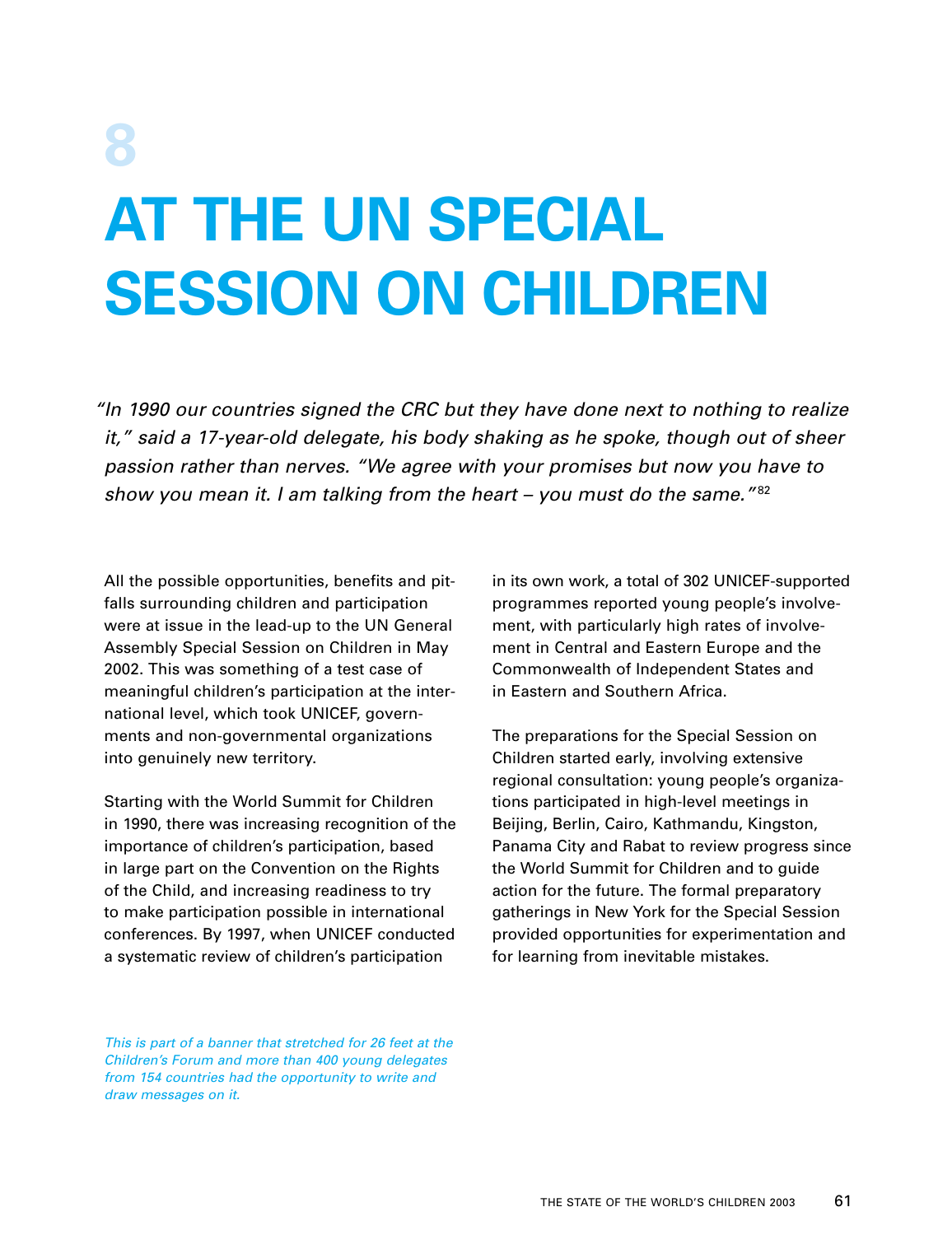#### **The Global Movement for Children**

In the run-up to the Special Session, the Global Movement for Children brought together adults, adolescents and children; campaigners, counsellors and crusaders for child rights: those who cared about forging a world fit for children. While recognizing that children and adolescents cannot be expected to challenge the world's misplaced priorities on their own, this energetic alliance embraced the idea that the job could not be done by adults **without** the passion and perspectives of children.

The primary focus of the Global Movement for Children was a major worldwide campaign called 'Say Yes for Children', launched at events around the world beginning in March 2001. Adults and children alike were asked to say 'Yes' to a pledge – "I believe that all children should be free to grow in health, peace and dignity" – and to support the Global Movement's 10-point agenda for action. They were then asked to identify the three action priorities that they considered most important. The participation involved in a campaign of such a mass scale is bound to be limited. But this element of interactivity – whether over the Internet or on widely distributed paper forms – undoubtedly helped draw both children and adults into the process.

By the time the 'Say Yes' pledges were presented to Nelson Mandela and Graça Machel at the Children's Forum in New York in May 2002, the total number – far exceeding expectations – stood at nearly 95 million, including 20 million from China and a remarkable 16 million (one in four of the population) from Turkey. With the overwhelming number of pledges coming from children, the three issues identified as most urgent were education, discrimination and poverty.

More importantly, the drive to involve as many people as possible provided a focus for promoting discussion and raising awareness of child rights – as in Peru where 800,000 children 'said yes'. In East Asia, 10 countries took the opportunity to hold a National Children's Forum as part of the 'Say Yes' campaign. They then sent representatives to a regional forum in the Lao People's Democratic Republic and selected a delegation of children to the UN Special Session on Children to represent the region. In the Syrian Arab Republic, a national seminar saw 150 children aged 6 to 12 discuss the Convention on the Rights of the Child with writers, artists, educational experts and television producers. The children presented a list of recommendations to the Prime Minister, which included their request for a children's parliament, and said they now dared to hope for change.<sup>83</sup>

The 'Say Yes for Children' campaign allowed an arc of participation for millions of children and young people, who could trace a path from the pledge they made in their local communities to leaders such as Nelson Mandela and Graça Machel, and from them to the UN General Assembly Special Session on Children, and on into the outcome document and a declaration by world governments.

#### **The Children's Forum**

The 400 plus children who travelled to New York City in May to attend the Special Session came from more than 150 countries. Most were in their teens, though some were as young as age 10. Some had been selected rather than elected, either by governments or by NGOs, and thus could not be considered representative. On the other hand, many had been chosen not just for their confidence or eloquence but because they were already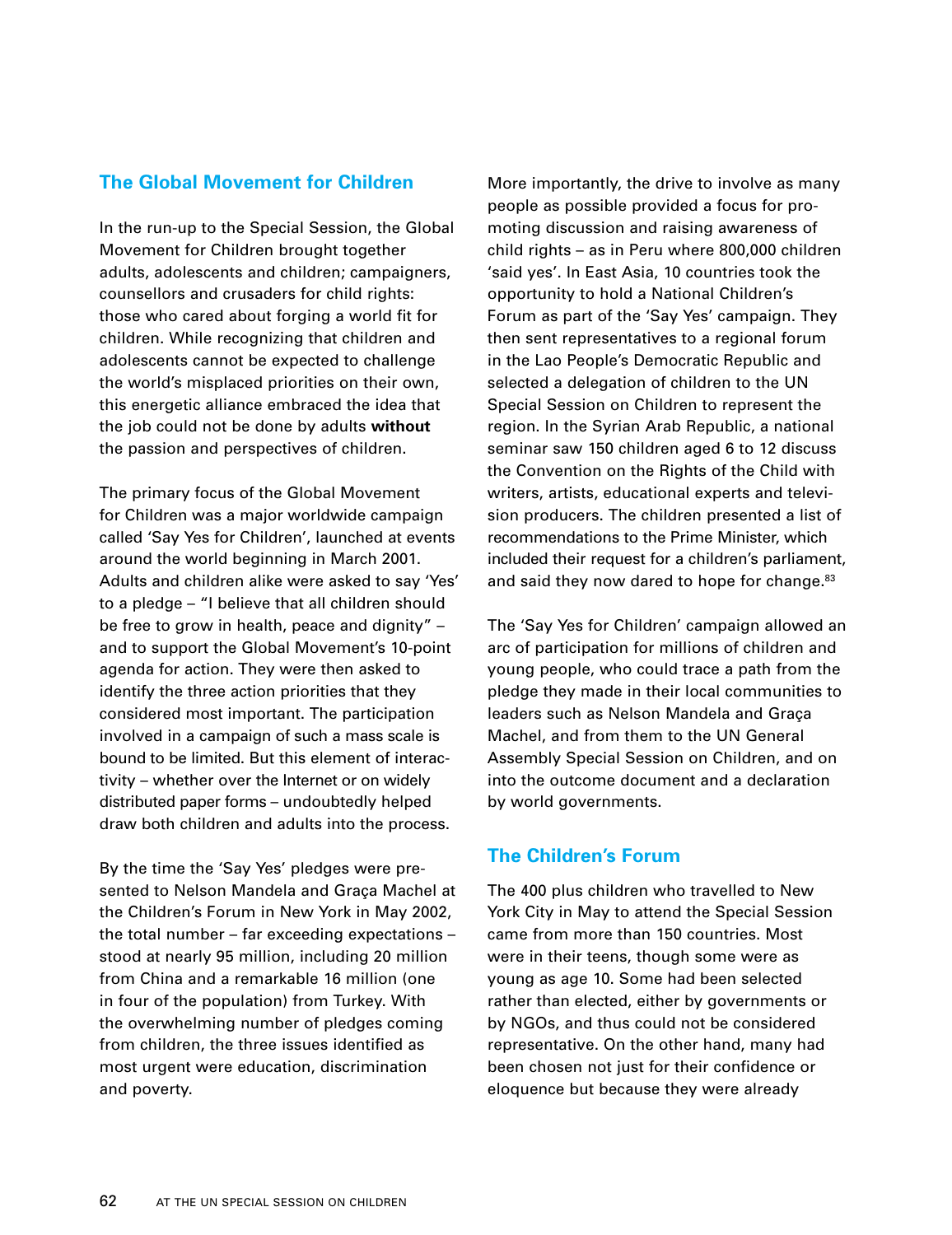passionately engaged in advocacy for children's rights or had launched their own campaign.

The Children's Forum, which lasted for three days, was opened by the UN Secretary-General and closed with a ceremony presided over by Nelson Mandela, Graça Machel and Mrs. Nane Annan as guests of honour. Between these two events, the only adults present were interpreters and facilitators. Children started off in regional groups, establishing the ground rules of respect for each other and 'unity in diversity' that were to govern their time together. They then divided into groups to discuss eight key issues, which they had identified as exploitation and abuse, environment, protection from war, children's participation, health, HIV/AIDS, poverty and education. Rapporteurs were elected, as was a group delegated to draft a common statement.

The statement 'A World Fit for Us' was read out to the UN General Assembly's Special Session on Children by 13-year-old Gabriela Azurduy Arrieta from Bolivia and 17-year-old Audrey Cheynut from Monaco. *(See Panel 8, 'We are the world's children', page 66*, *and maps on pages 74-79.)*

*"Until now, I was only aware of the problems of the children of my community, but today for the first time I became aware of the problems of children from all over the world. This sharing and awareness brought us closer to each other and also made us feel compassionately for others. It also made me feel today that I should not only stand up for the rights of my country's children, but also for the rights of all children of the world. We are one!*

*"The children's views and words that were included in the document were very brilliant.* *It was my first experience of hearing a document based on the voices of children, including my own voice. After listening to it, I thought, 'Children can change the world if they are given a chance. We have to fight for that chance.'"*<sup>84</sup>

Jehanzeb Khan, 12, Pakistan

#### **There were children everywhere**

The children's impact at the Special Session extended far beyond the Children's Forum itself. The presence and participation of children changed the style of the event, infusing proceedings with a directness, idealism and honesty that are too often absent from such international meetings. At press conferences and feedback meetings, child delegates explained their achievements and articulated their expectations with astonishing assurance – not to mention a freshness of approach that compared favourably with the often dry exchanges between adults elsewhere. As 15 year-old Manuel de Jesús Acosta Delgado from Peru put it: "Children have vision that goes deeper than a President's, who looks at everything on a very global level. They are more capable of seeing what needs to be done. They say it how it is – and how they feel." $85$ 

Workshops and side sessions were enlivened by children's testimonies from every corner of the globe. The effect of their presence, quite as much as the substance of their words, provided its own message. The passionate belief in the value of children's participation resounded throughout. "We're ready," said Ukrainian teenager Kateryna Yasko, "to propose our equal and meaningful partnership…."

In 'Intergenerational Dialogue' workshops child delegates met face to face with prime ministers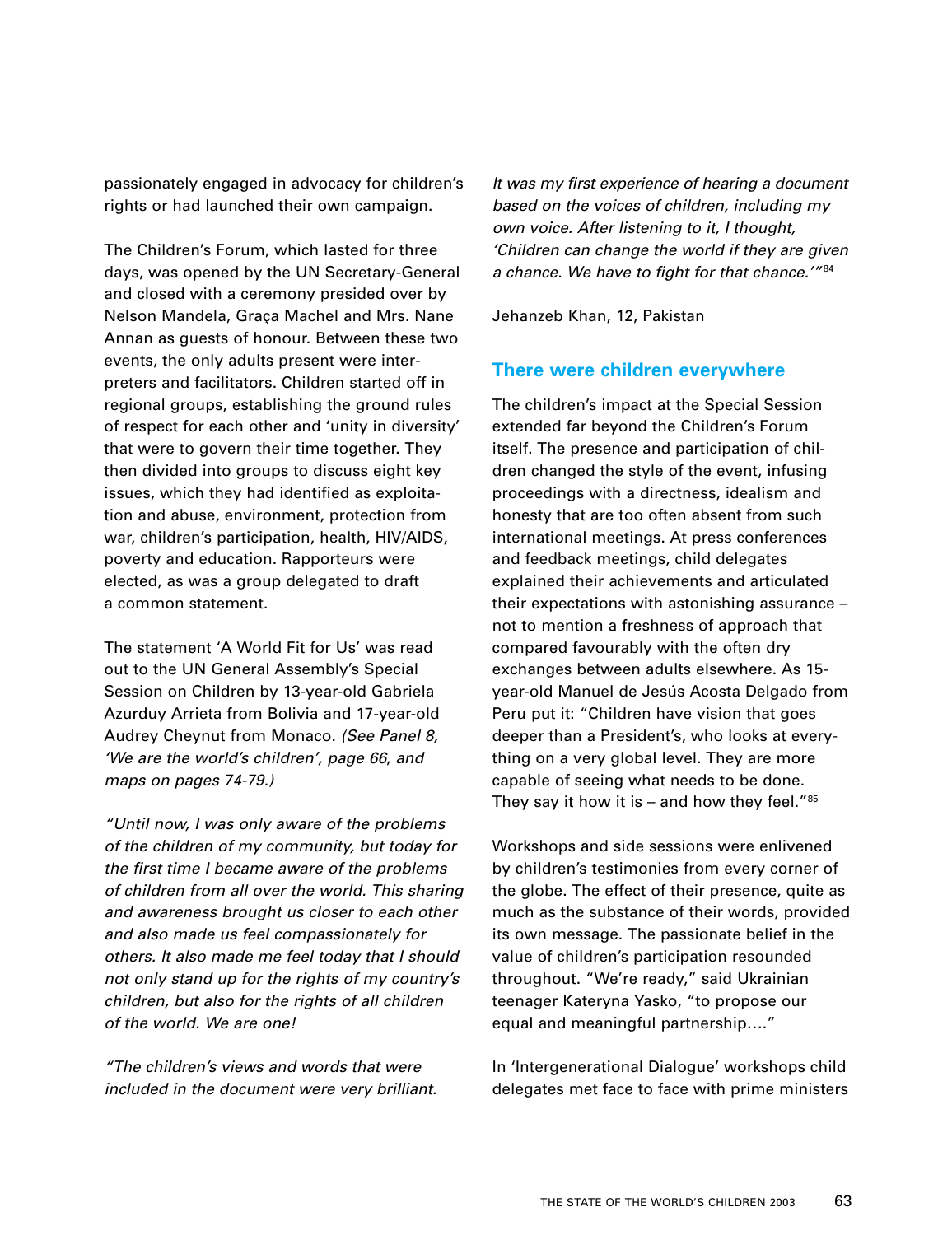and princes, ministers and heads of international agencies. The children's passionate frankness was often remarkable. When 16-year-old Fatoumatta Nduré from the Gambia, for example, welcomed participants – including the President of Mozambique and the King of Lesotho – to the Intergenerational Dialogue on Africa that she chaired, she said, "Welcome first to the children of Africa. And second to all child-friendly adults."

It is impossible to measure the positive overall impact of children's participation at the Special Session – though its empowering, transformative effect on each child's life is easy enough to imagine.

*"This was the first time I have travelled outside my country,"* explained Umo Aua Bari, 17, from Guinea-Bissau. *"It has been wonderful being here, seeing what it is like in the most powerful part of the world. But the best thing has been to be with the children. I had the feeling that I met with the whole world here. I knew something about children's problems before, especially in Africa, but I didn't know so much about their possibilities. This has shown me that it is possible to create a New World. The whole world now has to get it into their head that we have to change the world; everybody in their*

*own area has to feel that the future of the world lies in children."* 

One cannot but feel that only good can come from this intense interaction between children and the men and women with power to make a difference in the world. The UN Security Council, for example, held a formal meeting on children and armed conflict during the Special Session, and three children – from Africa, Asia and Europe – whose lives had been affected by war addressed the Council.

*"The best thing you can do to help children in war,"* Eliza Kantardzic, 17, from Bosnia and Herzegovina, told the Security Council, *"is to stop war, to prevent it. And that is something that this Council has the power to do. The real question is – is that power used?"*

"Just the fact that children were given the platform to address the Security Council means a huge change and that is important," said Graça Machel, author of the 1996 UN Report on the Impact of Armed Conflict on Children and the recently published book, *The Impact of War on Children*, who also addressed the Council. "Children were at the top where they can tell anyone, including governments, what they feel and also what they expect from adults."<sup>86</sup>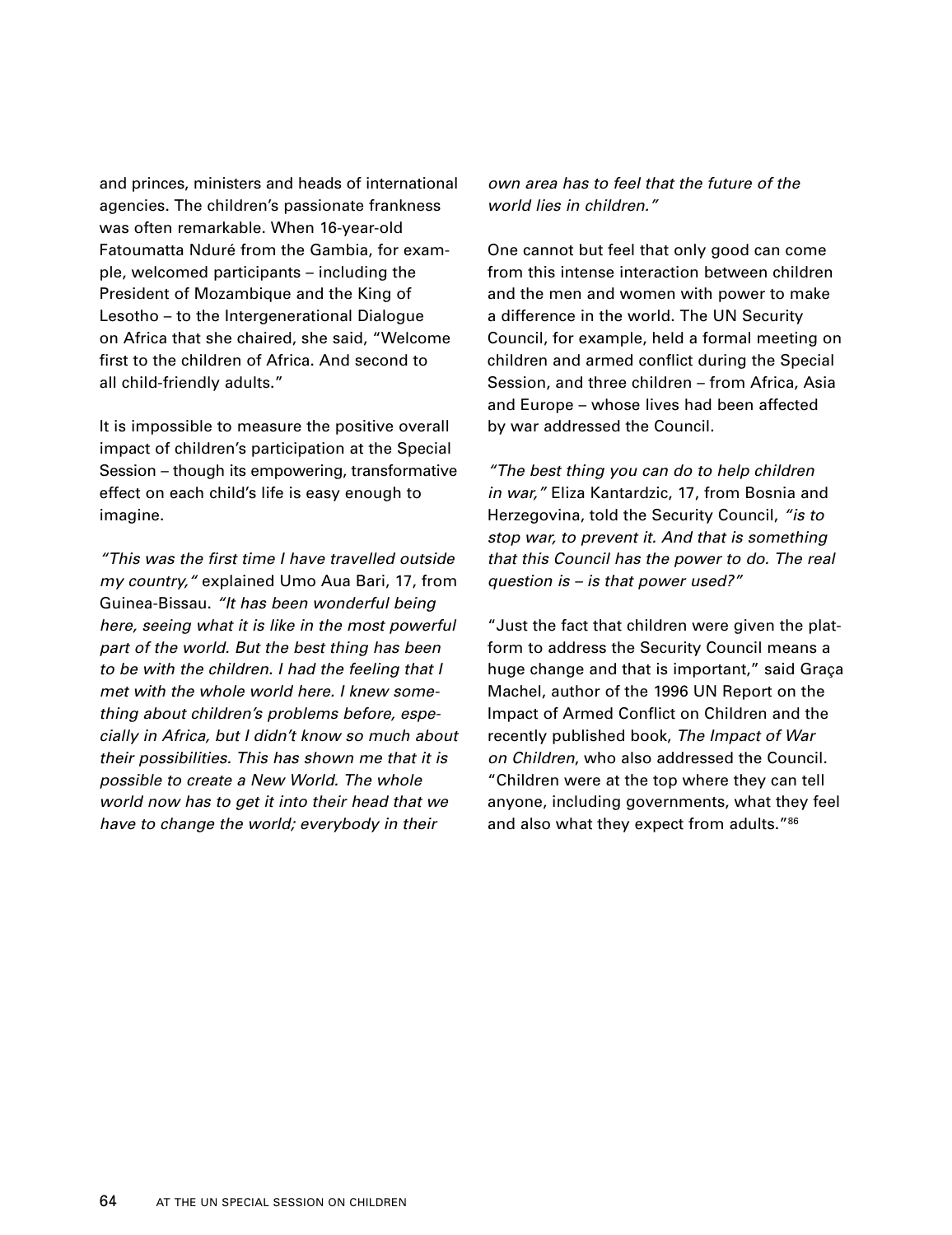"We the children are experts on being 8, 12 or 17 years old in the societies of today.... To consult us would make your work more effective and give better results for children. My proposal is that you make us part of your team."

Heidi Grande, 17 a Norwegian delegate to the Special Session on Children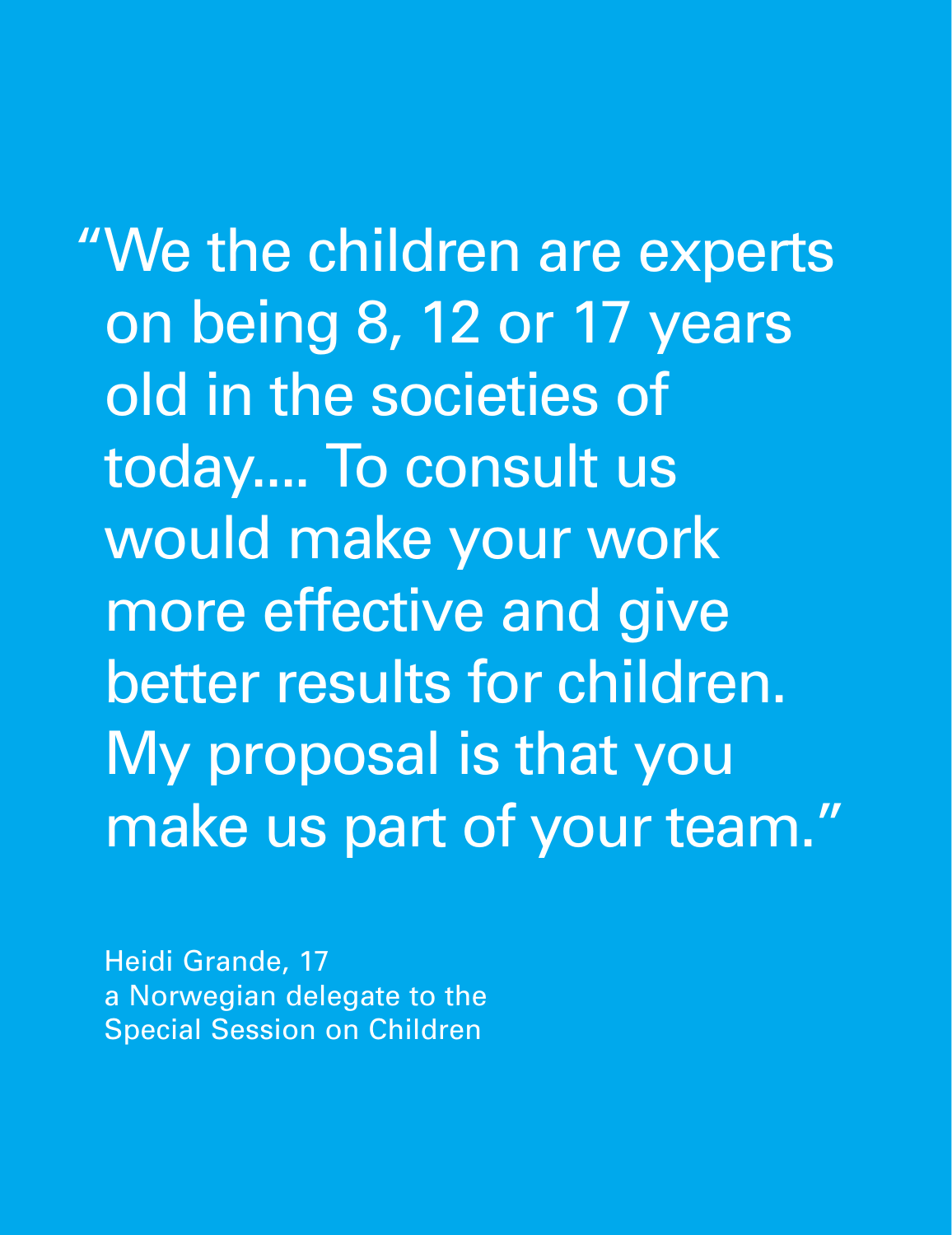UN Secretary-General Kofi Annan (center) addresses the more than 400 young people who participated in the Children's Forum on opening day, 5 May 2002. Telling them how significant was their presence at the UN, the Secretary-General promised that their voices would be heard.

### **WE ARE THE WORLD'S CHILDREN**

After three days of discussion and debate during the Children's Forum, an event preceding the United Nations Special Session on Children, some 400 young people agreed on a statement to be presented to world leaders. Gabriela Azurduy Arrieta, 13, from Bolivia and Audrey Cheynut, 17, from Monaco were chosen by their peers to represent them. As the Special Session commenced on 8 May 2002, these two young delegates to the Forum stood before the General Assembly and delivered their message. On this historic occasion, for the first time ever, children formally addressed the UN General Assembly on behalf of children, giving voice to their vision for a better world.

#### **A World Fit for Us**

**PANEL**

**8**

#### **We are the world's children.**

- We are the victims of exploitation and abuse.
- We are street children.
- We are the children of war.
- We are the victims and orphans of HIV/AIDS.
- We are denied good-quality education and health care. We are victims of political, economic, cultural,
- religious and environmental discrimination.
- We are children whose voices are not being heard: it is time we are taken into account.
- We want a world fit for children, because a world fit for us is a world fit for everyone.

#### **In this world,**

#### **We see respect for the rights of the child:**

- $\bullet$  governments and adults having a real and effective commitment to the principle of children's rights and applying the Convention on the Rights of the Child to all children,
- $\bullet$  safe, secure and healthy environments for children in families, communities and nations.

#### **We see an end to exploitation, abuse and violence:**

- $\bullet$  laws that protect children from exploitation and abuse being implemented and respected by all,
- **•** centres and programmes that help to rebuild the lives of victimized children.

#### **We see an end to war:**

- $\bullet$  world leaders resolving conflict through peaceful dialogue instead of by using force,
- child refugees and child victims of war protected in every way and having the same opportunities as all other children,
- $\bullet$  disarmament, elimination of the arms trade and an end to the use of child soldiers.

#### **We see the provision of health care:**

- affordable and accessible life-saving drugs and treatment for all children,
- $\bullet$  strong and accountable partnerships established among all to promote better health for children.

#### **We see the eradication of HIV/AIDS:**

- $\bullet$  educational systems that include HIV prevention programmes,
- $\bullet$  free testing and counselling centres,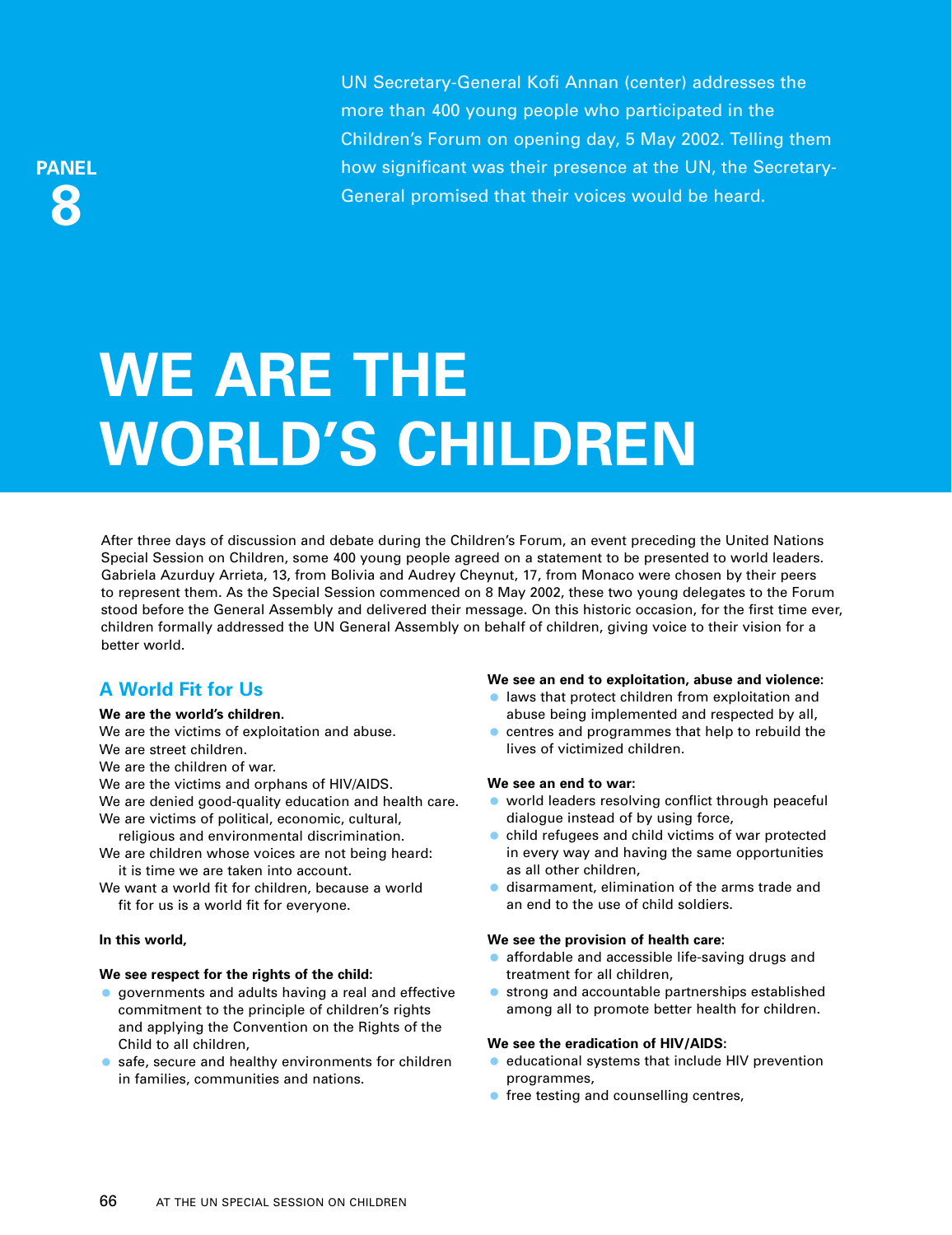

- $\bullet$  information about HIV/AIDS freely available to the public,
- orphans of AIDS and children living with HIV/AIDS cared for and enjoying the same opportunities as all other children.

#### **We see the protection of the environment:**

- $\bullet$  conservation and rescue of natural resources,
- awareness of the need to live in environments that are healthy and favourable to our development,
- $\bullet$  accessible surroundings for children with special needs.

#### **We see an end to the vicious cycle of poverty:**

- $\bullet$  anti-poverty committees that bring about transparency in expenditure and give attention to the needs of all children,
- $\bullet$  cancellation of the debt that impedes progress for children.

#### **We see the provision of education:**

- equal opportunities and access to quality education that is free and compulsory,
- $\bullet$  school environments in which children feel happy about learning,
- $\bullet$  education for life that goes beyond the academic and includes lessons in understanding, human rights, peace, acceptance and active citizenship.

#### **We see the active participation of children:**

**.** raised awareness and respect among people of all ages about every child's right to full and meaningful participation, in the spirit of the Convention on the Rights of the Child,

 $\bullet$  children actively involved in decision-making at all levels and in planning, implementing, monitoring and evaluating all matters affecting the rights of the child.

**We pledge an equal partnership in this fight for children's rights.** And while we promise to support the actions you take on behalf of children, we also ask for your commitment and support in the actions we are taking – because the children of the world are misunderstood.

We are not the sources of problems; we are the resources that are needed to solve them.

- We are not expenses; we are investments.
- We are not just young people; we are people and citizens of this world.
- Until others accept their responsibility to us, we will fight for our rights.
- We have the will, the knowledge, the sensitivity and the dedication.
- We promise that as adults we will defend children's rights with the same passion that we have now as children.

We promise to treat each other with dignity and respect. We promise to be open and sensitive to

our differences.

#### **We are the children of the world,** and despite our different backgrounds, we share a common reality.

- We are united by our struggle to make the world a better place for all.
- You call us the future, but we are also the present.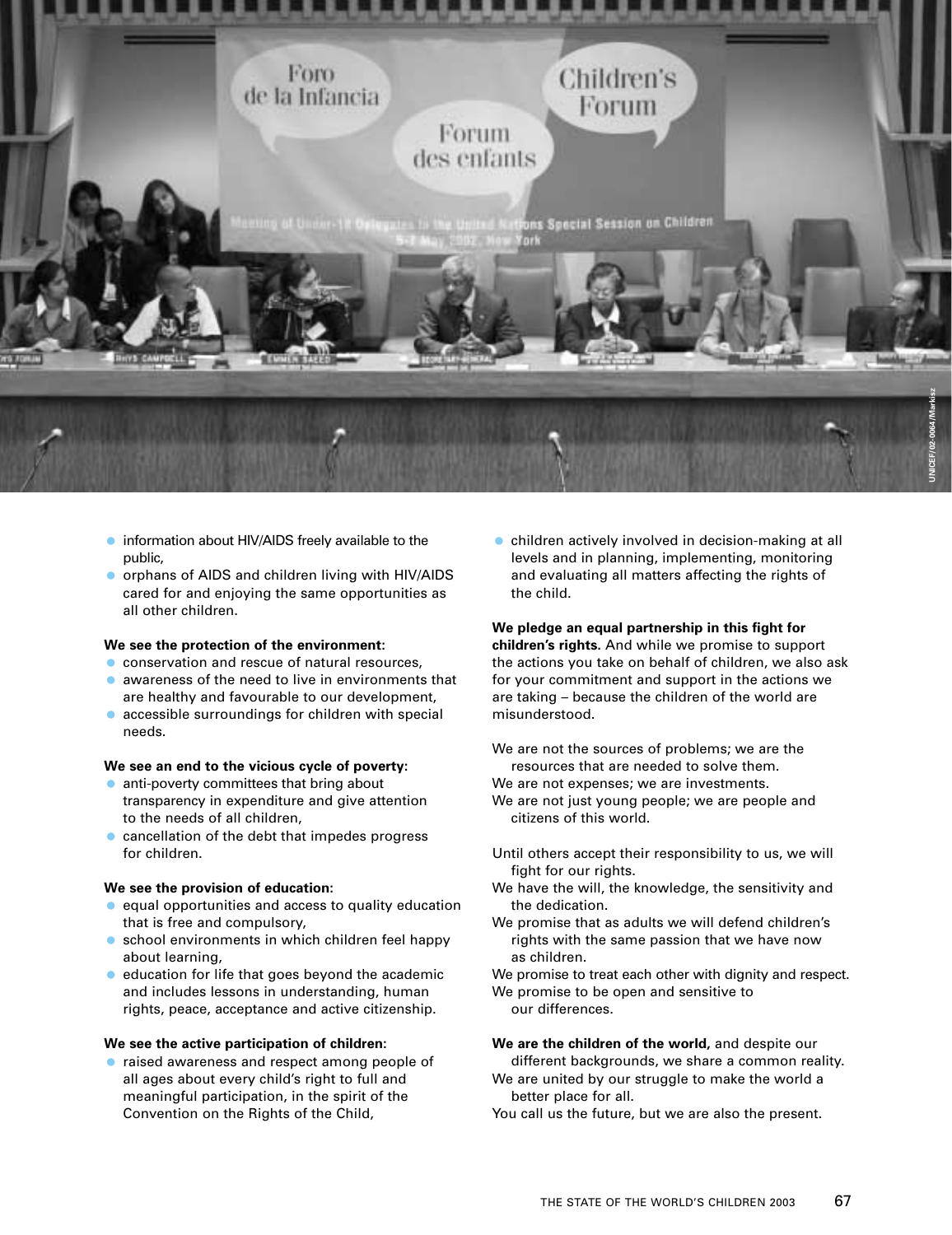